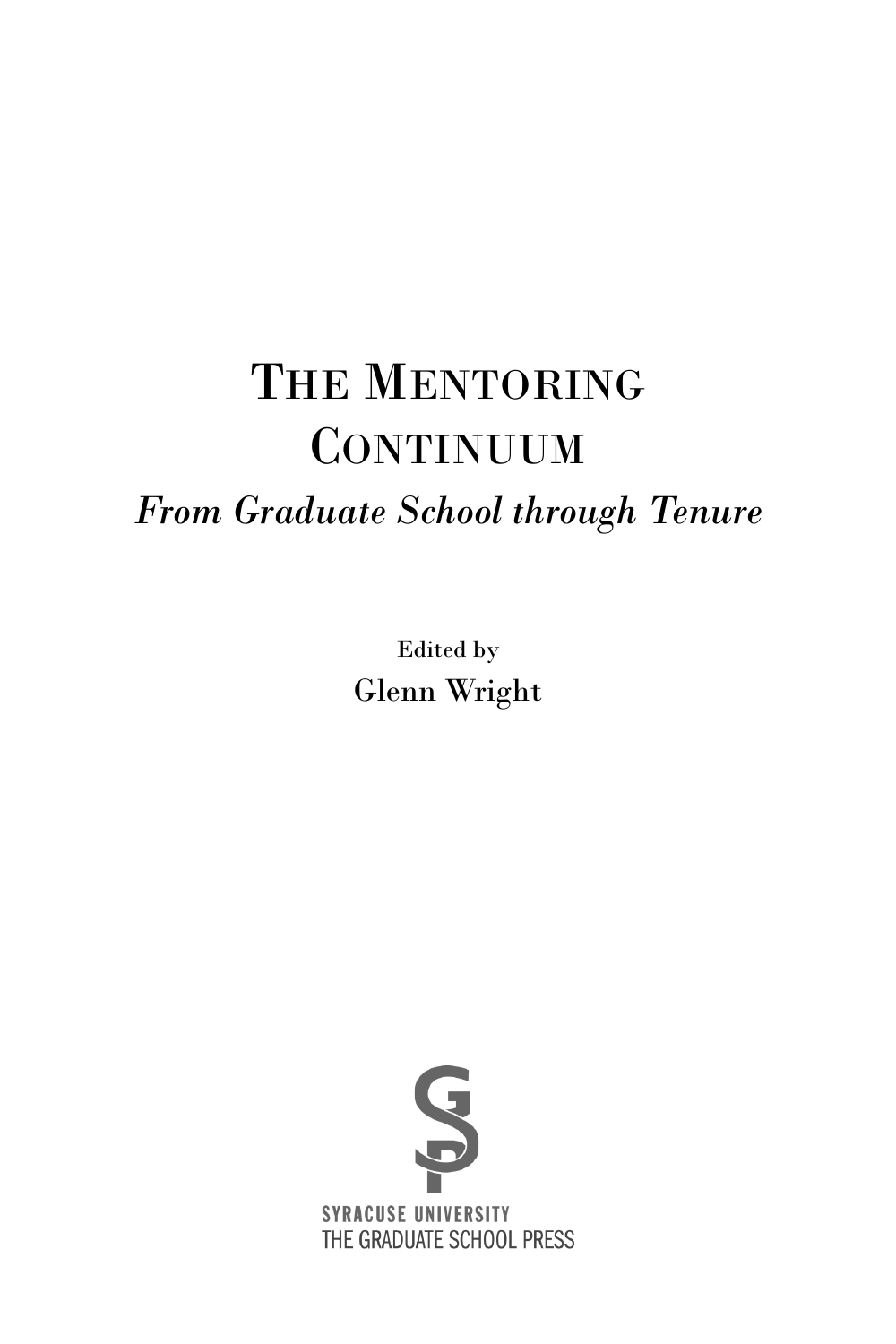# **CONTENTS**

|    | <b>Figures and Tables</b>                                                                                                       | ix    |
|----|---------------------------------------------------------------------------------------------------------------------------------|-------|
|    | Contributors                                                                                                                    | xi    |
|    | Acknowledgments                                                                                                                 | xxi   |
|    | <b>Introduction</b>                                                                                                             | xxiii |
|    | Glenn Wright                                                                                                                    |       |
|    | PART ONE: ORIGINS                                                                                                               |       |
| ı. | With a Little Help from My Friends: The Role of Peer<br>Mentoring in Graduate Student Teaching Assistant<br>Development         | 3     |
|    | Michael Amlung, Elizabeth A. Simpson, Melissa<br>Dengler, Brian Stone, Grace Williams, and Denise<br>P. Domizi                  |       |
| 2. | <b>Graduate School-Facilitated Peer Mentoring for Degree</b><br><b>Completion: Dissertation-Writing Boot Camps</b><br>Jan Allen | 23    |

| 3. Subject Matter Plus: Mentoring for Nonacademic Careers | 49 |
|-----------------------------------------------------------|----|
| Paula Chambers                                            |    |

| 4. Graduate Mentoring against Common Sense | 75 |
|--------------------------------------------|----|
| Ron Krabill                                |    |

# PART TWO: TRANSITIONS

| 5. Mentors' Conceptions of Mentoring in Formalized Faculty |    |  |
|------------------------------------------------------------|----|--|
| Relationships                                              | 93 |  |
| <b>Susanna Calkins and Greg Light</b>                      |    |  |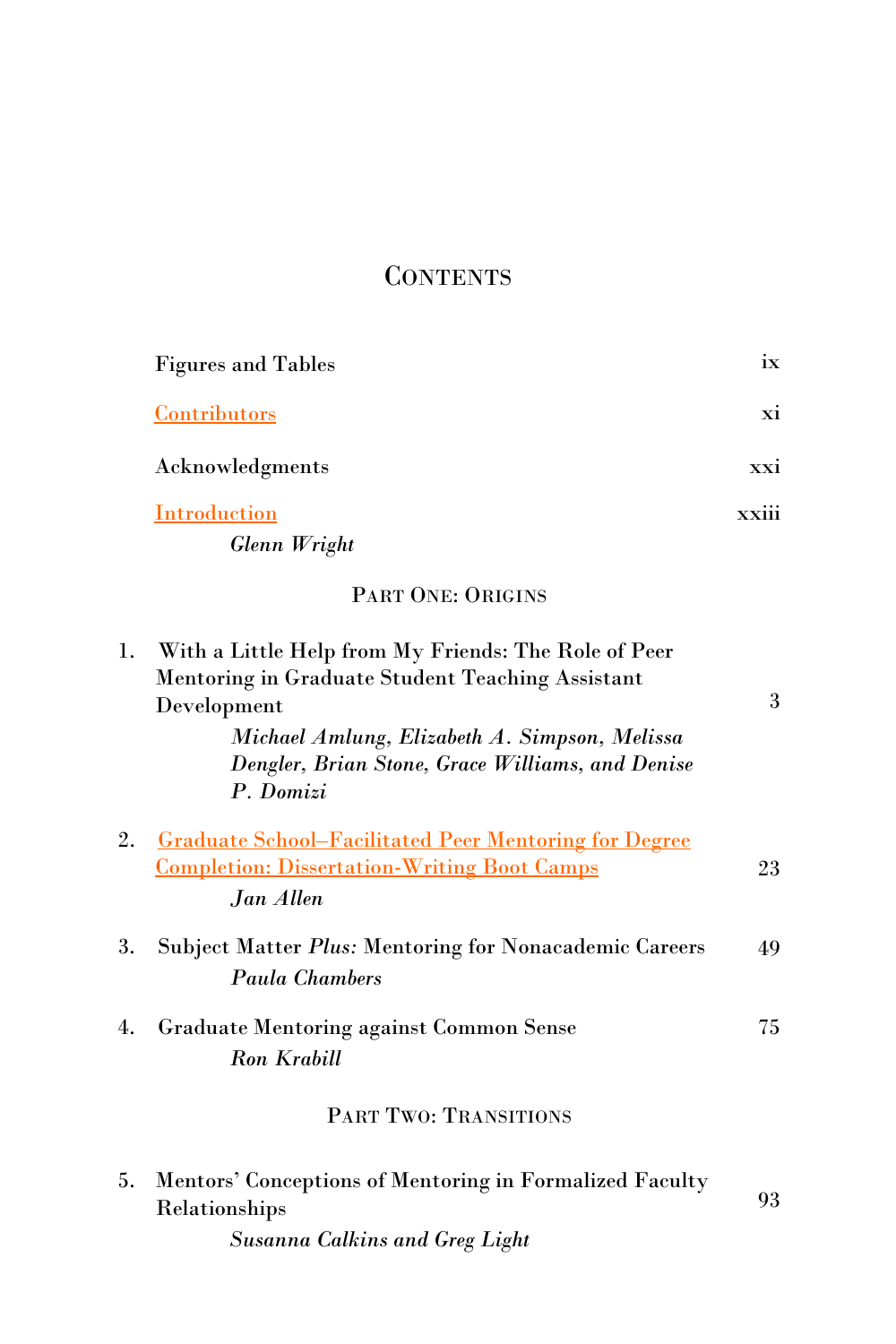| 6. | Taking Ownership of Your Mentoring: Lessons Learned<br>from Participating in the Earth Science Women's<br>Network<br>Mirjam S. Glessmer, Amanda S. Adams, Meredith<br>G. Hastings, and Rebecca T. Barnes | 113 |
|----|----------------------------------------------------------------------------------------------------------------------------------------------------------------------------------------------------------|-----|
| 7. | "Mentoring Up": Learning to Manage Your Mentoring<br>Relationships<br>Steven Paul Lee, Richard McGee, Christine Pfund,<br>and Janet Branchaw                                                             | 133 |
| 8. | Shifting Vision: Mentoring as Faculty Development for<br>All Levels of Experience<br>Jennifer W. Shewmaker and Phyllis Bolin                                                                             | 155 |
| 9. | Building a Culture of Mentoring via a Faculty Mentoring<br>Portal<br>Julie Welch, Krista Hoffman-Longtin, Miriam<br>Cohen Dell, Jon Eynon, Daniel Rusyniak, and<br>Mary Dankoski                         | 169 |
|    | PART THREE: DIALOGUES AND REFLECTIONS                                                                                                                                                                    |     |
|    | 10. Graduate Student Peer-Mentoring Programs: Benefiting<br><b>Students, Faculty, and Academic Programs</b><br>Beth A. Boehm and Amy J. Lueck                                                            | 187 |
|    | 11. The Family Plan: A Dialogue about Graduate Students,<br>Babies, and the Unique Demands of the Advisor-Student<br>Relation<br><b>Leonard Cassuto and Jane Van Slembrouck</b>                          | 203 |
|    | 12. Cross-Race Faculty Mentoring<br>Christine A. Stanley and Yvonna S. Lincoln                                                                                                                           | 215 |
|    | 13. Graduate Student ISO a Mentor: A Dialogue about<br>Mentoring<br>Jan Allen and Kevin Johnston                                                                                                         | 225 |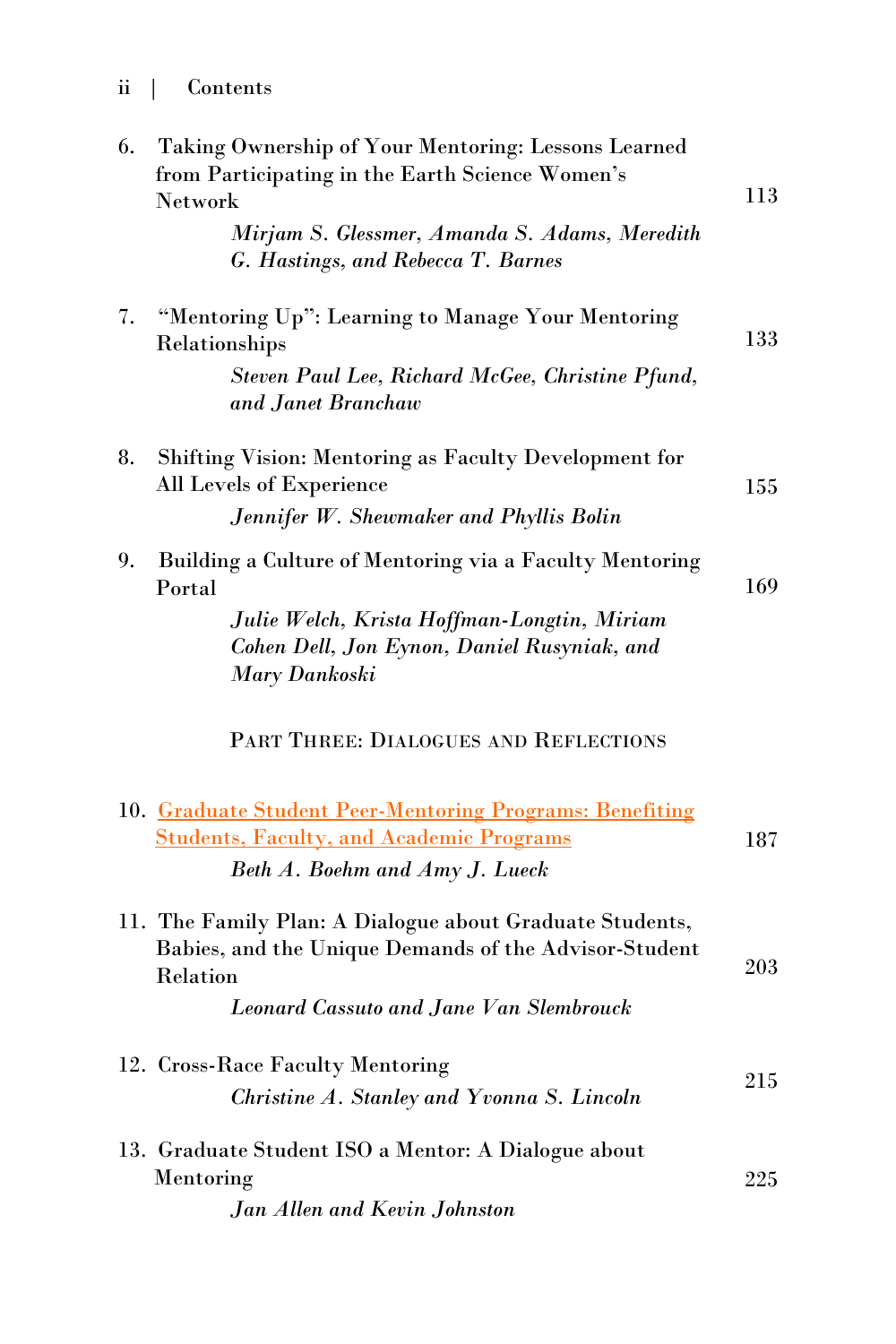| 14. | Growing into Mentoring, and into the Profession: A<br><b>Reflection on Intentionally Cultivating Mentoring</b><br>Communities<br>Nina B. Namaste | 237 |
|-----|--------------------------------------------------------------------------------------------------------------------------------------------------|-----|
| 15. | My Lucky Life and Hard Times<br><b>Leonard Cassuto</b>                                                                                           | 249 |
|     | <b>Resources</b>                                                                                                                                 | 261 |
|     | Index                                                                                                                                            | 267 |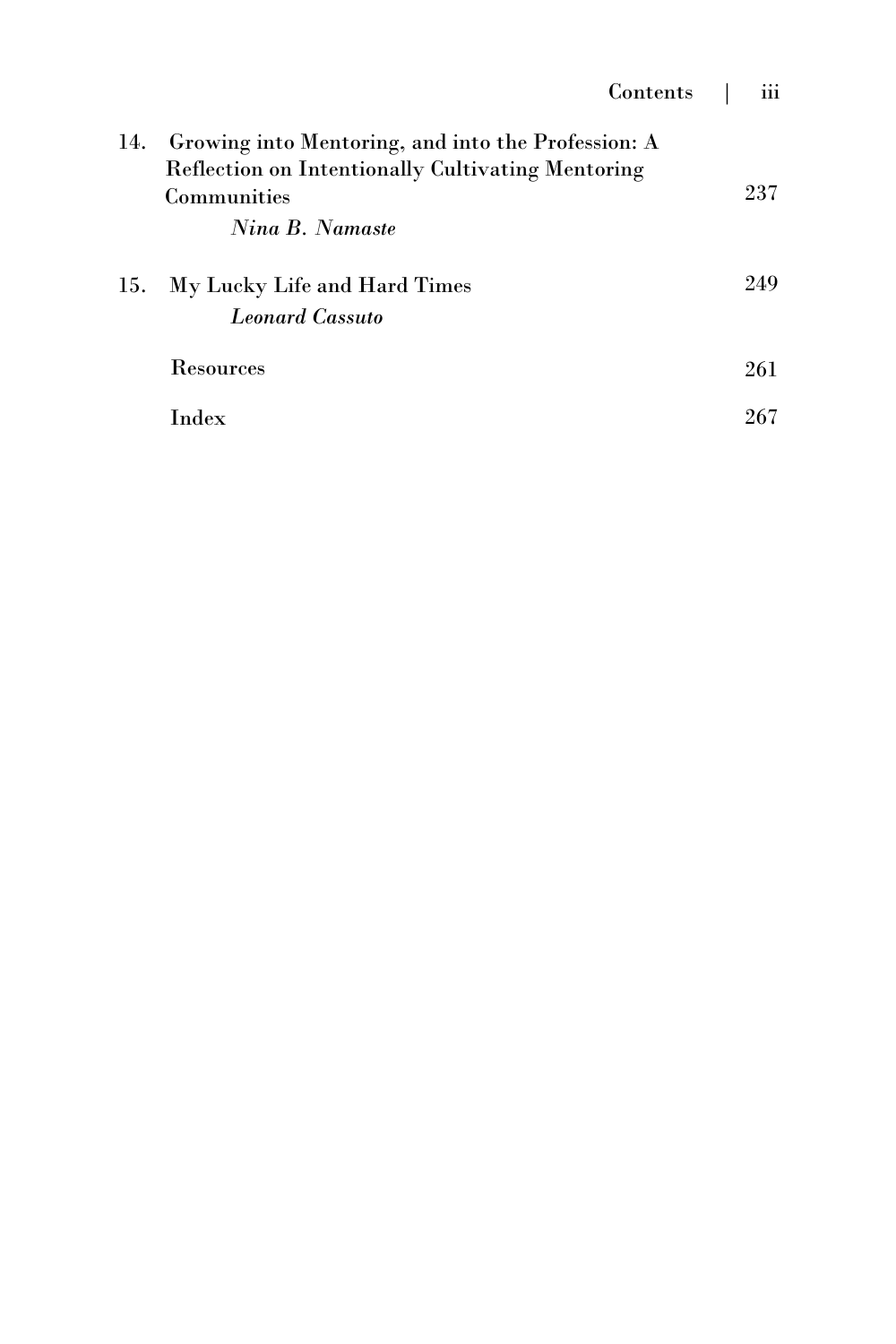# **CONTRIBUTORS**

<span id="page-4-0"></span>**Amanda (Manda) S. Adams** is Director of Education and Cross-Cutting Activities for the Atmospheric and Geospace Sciences Division of the National Science Foundation (NSF). Prior to her position at NSF, Manda was an assistant professor at the University of North Carolina at Charlotte. She is on the Board of Directors for the Earth Science Women's Network.

**Jan Allen** is Associate Dean for Academic and Student Affairs in the Graduate School at Cornell University in Ithaca, New York (since 2012). Previously she was Associate Dean for PhD Programs in the Graduate School of Arts and Sciences at Columbia University in New York City (2005–12), and Associate Dean in the Graduate School, Northwestern University (2002–5). She was a faculty member in human ecology at the University of Tennessee–Knoxville (1982– 2002) and Assistant Dean in the Graduate School (1997–2001). She is the author of the forthcoming, *The New Faculty and Graduate Mentor* (Stylus Press). She can be contacted at [Jan.Allen@cornell.edu.](mailto:Jan.Allen@cornell.edu)

**Michael Amlung** is a postdoctoral fellow in the Department of Psychological Sciences at the University of Missouri. He received a PhD in psychology from the University of Georgia, where he was involved in teaching undergraduate courses, mentoring undergraduate research, and promoting teaching-related training for graduate students. He has presented his teaching scholarship at the Lilly Conference on College Teaching and the American Psychological Association Annual Convention. In addition to his teachingrelated interests, he has an active research program in the area of alcohol and drug abuse.

**Rebecca T. Barnes** is Assistant Professor in the Environmental Program at Colorado College in Colorado Springs. Her research focuses on understanding the intersection between biogeochemical cycles,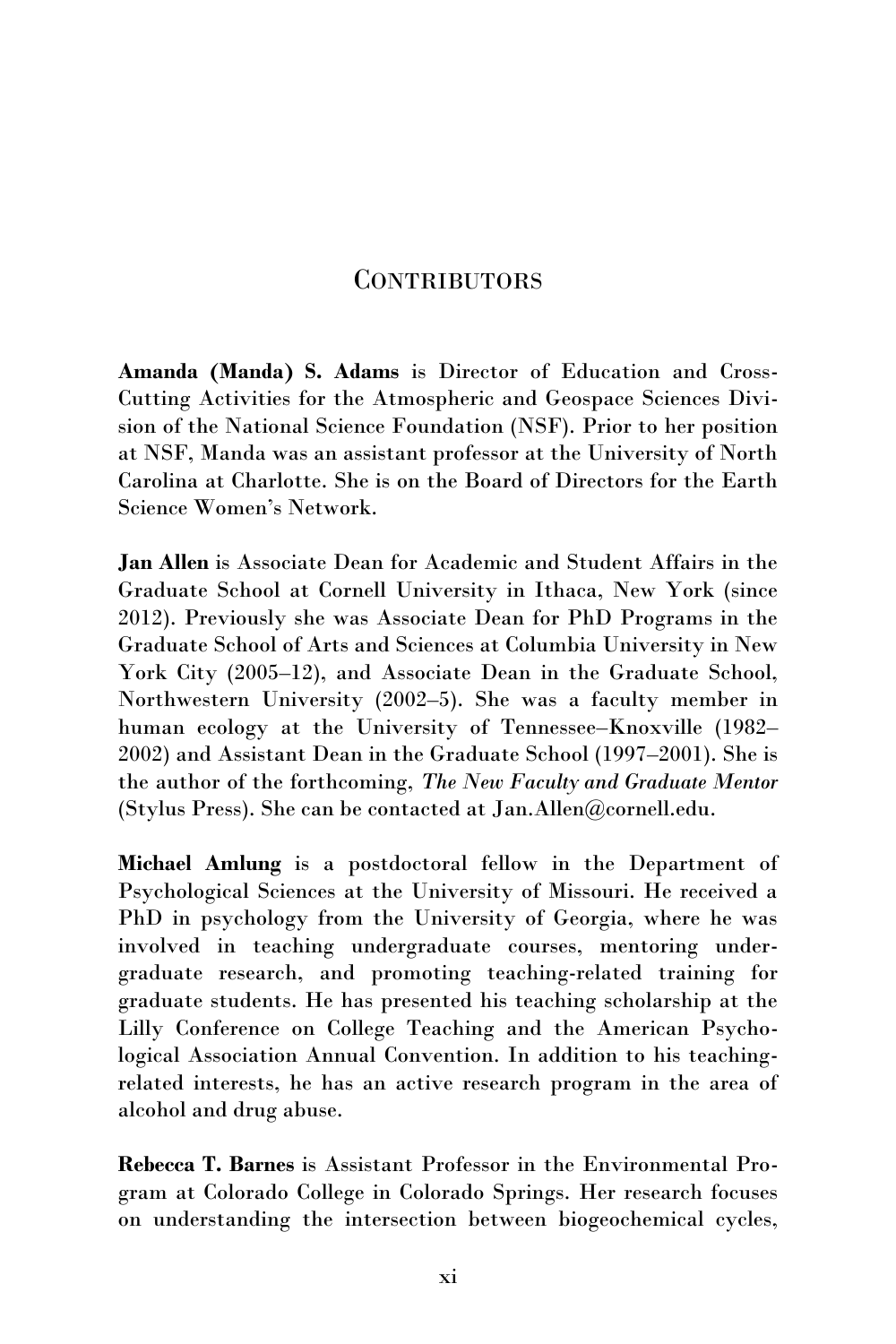water, and society. Barnes serves on the Leadership Board of the Earth Science Women's Network, a nonprofit organization dedicated to the promotion and career development of women in the geosciences.

**Beth A. Boehm** is Professor of English at the University of Louisville. She completed her PhD in 1987 at the Ohio State University, where she specialized in twentieth-century British and American literature and rhetoric and composition. Since 2009, she has been focused on graduate student professional development as an administrator in the School of Interdisciplinary and Graduate Studies, where she is currently dean. Her current research is on mentoring and graduate student engagement.

**Phyllis Bolin** is Director of Pursuit, the Quality Enhancement Plan, for Abilene Christian University (ACU). She is an associate professor of mathematics in the Department of Mathematics and served as the Director of Faculty Mentoring at ACU for 6 years. Active in the field of technology, her research interests involve use of mobile devices in teaching and learning.

**Janet Branchaw** is Director of the Wisconsin Institute for Science Education and Community Engagement (WISCIENCE) and an assistant professor of Kinesiology in the School of Education at the University of Wisconsin–Madison. Her scholarship and program development expertise are in mentee professional development, particularly preparing undergraduate STEM students for graduate education. She has created training curricula for undergraduate research mentees (*Entering Research*) and their research mentors (*Entering Mentoring*) and empirically established the positive impact and effectiveness of these curricula on research mentoring relationships and the persistence of underrepresented minority students in research.

**Susanna Calkins** directs the faculty programs at the Searle Center for Advancing Learning and Teaching and teaches in the School of Education and Social Policy at Northwestern University. She is coauthor, with Greg Light, of *Learning and Teaching in Higher Education: The Reflective Professional* (Sage 2009), and has published twenty scholarly articles related to the conceptions of learning, teaching and research; mentoring; teaching and learning with tech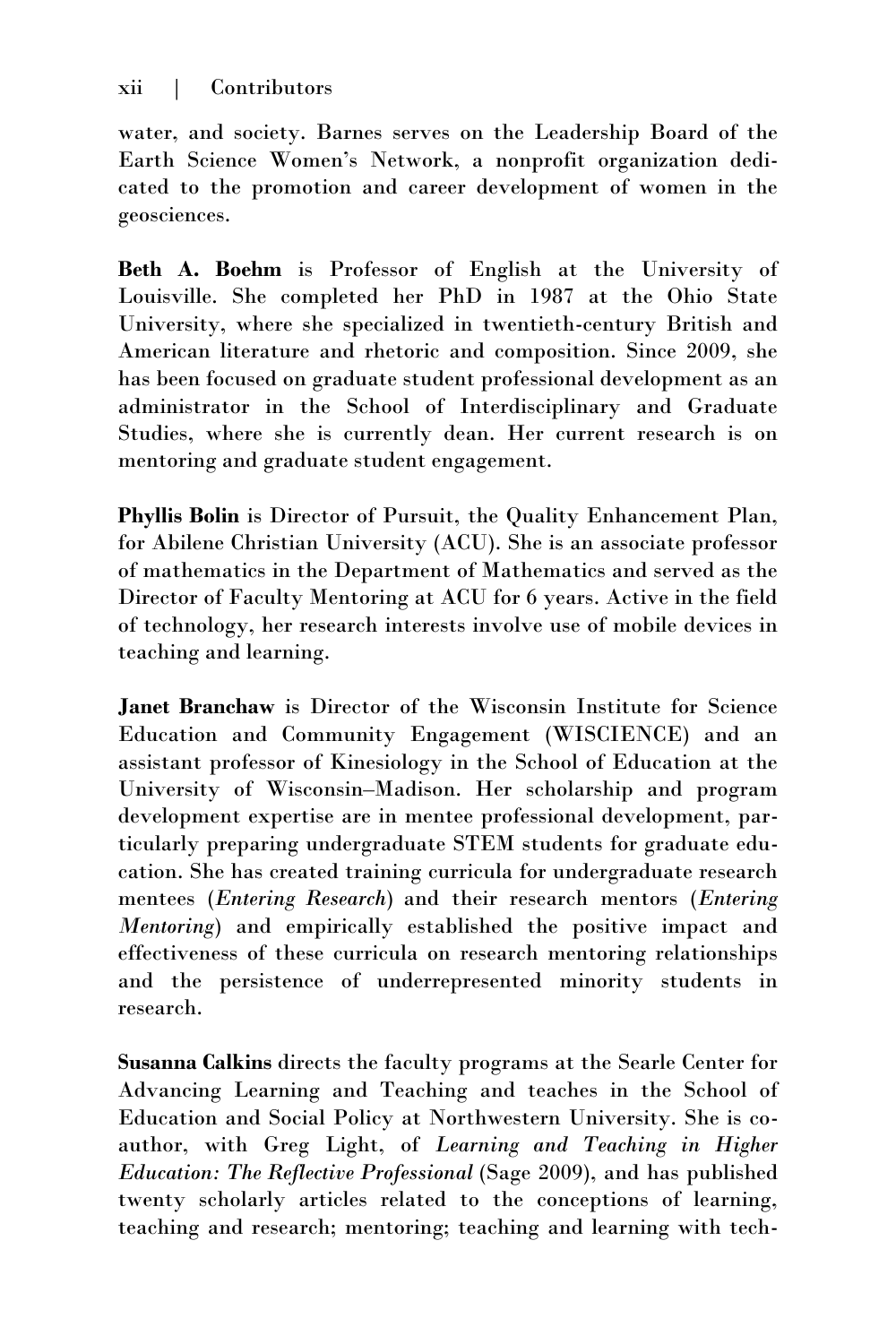nology; and the history of higher education.

**Leonard Cassuto**, a professor of English at Fordham University, writes a monthly column for *The Chronicle of Higher Education* called "The Graduate Adviser," and is the editor of a recent special cluster on graduate students in the journal *Pedagogy*. He is the author of *The Graduate School Mess: What Caused It and How We Can Fix It*  (Harvard Univerity Press, 2015). The most recent of his seven other books are *The Cambridge History of the American Novel* (2011), of which he was General Editor; *The Cambridge Companion to Baseball*  (2011), winner of the Best Anthology Award from the North American Society of Sports Historians; and *Hard-Boiled Sentimentality: The Secret History of American Crime Stories*, which was nominated for an Edgar Award and named one of the Ten Best Books of 2008 in the crime and mystery category by *The Los Angeles Times*. Cassuto is also an award-winning journalist who writes on subjects ranging from science to sports.

**Paula Chambers** is founder and CEO of Versatile PhD, a leading webbased career resource for PhDs seeking to transition into nonacademic careers. Originally founded in 1999 specifically for humanities PhDs, Versatile PhD has broadened out over the years to include STEM disciplines and is now supported by over 80 subscribing research universities. The Versatile PhD mission is to help graduate students and new PhDs envision, prepare for, and excel in nonacademic careers. Chambers earned her PhD in Rhetoric and Composition from The Ohio State University in 2000 and spent several years as a Grant Writer and Development Director for Los Angeles– area nonprofits before devoting herself completely to Versatile PhD. She now runs her socially positive business from her home office in Los Angeles, with the help of one employee based in Washington, DC.

**Mary Dankoski** is Executive Associate Dean for Faculty Affairs and Professional Development at Indiana University School of Medicine (IUSM), where she is also the Lester D. Bibler Scholar and Vice Chair for Faculty and Academic Affairs in the Department of Family Medicine. Dr. Dankoski's scholarly interests include the advancement of women, the study of faculty vitality, and organizational and faculty development in academic medicine. She holds a PhD in marriage and family therapy with a graduate minor in women's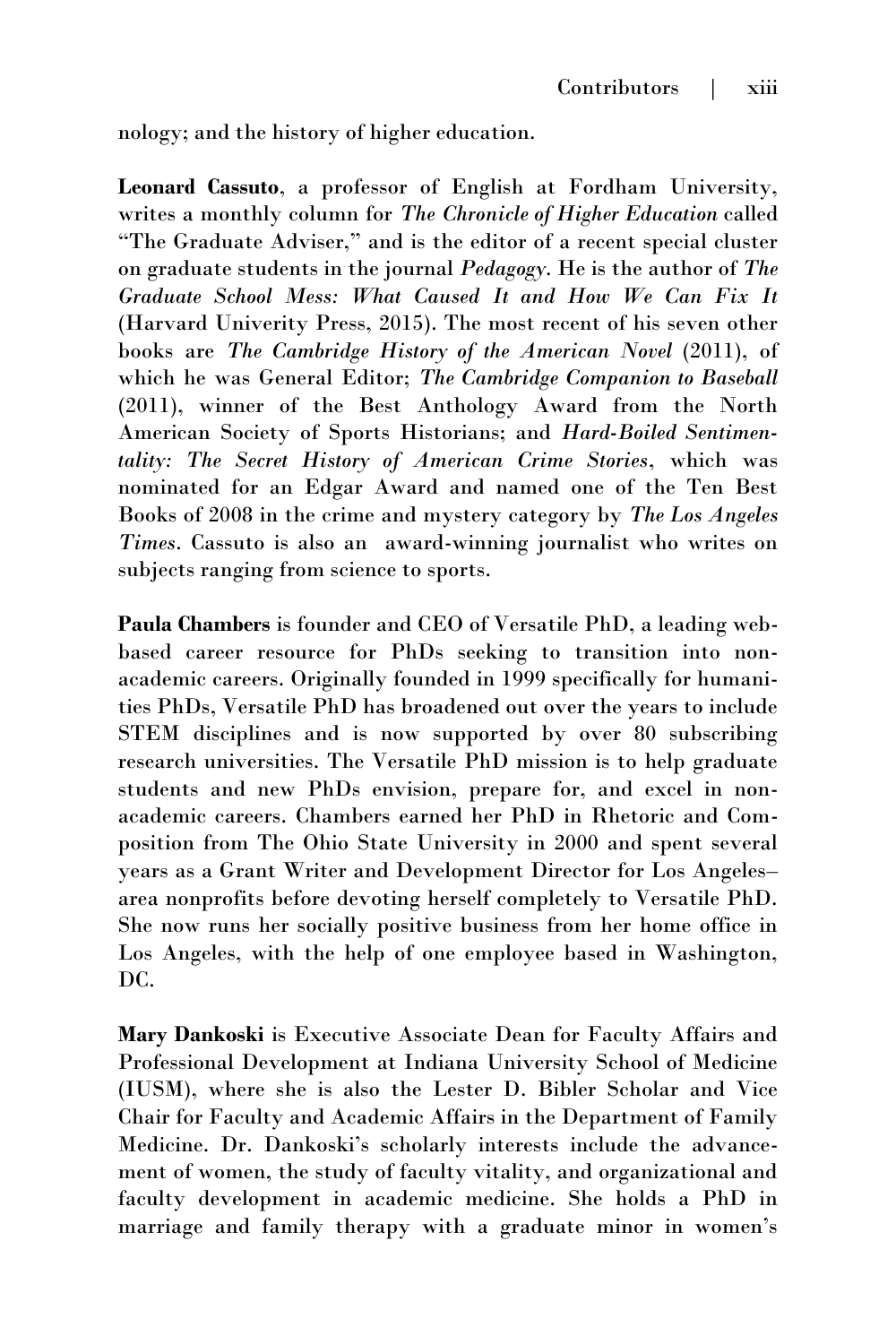# xiv | Contributors

studies from Purdue University.

**Miriam Cohen Dell** served as a graduate assistant in the Office of Faculty Affairs and Professional Development for the Indiana University School of Medicine. She completed her master's degree in applied communication from Indiana University in 2013 and is currently managing U.S. franchisee communication for an international restaurant organization based in Denver, Colorado.

**Melissa Dengler** completed her undergraduate studies at Niagara University where she majored in Psychology. Her interests in infant development lead her to choose the University of Georgia for graduate school. At the University of Georgia her research interest expanded to include the development of the nervous system across the lifespan. Melissa's teaching interests include Developmental Psychology, Introductory Psychology and Sensation and Perception courses.

**Denise P. Domizi,** PhD, is Coordinator of the Scholarship of Teaching and Learning at the Center for Teaching and Learning at the University of Georgia (UGA). She works to promote and support innovation and research in teaching and learning at UGA through the design, development, and delivery of workshops, programs, graduate seminars, and one-on-one consultations.

**Mirjam S. Glessmer** is Coordinator of Teaching Innovation at the Center for Teaching and Learning at Hamburg University of Technology, Germany, where she works with professors and teaching staff on improving the teaching of university courses in STEM. She runs workshops on ocean/climate topics for various audiences, and on ocean/climate education for STEM educators. She publishes in the peer-reviewed literature on education, serves as associate editor in a journal on education, and blogs about her "adventures in oceanography and teaching" at [mirjamglessmer.com.](http://mirjamglessmer.com)

**Meredith G. Hastings** is an assistant professor at Brown University in the Department of Earth, Environmental and Planetary Sciences. She joined the faculty at Brown in 2008, and continues to pursue her varied research interests in biogeochemistry, atmospheric chemistry and climate. She is co-founder and Vice President of the Earth Science Women's Network (ESWN; eswnonline.org), which facili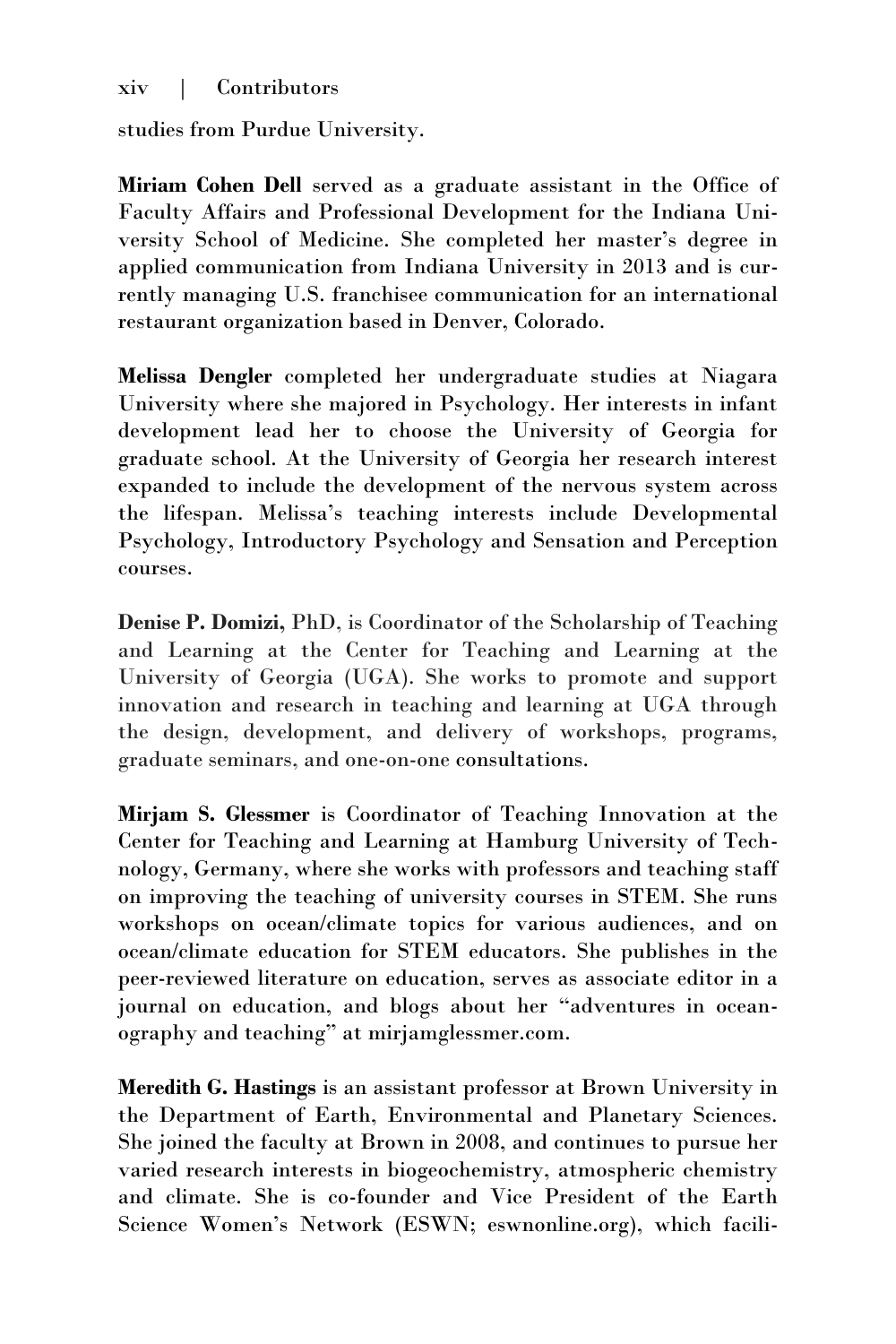tates career development for women scientists in the early stages of their careers.

**Krista Hoffmann-Longtin** is Assistant Professor of Communication Studies at Indiana University–Purdue University Indianapolis (IUPUI) and an Assistant Dean in the IU School of Medicine Office of Faculty Affairs and Professional Development. Her work focuses on faculty development, organizational/professsional identity, and strategic communication in academic health settings. Before returning to university life, Krista worked as an advertising account executive. She earned a BA in telecommunications from Ball State University in Muncie, Indiana, an MA in Communication and Creative Arts from Purdue University, and a PhD in Education Leadership and Policy Studies at Indiana University.

**Kevin Johnston** is an adjunct professor in the Hunter Division of Humanities at Southern Vermont College. Much of his academic career has focused on developing future faculty pedagogically. Presently, his research focuses on how professional development programs engender adjunct faculty loyalty.

**Ron Krabill** is Associate Professor of Interdisciplinary Arts and Sciences and Faculty Coordinator of the MA program in cultural studies at the University of Washington Bothell. He is also affiliated with the Department of Communication, the African Studies Program, and the Graduate Interdisciplinary Group on Public Scholarship at the University of Washington, Seattle. He is the author of *Starring Mandela and Cosby: Media and the End(s) of Apartheid*  (University of Chicago Press, 2010).

**Greg Light** is retiring as Director of the Searle Center for Advancing Learning and Teaching at Northwestern University, where he will remain as a senior fellow. A professor in the School of Education and Social Policy at Northwestern, he has published over 50 papers and chapters in national and international peer-reviewed publications and given over 100 invited talks, workshops, and conference presentations in North and South America, Europe, Africa, and Asia. He is the author, with Susanna Calkins, of *Learning and Teaching in Higher Education: The Reflective Professional* (Sage, 2001, 2009); and, with Marina Micari, of *Making Scientists: Six Principles for Effective College Teaching* (Harvard University Press, 2013).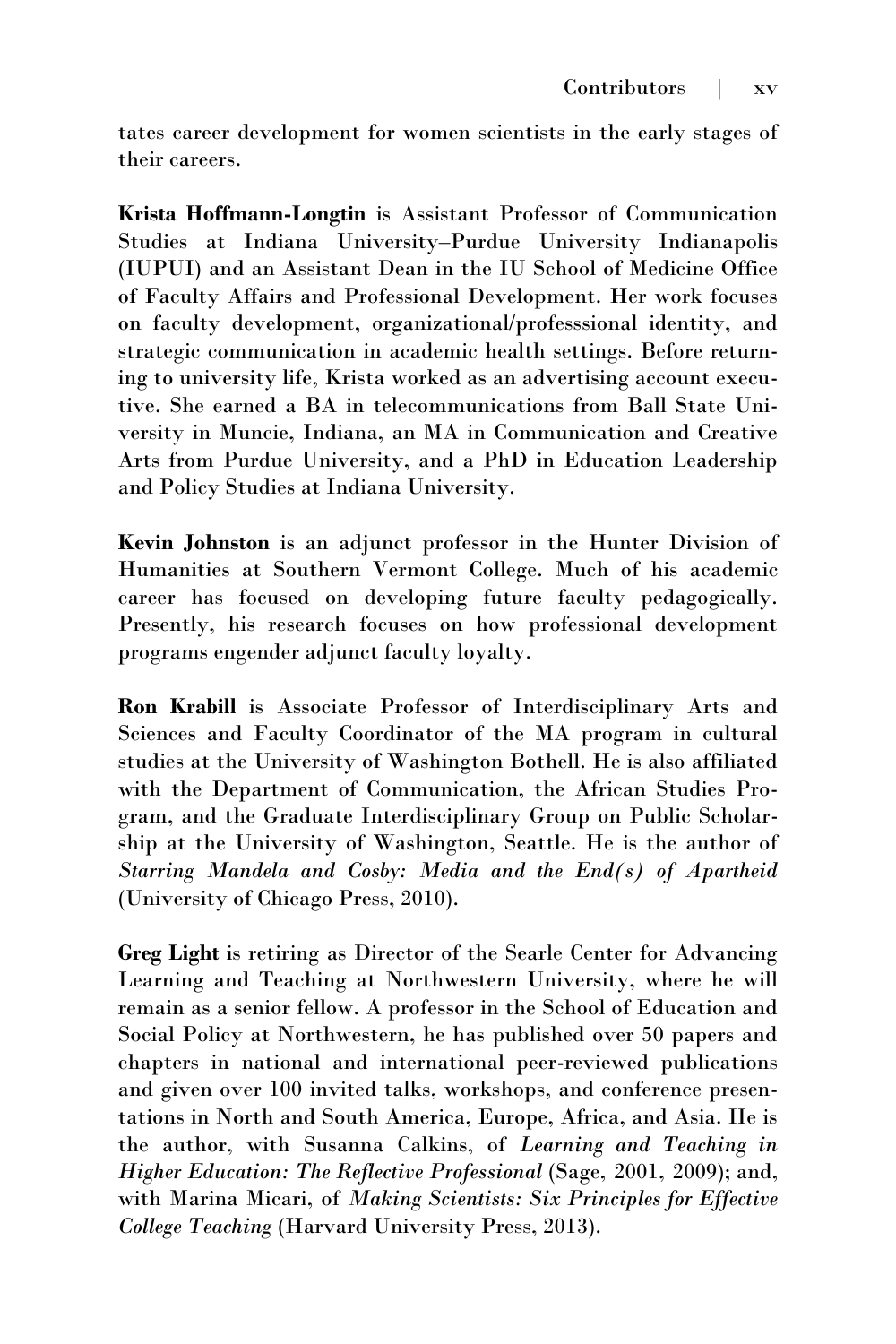**Yvonna S. Lincoln** holds the Ruth Harrington Chair of Educational Leadership and is University Distinguished Professor of Higher Education at Texas A&M University. She is a former president of the American Evaluation Association, and also the former president of the Association for the Study of Higher Education (ASHE), and has been an evaluation and organizational development practitioner and consultant for over 25 years. She is the co-author of *Naturalistic Inquiry, Effective Evaluation, Fourth Generation Evaluation*; the coeditor of the first, second, third, and fourth editions of the *Handbook of Qualitative Research*; and the co-editor (with Norman K. Denzin) of the *Handbook of Critical and Indigenous Methodologies*. She has authored more than 100 chapters and journal articles on research and evaluation practice, qualitative methodologies, new paradigm inquiry, ethics in inquiry, and higher education. Her interests lie in democratic, inclusive, participative, and social justice issues in research, evaluation and public policy formulation for higher education.

**Steven Paul Lee** is the Graduate Diversity Officer for STEM (Science, Technology, Engineering, and Mathematics) disciplines at UC Davis. His work focuses on strengthening graduate education through diversity. He loves to translate research into evidence-based activities for professional development, covering topics such as mentoring, oral and written communication skills, self-assessment, and career planning. Previously, he was the assistant director of a graduate diversity program at Northwestern University, and served as faculty at Roosevelt University and Wheaton College. He earned a PhD in organic chemistry from the University of Illinois at Urbana-Champaign and BS in chemistry from Carnegie Mellon University.

**Amy J. Lueck** is a doctoral fellow in Rhetoric and Composition at the University of Louisville. Her dissertation research explores rhetorical practice and instruction in nineteenth-century high schools. In addition, she has researched and contributed to graduate student professional development and mentoring as research assistant in the University of Louisville School of Interdisciplinary and Graduate Studies, and was recognized for this work by the American Association of Colleges and Universities' (AAC&U) K. Patricia Cross Future Leaders Award in 2014. She currently represents graduate students on the Executive Council of the Conference on College Composition and Communication (CCCC).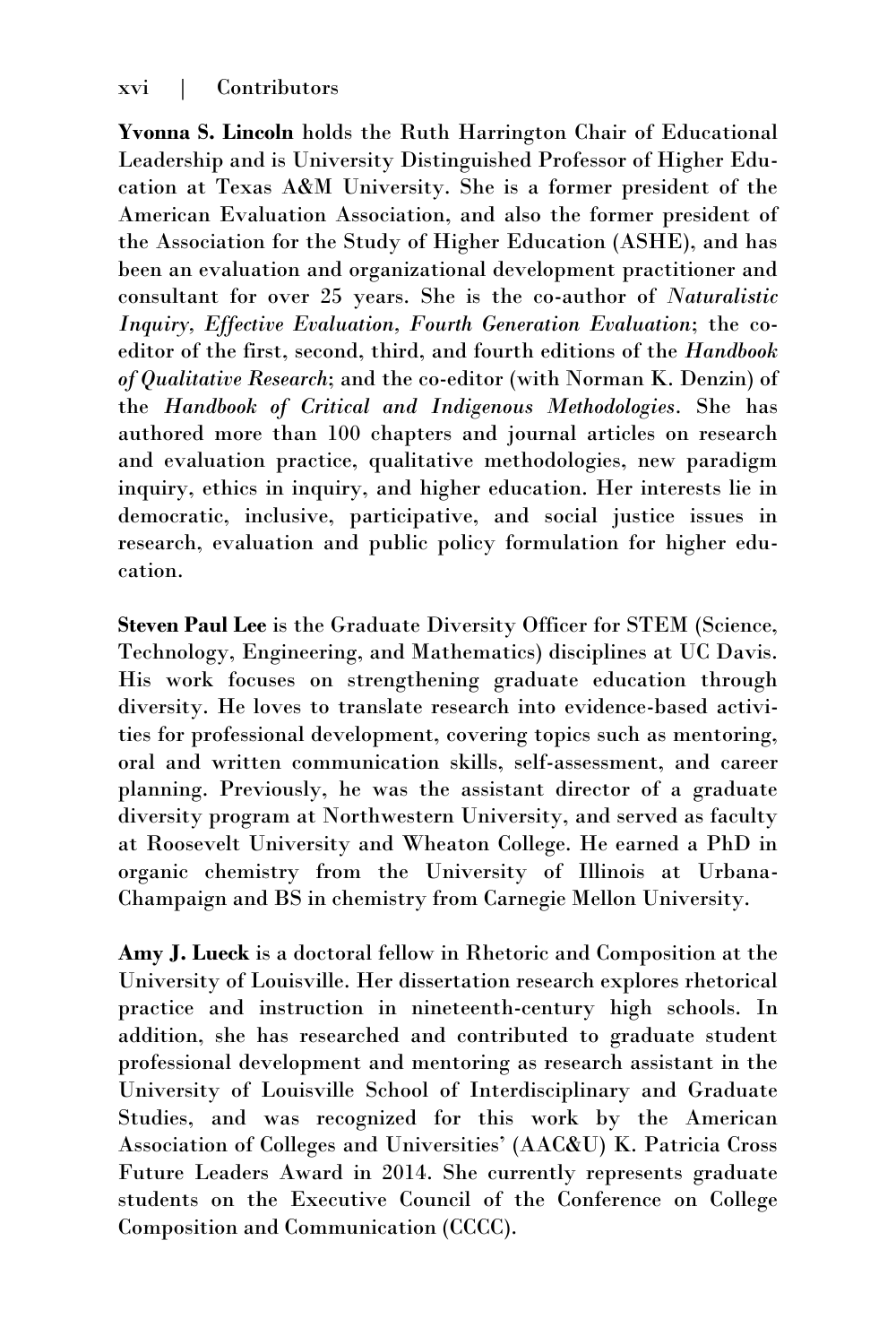**Richard McGee** has been mentoring biomedical scientists and designing novel research training programs for nearly 40 years. He currently is Associate Dean for Faculty Recruitment and Professional Development at Northwestern University Feinberg School of Medicine, assisting new faculty to launch their research careers through individual mentoring and group coaching. He also leads the Scientific Careers Research and Development Group, a team of 15 social and natural scientists studying the development of young scientists. They are following more than 250 biomedical PhD students with annual in-depth interviews. They are also conducting a randomized controlled trial of a novel coaching model as a new approach for increasing faculty diversity.

**Nina B. Namaste** is Associate Professor of Spanish in the World Languages and Cultures department at Elon University, North Carolina. Her disciplinary research focuses on culinary imagery as a means to express issues of identity formation in contemporary Spanish and Spanish-American fictional works. Her interdisciplinarity and dedication to the liberal arts have led her towards her new role as Arts and Humanities Director of the Elon College Fellows, an undergraduate research program. Her Scholarship of Teaching and Learning (SoTL) focus on transformative learning experiences, for students and faculty, have led her towards her other new role as codirector of a three-year research seminar on global learning sponsored by Elon's Center for Engaged Learning.

**Christine Pfund** is a researcher with the Wisconsin Center for Education Research and the Department of Medicine at the University of Wisconsin–Madison (UW). She serves as PI and Director of the Mentor Training Core of the National Research Mentoring Network and as an Associate Director with the UW Institute in Clinical and Translational Research. Dr. Pfund's work focuses on developing, implementing, documenting, and studying research mentor training interventions across science, technology, engineering, mathematics, and medicine (STEMM) and understanding specific factors in mentoring relationships that account for positive student outcomes.

**Daniel Rusyniak** is a professor of Emergency Medicine and the Vice Chair for Faculty Development in the Department of Emergency Medicine at the Indiana University School of Medicine. An active teacher and researcher, he has served as the Faculty Development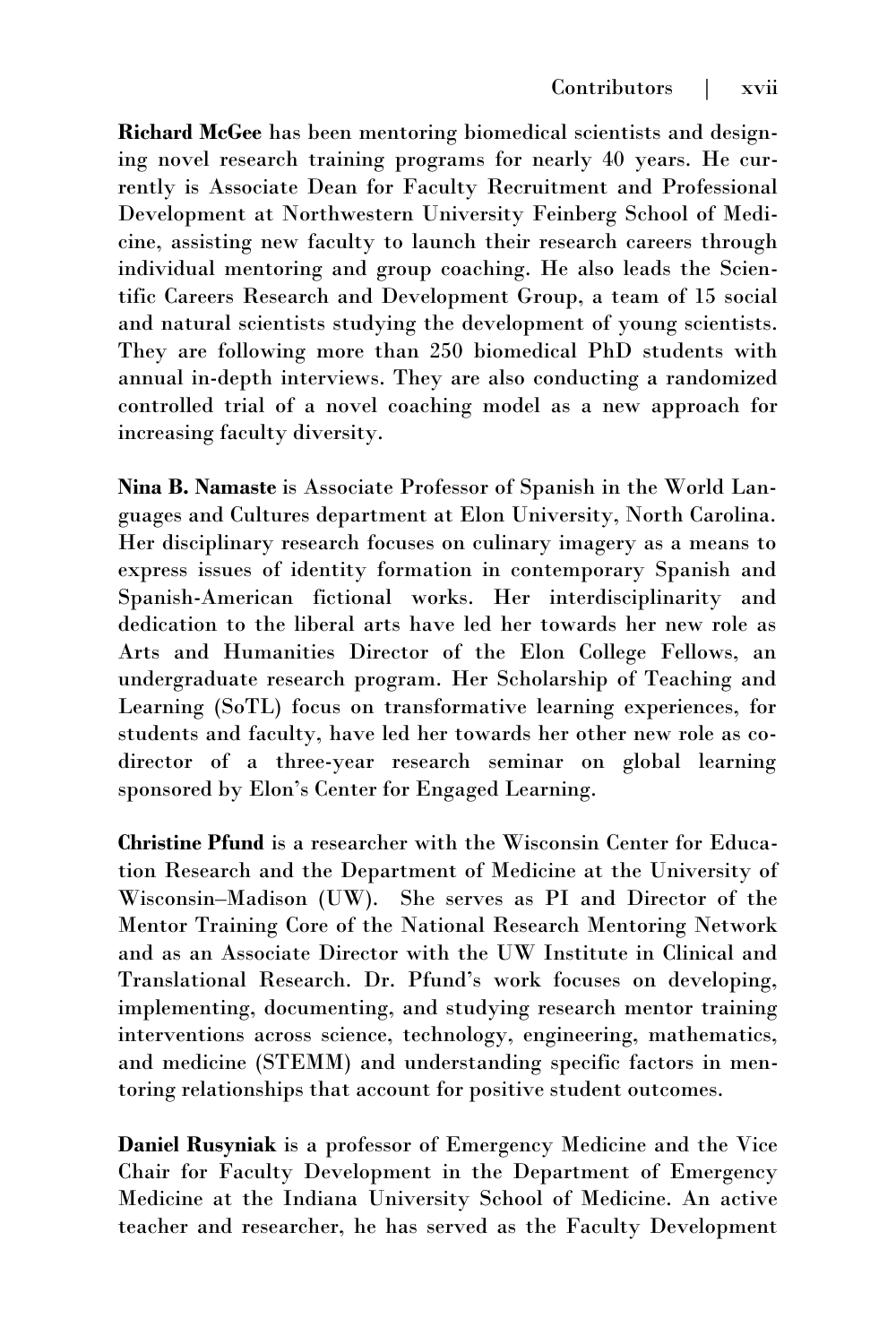# xviii | Contributors

Chair for the Society of Academic Emergency Medicine.

**Jennifer W. Shewmaker**, PhD, is an associate professor of psychology and the Director of Faculty Enrichment at Abilene Christian University in Abilene, Texas. She has worked with hundreds of students and teachers in her career and is the founding developer of ACU's master teacher program.

**Elizabeth A. Simpson** is a postdoctoral fellow at the University of Parma and carries out research on early social cognitive development in infants at The Eunice Kennedy Shriver National Institute of Child Health and Human Development. She helped to develop the *Specialized Undergraduate Research Experience (SURE) Workbook*, a mentoring handbook to enrich undergraduate students' hands-on research experiences, and is interested in training new college teachers. Her teaching interests include research methods, statistics, and evolutionary psychology.

**Christine A. Stanley** is Vice President and Associate Provost for Diversity and a professor of higher education administration in the College of Education and Human Development at Texas A&M University.

**Brian Stone,** PhD, is a visiting assistant professor of psychology at Franklin and Marshall College. He co-founded the Psychology Educator Development Association at The University of Georgia. His research investigates how humans and other animals perceive, represent, and track their body and its parts, especially during tool use.

**Jane Van Slembrouck** is a postdoctoral teaching fellow in the Department of English at Fordham University. Her research interests include medicine, disability, gender, and sexuality in nineteenthcentury American literature.

**Julie Welch** is Assistant Dean for Faculty Affairs and Professional Development (OFAPD) at Indiana University School of Medicine (IUSM) and Co-director of Mentoring Training for the Indiana Center for Translational Science Institute (CTSI). She works to advance mentoring initiatives across the institution for trainees and faculty. In addition, she oversees programs for the advancement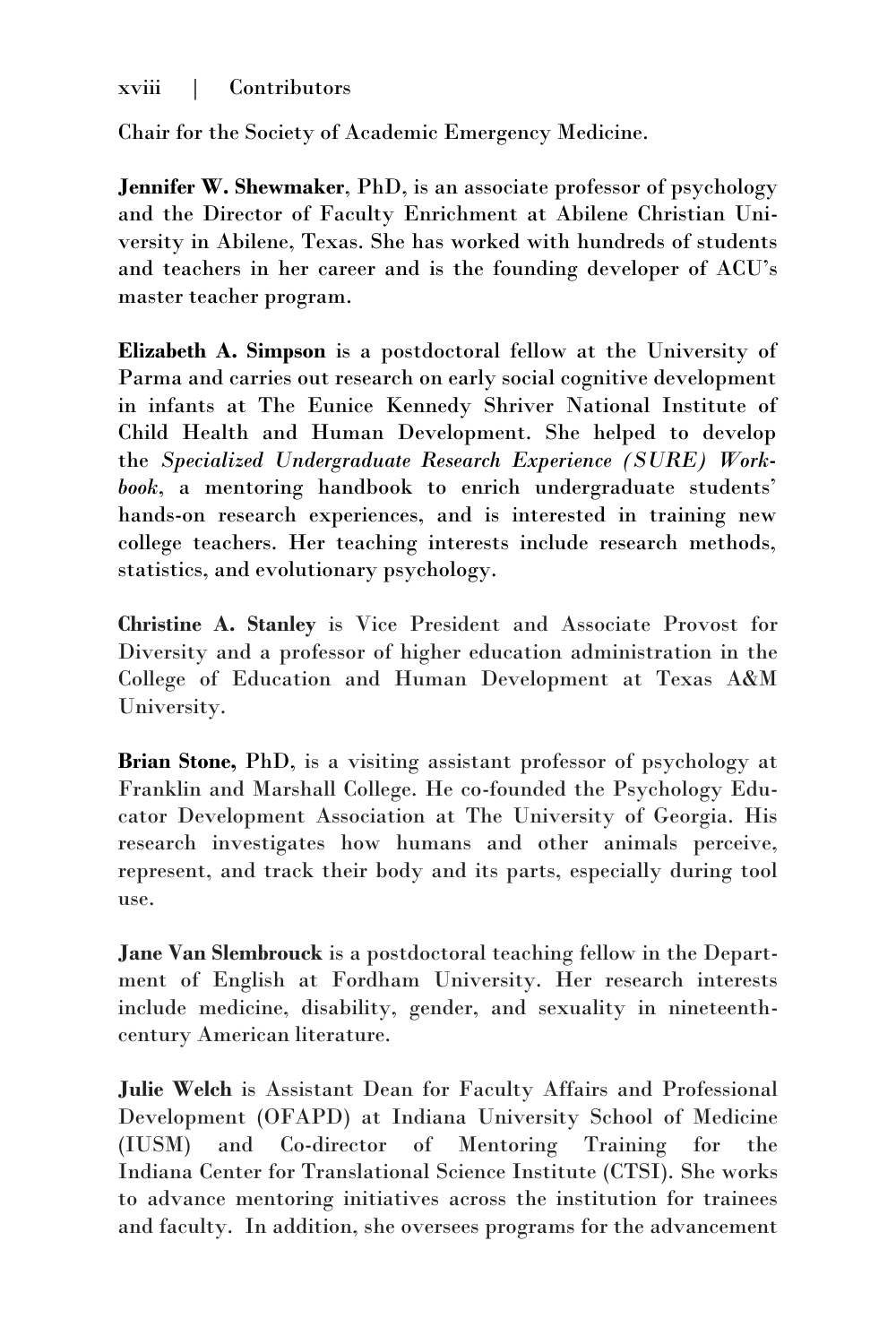of women in medicine and science. As an associate professor of clinical emergency medicine at IUSM and a board-certified physician, she practices medicine at an urban, level-one trauma center and teaching hospital. She was honored in 2014 with the EMRA (Emergency Medicine Residency Association) National Mentorship Award and the AMA (American Medical Association) Inspirational Physician Award.

**Grace Williams** earned an undergraduate degree in psychology from the University of Georgia (UGA) and a master's degree in social work from the University of Texas at Austin. While at UGA, she contributed to a large-scale study of the impact of peer mentoring on graduate student teaching assistant development. In her final graduate internship, Grace focused on using group-based therapy in individuals with severe mental illness.

**Glenn Wright** is Director of Graduate School Programs at Syracuse University. He holds a BA in English from Carleton College in Northfield, Minnesota, and an MA and PhD from the University of Michigan, Ann Arbor. He has worked in academic assessment, publishing, and administration, and has taught English at the University of Michigan and the University at Albany, SUNY.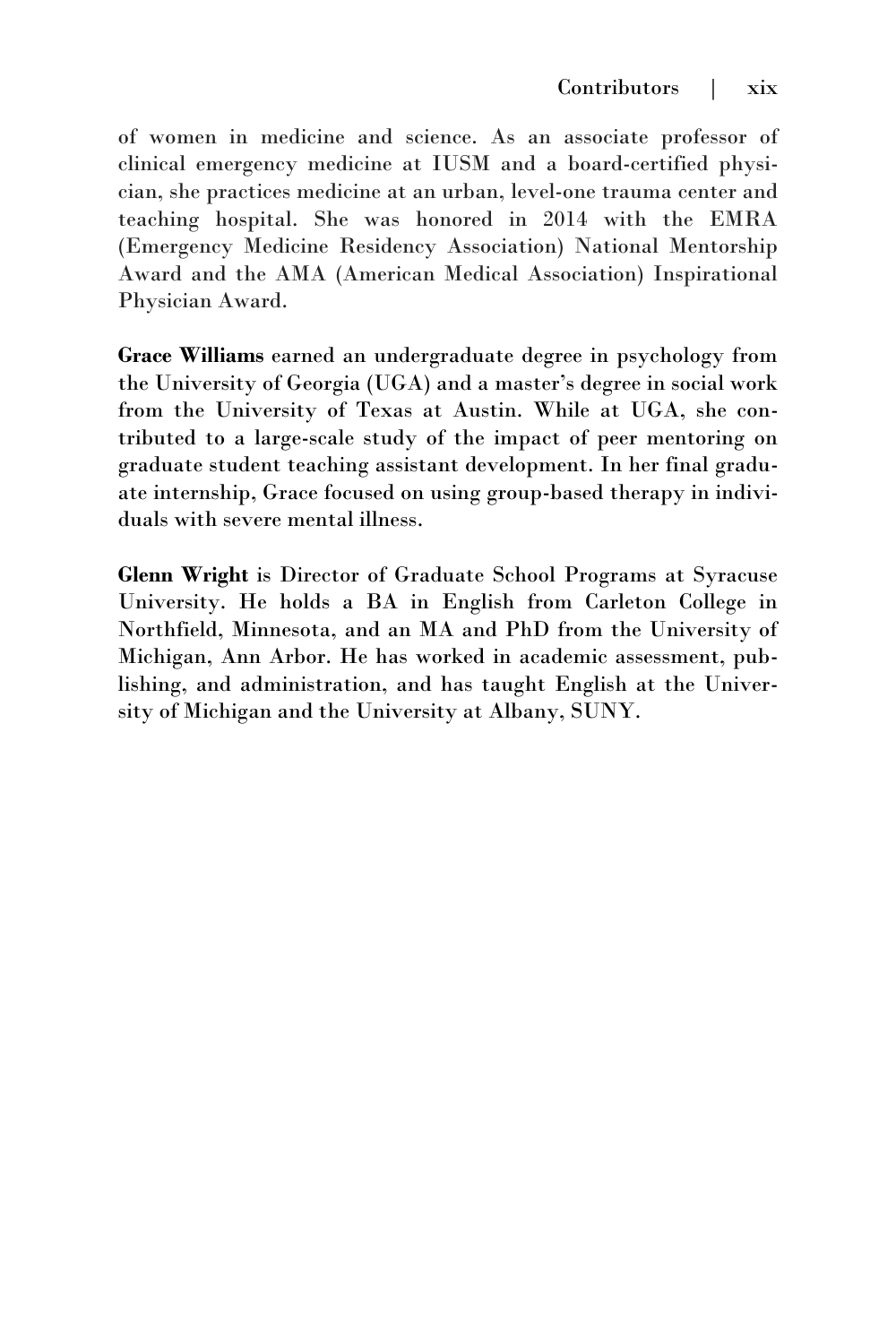# **INTRODUCTION**

# *Glenn Wright*

<span id="page-13-0"></span>ecent years have seen a resurgence of interest in mentoring as a point of discussion in higher education, an area of particular concern being the cultivation of new faculty. This is not accidentally related to tectonic shi ecent years have seen a resurgence of interest in mentoring as a point of discussion in higher education, an area of particular concern being the cultivation of new faculty. This is not accidentally related to tectonic shifts academic employment. Academic mentoring is trending now in large part because it is more difficult than it used to be, demanding a broader skill set, more reflective engagement, and more time. Of necessity, graduate students, postdocs, and junior faculty have become more discriminating consumers of mentoring, more mindful of their own needs and unafraid to request that they be met. Colleges and universities, in turn, wish to be seen as promoters of mentoring, resulting in various administrative initiatives, enhanced incentives for faculty, and added heft for mentoring in tenure and promotion review.

With increased attention has come increased recognition of some of the complexities and challenges of mentoring, and of its rewards. Even at high-powered institutions where research is understood as the meal ticket, skill at mentoring has to an extent clambered out of the category of things that less professionally fit academics pursue, and attained a certain cachet among those at all career stages who find in it an alternative way of being in academe—one that tilts away from the endemic competition of the research environment in favor of cooperation and mutual purpose. Part of mentoring's appeal lies in its ability to gesture in two directions at once: forward, as we will see, to new modalities and more egalitarian relationships, and backward, to a tradition of cross-generational support and identification as old as universities themselves, and that continues to feed the romance of the academic life in the minds of would-be faculty. This expansive view of mentoring is both celebrated and interrogated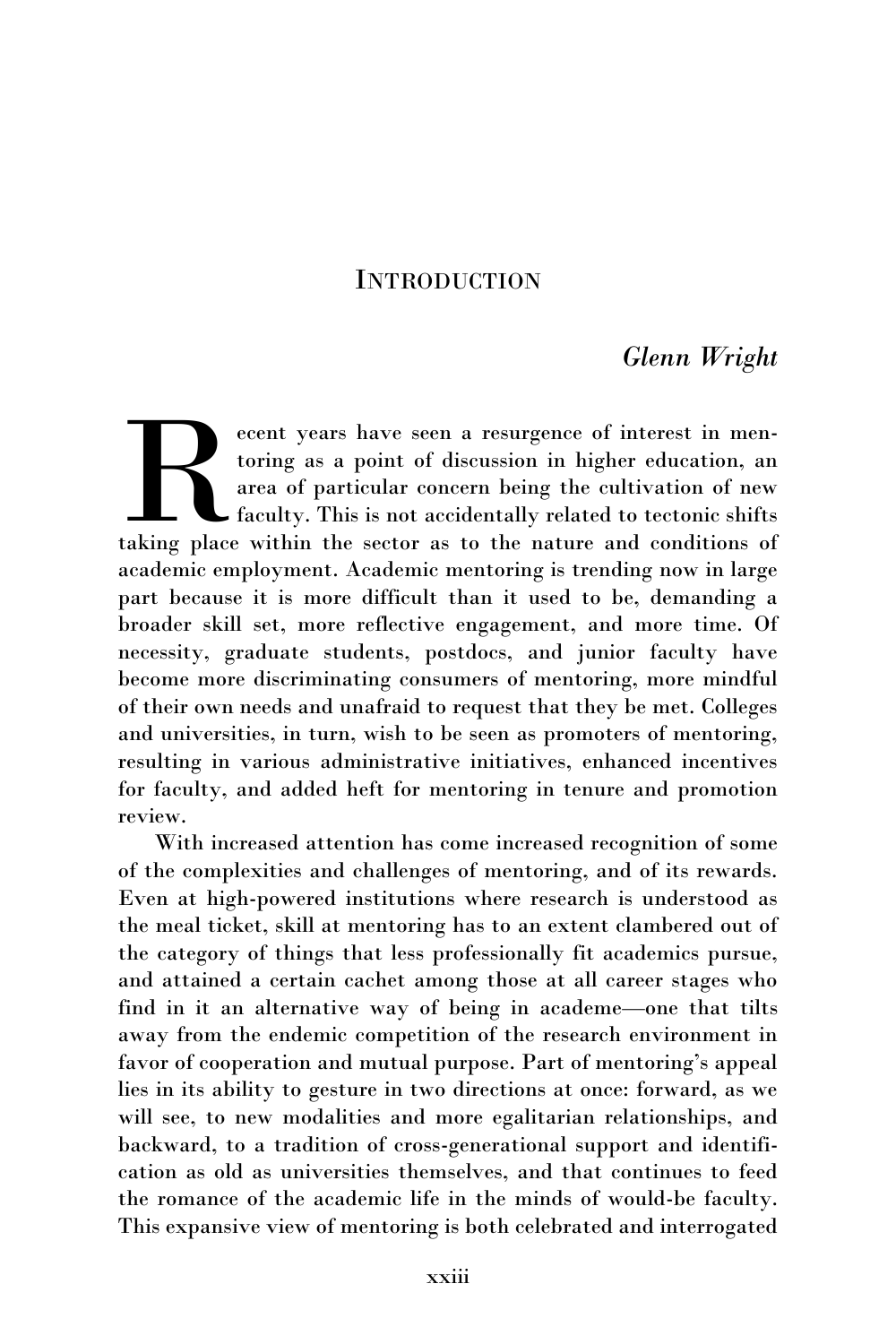### xxiv | Introduction

in the following chapters.

Whatever fine ideals we associate with the practice, an unsentimental look at the academic career ladder shows that tradeoffs abound where mentoring is concerned, and that knowing when and how to erect constraints around one's mentoring commitments becomes a professional imperative. The same academics who, as grad students or postdocs, found in a mentor the image of groundedness in the face of bewildering realities, ascend the tenure track to discover that mentoring is, far from a grounded experience, a moving target if ever there was one. Rapid changes in their own needs (e.g., regarding role models) occur alongside increased obligations to *provide* mentoring for undergraduates, and possibly for graduate students and postdocs. They come to know that they exist on a mentoring continuum, one that imposes obligations as surely as it dispenses benefits. While the continuum includes both emeritus professors and children only dimly aware of an academic calling, this book takes as its purview the crucial phase between graduate school and tenure, where the academy either succeeds or fails in renewing itself.

One thing to observe initially when considering this interval of the mentoring continuum is its spiral organization. That is, graduate school is in conspicuous ways analogous to assistant professorship. To begin with, these respective levels of apprenticeship are roughly equal in duration (allowing both for the current trend toward more compact doctoral programs and the ongoing reality that many students, often but not exclusively in the humanities, take far longer than projected to complete their degrees). More to the point, the tasks, tests, and markers of progress defining each career stage present a nontrivial symmetry.

| <b>Graduate Student</b>                      | <b>Assistant Professor</b>                                                 |
|----------------------------------------------|----------------------------------------------------------------------------|
| early years largely devoted<br>to coursework | early years largely devoted to<br>developing and teaching courses          |
| comprehensive/qualifying<br>exams            | third-year review (and variants)                                           |
| dissertation proposal and<br>writing         | building record of publications,<br>grants, and other research<br>products |
| dissertation defense                         | tenure/promotion review                                                    |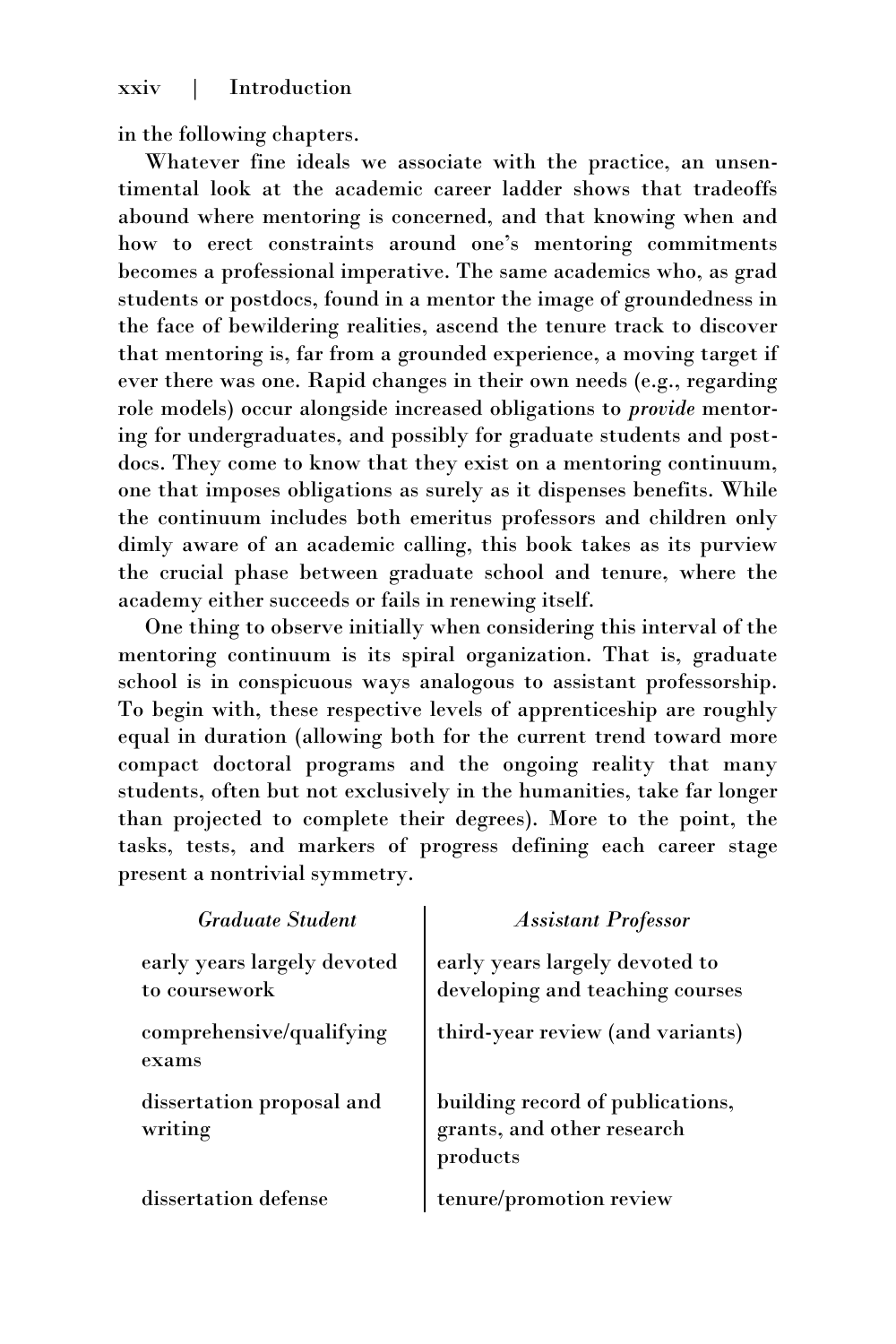For scholars in fields and institutions where the "book for tenure" rule applies, this symmetry is typically reinforced by the strong continuity of their research programs—which is to say, the necessity of revising their dissertations for publication in book form and securing a suitable publisher, within about the same time frame required to produce the original thesis. Meanwhile, those in the natural sciences are faced with what might be seen as a third discrete iteration of the cycle, in the form of serial postdocs that can easily consume as many years as graduate school or a pre-tenure faculty appointment (but not more, if a tenure-track job is forthcoming). This model is currently enjoying rapid exportation across disciplines, as various forms of visiting, fellowship, and fixed-term appointments become expected CV-builders.

The concentric spiral of graduate school and assistant professorship provides the book's structure. Part I ("Origins") deals primarily with the professional development of graduate students. The benefits of administrative collaboration with grad students are on display in chapters 1 and 2, as is the spectrum along which these efforts are arrayed, from the institution-driven to the grass-roots (i.e., with the institution providing funding and/or nominal sponsorship only). Most particularly, these chapters reflect the current heyday of peermentoring initiatives—especially at the graduate level, and especially with active promotion by administrative units and through the Scholarship of Teaching and Learning (SoTL).

#### **Doing It for Themselves**

Michael Amlung and colleagues describe in chapter 1 the successful partnering of a home-grown student group with their institution's Center for Teaching and Learning (along with departmental funding) to create a formal peer-mentoring program supporting the development of TAs in the classroom. In chapter 2, Jan Allen powerfully argues the special merits of peers as mentors, and draws on her experience at multiple institutions to show how administrative units (like Graduate Schools) can harness the potential of peer mentoring through well designed and structured programs (like dissertationwriting "boot camps"). In their discussions we can see several key variables with peer-mentoring efforts: the extent to which they rely on programmatic facilitation by the institution, the level of involvement by graduate students in program development, and funding. In many situations, for peer mentoring to have traction it must take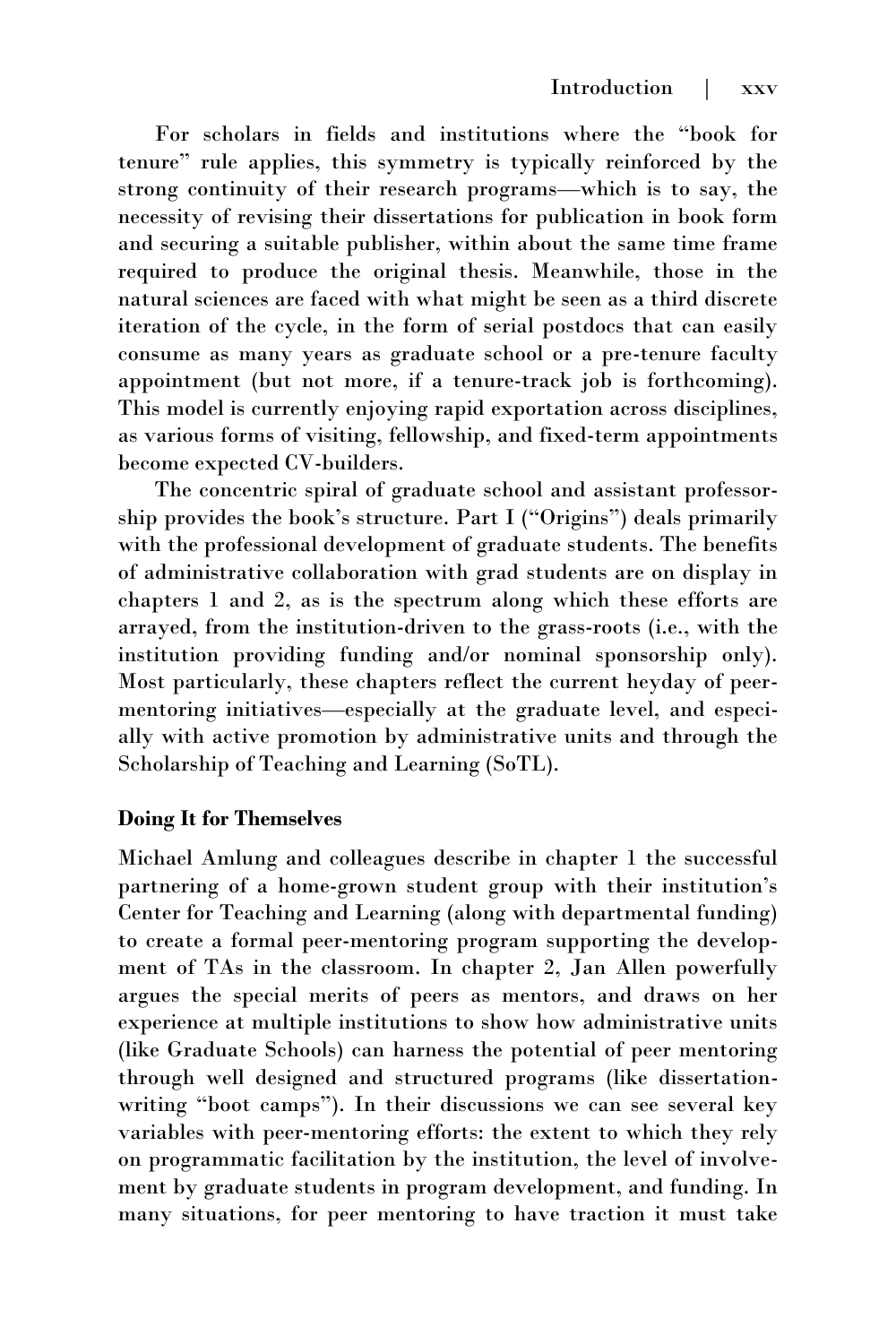place within an institutional cocoon, such as provided by career centers, Graduate Schools, centers for teaching, faculty development and postdoctoral studies offices, academic units, and so forth. In fact, administrative support—in the form of funding and, crucially, professional-development-oriented offices, centers, and dedicated staff—is surely the second most important factor in creating the conditions for peer mentoring to thrive (departmental culture remaining firmly in pole position).

At the same time, graduate students are nothing if not an independent-minded and skeptical lot, ready to equate institutional benevolence with paternalism. This they share with those former graduate students, the faculty. To say that graduate students regard the support of administration as a Faustian bargain might push the point too far, but it is best to acknowledge that such support inevitably brings with it a set of assumptions and concerns that many graduate students do not share, and may indeed regard with some disdain. An experiment of possible advantage to program administrators, given their work environment, would be to image and record the brain patterns of graduate students and faculty when presented with a series of terms:

Accountability Agility Assessment Evidence-based Impact Measurable Student-centered

Results, I think, would show an uncanny correlation between the items on the administrator's performance review worksheet and the activation of pain centers in their client population's brains. All this is well within the reach of modern neuroscience.

But there is another, wholly different force animating the peermentoring movement: a proletarian spirit clearly born in the realities of the job market. For fields in which doctoral graduates have nonacademic career options, those options generally present a more favorable employment picture. Fields where nonacademic career paths for PhDs are less readily defined endure a multigenerational struggle with the dearth of good faculty jobs. And so most graduate students pursuing faculty careers are likely to do so within departmental and disciplinary cultures in which the self-defeating or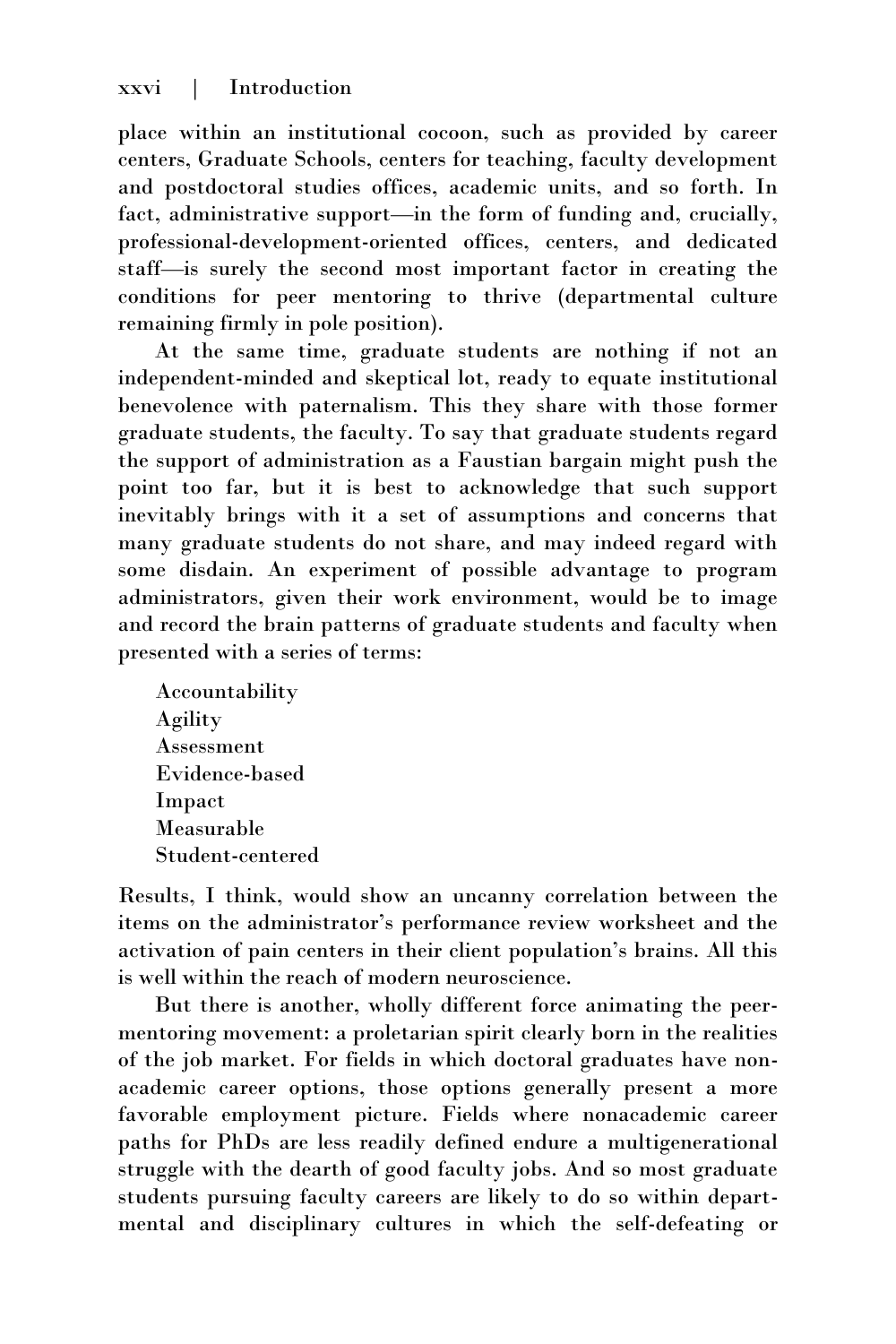quixotic nature of their ambition is accepted as normal. In circumstances like these, peer mentoring can offer not only the reliable advantage of proximal (readily emulated) role models, but a reservoir of affirmation and comradeship. With a common purpose in their sails, they tack against jaundice and resignation, and even against the hard-headed wisdom their advisors are duty-bound to deal out.

Academia is simultaneously extolled and reviled in the popular imagination as a bastion of left-leaningness. Whatever the justice of this portrait, it is difficult to call to mind other economic sectors today in which employment is so rigorously stratified by class. Even those who are not attracted to graduate school initially by the expectation of a congenially progressive environment soon find that they are members of a class, and that this class is engaged in a struggle. As mostly younger people with similar inclinations, interests, and goals congregate in what is initially understood to be a battle against the odds, it is natural that a bond of kinship should evolve, and translate into mutual reinforcement in professional development. As will be seen later in the book, similar patterns of kinship emerge among junior faculty, because of the comparable pressures they face. There is a deep, perhaps a sinister secret in the efficiency with which the academy replenishes itself despite the abnegation of individual self-interest required.

Much less in evidence is the academy's skill in demonstrating the value of its doctoral degrees to nonacademic employers, and facilitating access to a range of meaningful careers for PhDs outside the STEM and professional fields. One significant difference between the graduate student and the junior faculty circuit on the upward spiral of academic professional development is the likelihood of "making the cut." That is, the chances of an assistant professor earning tenure are in most fields and institutions considerably higher than the chances of a doctoral graduate securing a tenure-track job. For this reason preparation for nonacademic or "alt-ac" careers has penetrated graduate education in a way foreign to faculty development efforts. Or rather, recognition of *the need* for such preparation has penetrated. We have now a situation in which advisement of graduate students regarding nonacademic jobs falls primarily on the shoulders of those who by dint of profession lack any experience with such jobs.

Chapters 3 and 4 attempt to fill a void for faculty nudged outside their comfort zone by the growing number of graduate students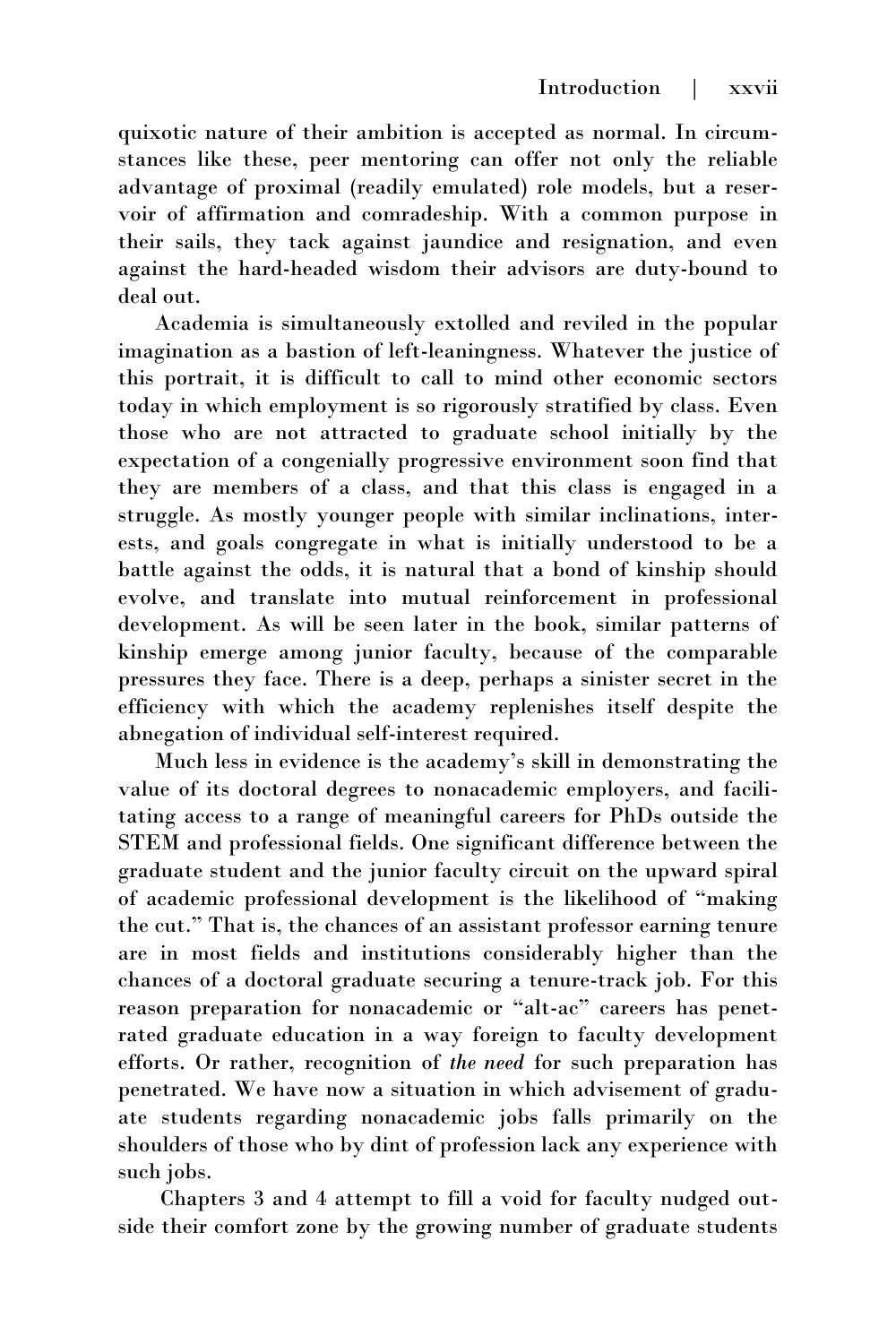actively or even exclusively pursuing extra-academic opportunities. In chapter 3, Paula Chambers offers a crisp and actionable answer to the question, "what specific practices can I adopt that will make me a better advisor to multi-career-track graduate students?" If all graduate faculty were to take her "Career Climate Departmental Assessment" (pp. 62–64) and compare scores with their colleagues, a discussion of significant benefit to graduate students might ensue. The nonacademic domain with the greatest appeal across disciplines is surely represented by NGOs and other publicly oriented ".org" entities; in chapter 4, Ron Krabill expertly dissects the consolationprize mentality that has adhered to these professional destinations within academe, and notes how the shedding of assumptions and fears by career academics can lead to productive relationships with graduate mentees whose working lives may unfold primarily within the public sphere, whether as researchers, change agents, or both.

As one advances along the mentoring continuum, unexpected realities and new priorities assert themselves. Whether a succession of postdocs, fellowships, or visiting positions (less often adjunct appointments or ones that combine teaching and administrative duties) or the holy grail of a tenure-track job (how soon exchanged for a new grail!), the next stage in an academic's life entails many similarities to the graduate student experience, including its probationary character; its adjustment to new demands in research, publication, sponsorship-seeking, and general professionalism; and its linear, well defined path to a conspicuous goal. There are differences as well, such as the need to navigate in a primary role the external funding regime in one's discipline (if applicable), to consider one's options regarding re-entering the job market and transferring institutions (before tenure restricts those options considerably), and to assume advisory and supervisory responsibilities. These are matters on which peer mentoring is likely to be less effective than mentoring by senior scholars.

# **On the Log with Mark Hopkins**

In President James Garfield's possibly apocryphal phrase, the ideal higher educational experience would be realized by his Williams College teacher and mentor Mark Hopkins "on one end of a log and a student at the other." This tips the hat not only to Hopkins' genius as a pedagogue (attested by others as well), but to the possibility and value of an intergenerational nurturing that in academic life can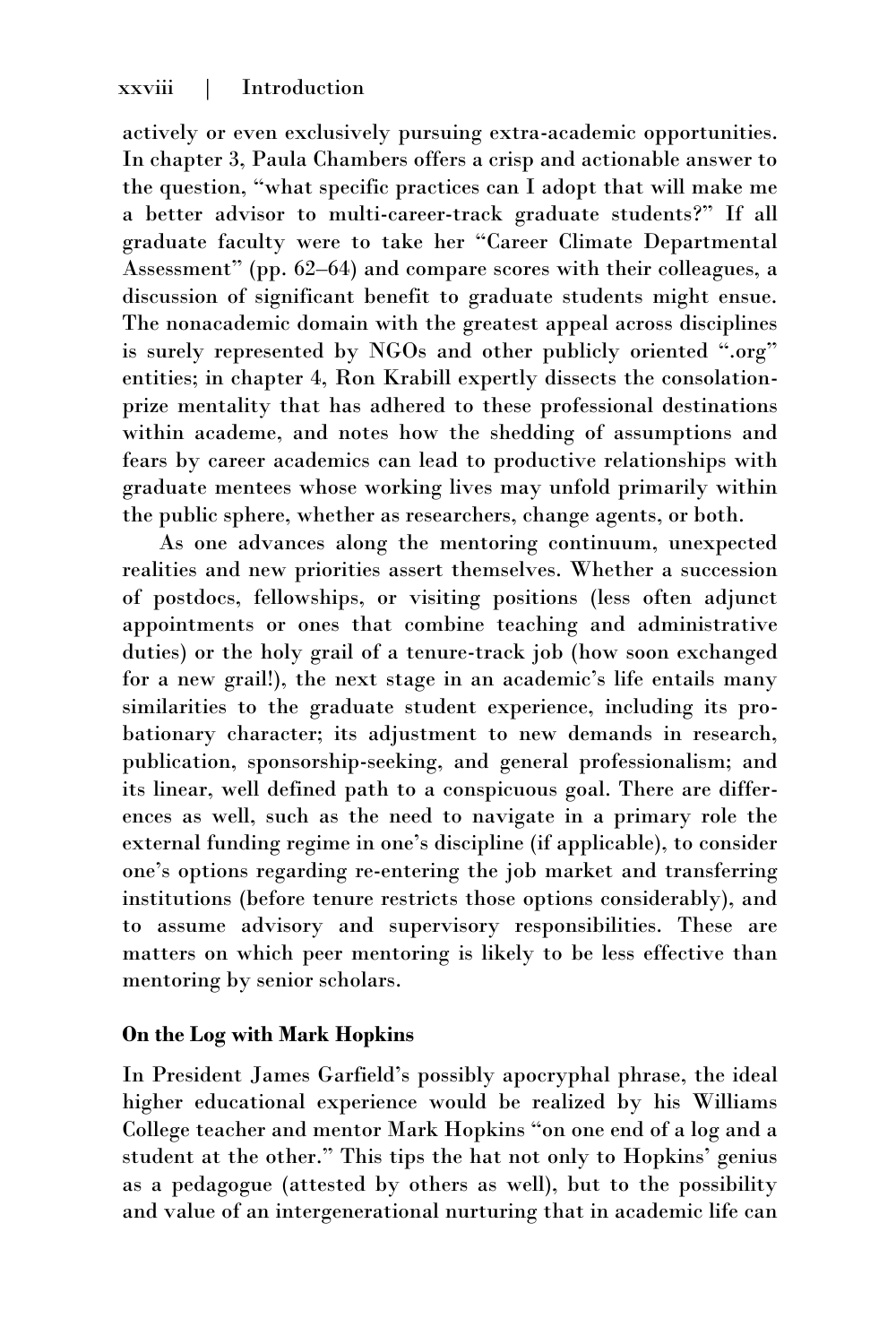long outlast the "formative years." We remember Garfield's words because of his office, and both point to the special potential that can reside within mentoring relationships involving considerable separation in age and professional standing. The senior partner has an opportunity, given the skill and dedication, to perceive the interests of the junior partner with greater clarity than the latter can muster. The mentor can discern the course of most advantage to the mentee (e.g., in an academic context, the choice of research project or method, teaching style and formats, particular pockets of academe that represent a good fit), based on a sympathetic understanding of the junior colleague *as a person*. This does not need to entail deep friendship, although it may. What mentoring of this kind requires is a serious conviction of one's obligation to "pay it forward"—to give as one has received, or as one should have received. The segment of the mentoring continuum occupied by junior faculty, like the log on which Mark Hopkins is imagined to sit, points in two directions. The assistant professor must, perhaps for the first time, extend a hand behind as well as ahead.

Part II ("Transitions") examines the mentoring landscape primarily from the junior faculty point of view. In chapter 5, Susanna Calkins and Greg Light propose a fourfold typology of faculty mentors based on their self-conception in the role. The axes they use to derive their categories of Model, Shepherd, Guide, and Companion—mentor-focused vs. mentee-focused and active vs. passive—yield highly intuitive types readily populated by faculty in one's experience. Calkins and Light afford tools that will be useful in refining thinking about mentor-mentee "fit" and the continuing evolution of individual needs as relationships progress along the mentoring continuum.

Chapters 6 and 7 assert in the faculty context the same prominence of peer-based approaches and bottom-up directionality that we have seen with graduate mentoring. Mirjam Glessmer and colleagues in chapter 6 describe how they were able to "take ownership" of their mentoring through the formation and extension of the Earth Science Women's Network, a grass-roots peer-mentoring collective (defined in this case more by discipline and gender than by career stage, though skewing young). They also introduce another of the volume's important themes, mentoring as an online phenomenon, emphasizing the Internet's capacity to multiply mentoring options and to permit meaningful human bonds without regard to distance. Even more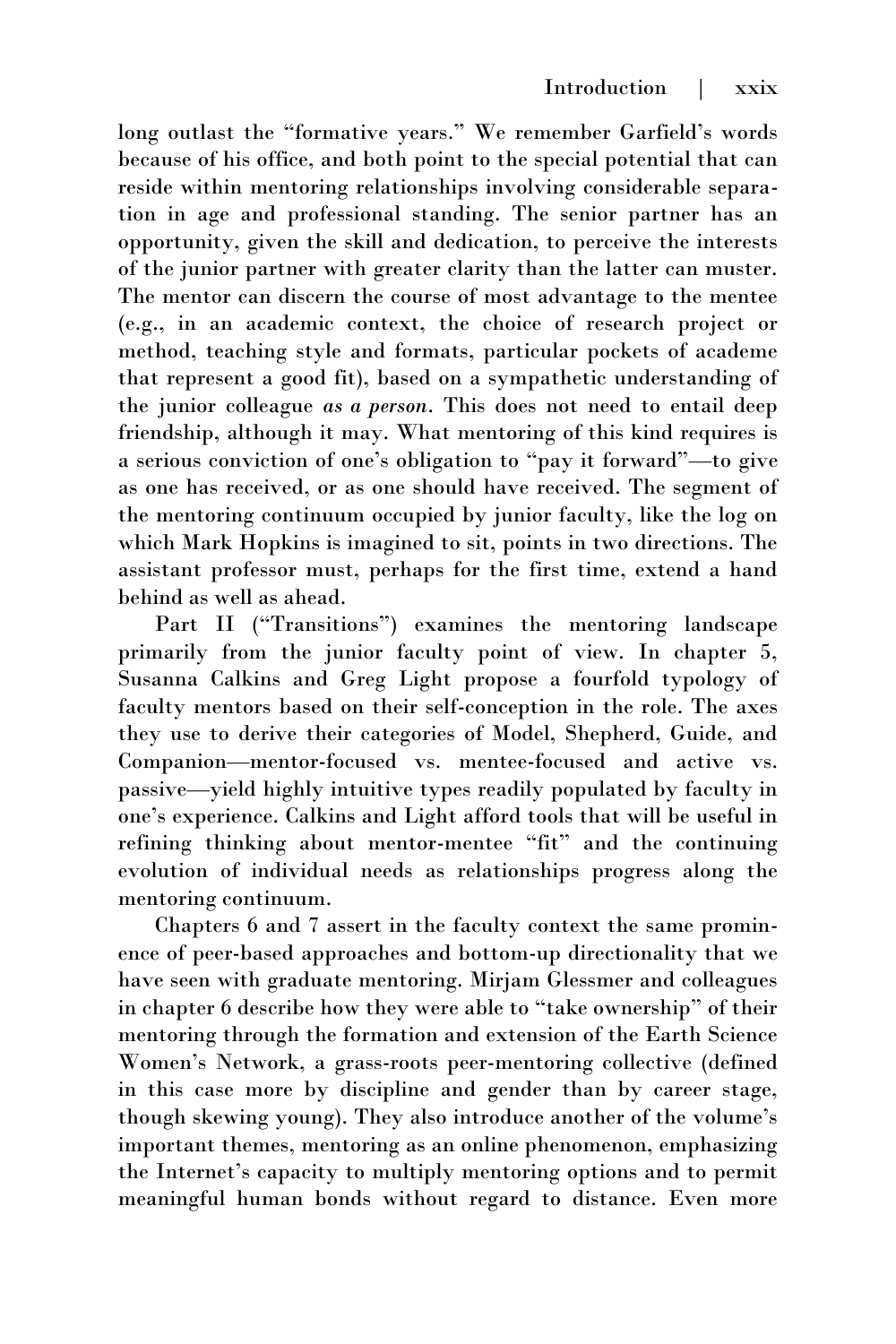forceful advocates of mentee ownership of the mentoring process are Steven Lee and colleagues, who in chapter 7 draw on the techniques of "managing up," popularized in the corporate context by Gabarro and Kotter, to trace the contours of an academic equivalent, "mentoring up." Elsewhere in the volume, especially in the dialogues of Part III, we find mentors reflecting on the need to encourage agency in their mentees, and the difficulty of knowing in every instance what the optimal amount of agency might be.

The mentoring literature frequently asserts the benefits of a productive relationship *for the mentor*, and may even posit reciprocal professional development as definitional of true mentoring. Several contributions to the volume address this dynamic, none more directly and convincingly than Jennifer Shewmaker and Phyllis Bolin in chapter 8. One of the most challenging areas of mentoring is to prepare aspiring faculty for the virtual certitude that they will start their professorial careers in an academic environment unlike what they knew in graduate school or on their postdocs. As Shewmaker and Bolin note, the teaching-centered (or at any rate less researchintensive) schools that provide the majority of tenure-track jobs stand to gain enormously from the infusion of current research experience embodied in their recent hires, specifically from the standpoint of continued professional development for senior faculty. Meanwhile, junior colleagues in this situation feel affirmed as positive contributors and thus invest more easily in their new surroundings. These potentialities of the mentoring continuum are perhaps most likely to be realized when intentionally (i.e., administratively) cultivated, as with the New Faculty Mentoring Program at Shewmaker and Bolin's institution. Also noteworthy is the authors' engagement with an under-discussed issue, the culture shock faced by many new faculty transitioning to schools with religious affiliations and missional commitments not previously integrated with their academic lives.

In chapter 9, Julie Welch and colleagues further develop the ideas of mutuality, reciprocity, and institutional benefit as aspects of a successful academic mentoring relationship. Both as a description of the experience of constructing an online nexus for mentoring activity, and as a "how-to" blueprint easily adapted to other situations, Welch and colleagues' discussion of the Indiana University School of Medicine Faculty Mentoring Portal bears comparison to Glessmer and colleagues' account of the Earth Science Women's Network. While ESWN reaches outward, across universities and con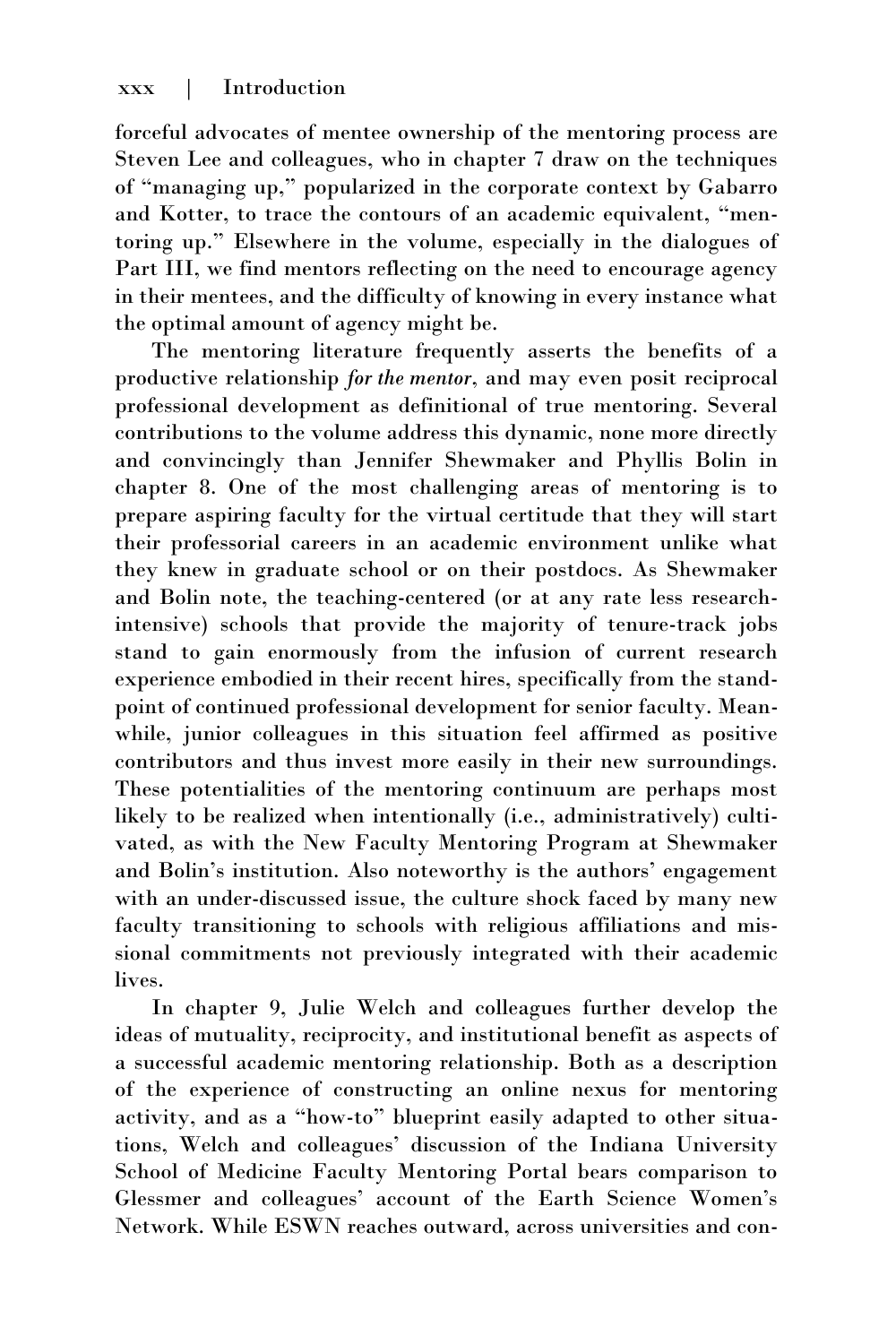tinents, the IUSM mentoring portal demonstrates how web-based initiatives can effect change locally, and can address the generally held aspiration of "building a culture of mentoring" at the college or institutional level. There will be more to say about web-facilitated mentoring shortly.

Less often discussed, though, are the *costs* of mentoring for the mentor, significant as these may be in a variety of ways. For instance, an underappreciated variable in the mentoring equation is the legitimate interest of the more advanced scholar in defending territory painstakingly carved out. Does the maxim, "a pupil rewards his master poorly who remains a pupil forever," apply in academe? Perhaps not, and for good reason. The ideal outcome of one's mentoring efforts, at least from a research standpoint, would be to populate the field with protégés whose work will advance *one's own* agenda, forming a wave whose crest one will ride. If this is consistent with the protégé's interests, how fortunate! But for many specialists, a mentoring relationship of true benefit to the senior partner would entail preservation of access to grants, publishing venues, and other tenuous arenas of professional achievement. If your former student makes the NSF cut and you don't, well, what kind of mentor were you? Answer: the kind that gets removed from the academic competition. And even if the danger of giving birth to a rival is not grave, there remains the crucial issue of time. Often in academe, career "success" is reducible to the rate at which one accumulates the recognized tokens of accomplishment (publications, grants, invited talks or visiting appointments, conference appearances, and other CV categories); by and large, those who succeed best are those who devote the most time to these activities, as opposed to service obligations or the dedicated mentoring of colleagues earlier in their careers. An unfortunate logic is at work here, such that one is least likely to get good mentoring from those whose careers one would most like to duplicate. The mentoring literature to date has not grappled much with such conflicts of interest, but ignoring them can only dampen prospects for the healthy propagation of the professoriate.

# **Does Mentoring Exist?**

Whatever its ongoing vitality, the Mark Hopkins model clearly no longer provides an adequate compass for what it means to mentor and be mentored in the 21st-century academy. Not only must we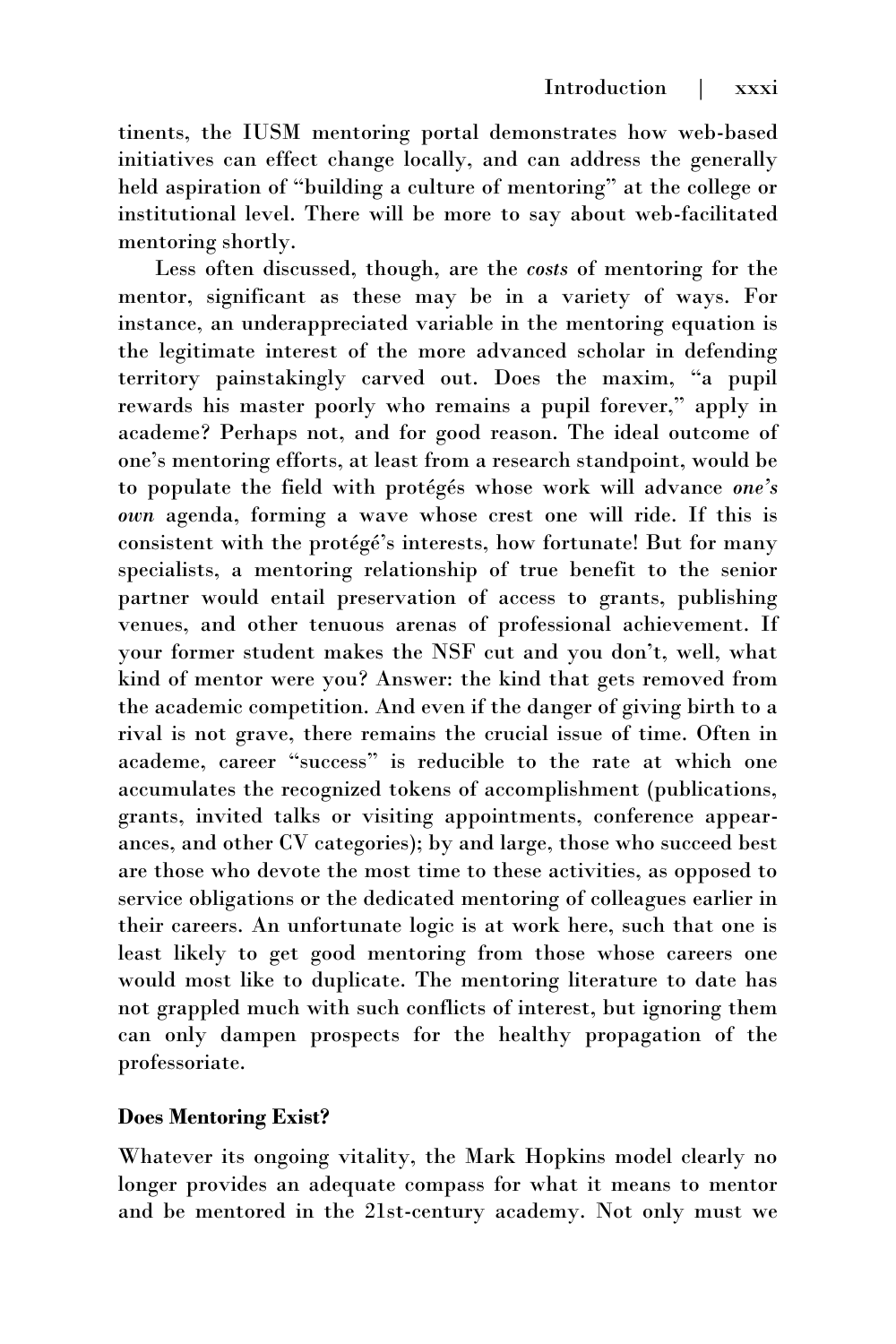agree that one can be mentored by those of similar age and equal rank, but as noted above, several of the book's contributors urge us to consider that we might, in effect, be mentored by a website. Certainly the ESWN site "mentors" in large part by facilitating connections between human beings (like MentorNet and other websites noted in the Resources section) and Welch and colleagues' Faculty Mentoring Portal strives to promote fruitful interactions between flesh-and-blood mentors and mentees. At the same time, these sites provide many excellent non-human resources, and it is not in every case obvious where facilitation ends and mentoring begins. Nor is the distinction necessarily coherent, insofar as how to be a good mentor is one of the things a good mentor would mentor you on.

Is it still possible to draw meaningful boundaries around the concept of mentoring? Does any attempt to enhance the success of aspiring academics qualify? Or does there abide some unquantifiable element rooted in an authentic engagement between specific people? Part III ("Dialogues and Reflections") makes several approaches to these questions in the form of mentor-mentee dialogues and deliberate reflections on mentoring by seasoned scholars. In chapter 10, Beth Boehm and Amy Lueck return us to the territory of graduate student peer mentoring, from the perspectives of faculty/administrator and grad student mentee/mentor, respectively. By proceeding more or less chronologically, they are able to illustrate not only the process of creating a mentoring program (usefully set beside the efforts discussed in chapters 1, 2, 6, 8, and 9), but the progressive engagement with mentoring as a domain of professional development by individuals at a distance on the mentoring continuum. Chapter 10, Leonard Cassuto and Jane Van Slembrouck's discussion of family as part of the graduate education equation, points to the difference between a mentor who thinks, "my job is to advise you on how best to succeed as a graduate student in our program," and one who thinks, "my job is to help you integrate your academic pursuits with all aspects of your life, so as to maximize your human happiness." We can see here the sketch of a holistic approach to mentoring, another crucial dimension of which is explored in chapter 12, Christine Stanley and Yvonna Lincoln's dialogue on the factor of racial difference in a mentoring relationship. In a volume heavily concerned with the value of mentoring by/with one's peers (those, by definition, like oneself), Stanley and Lincoln bring into belated focus the mentoring imperative of "identification with difference"—that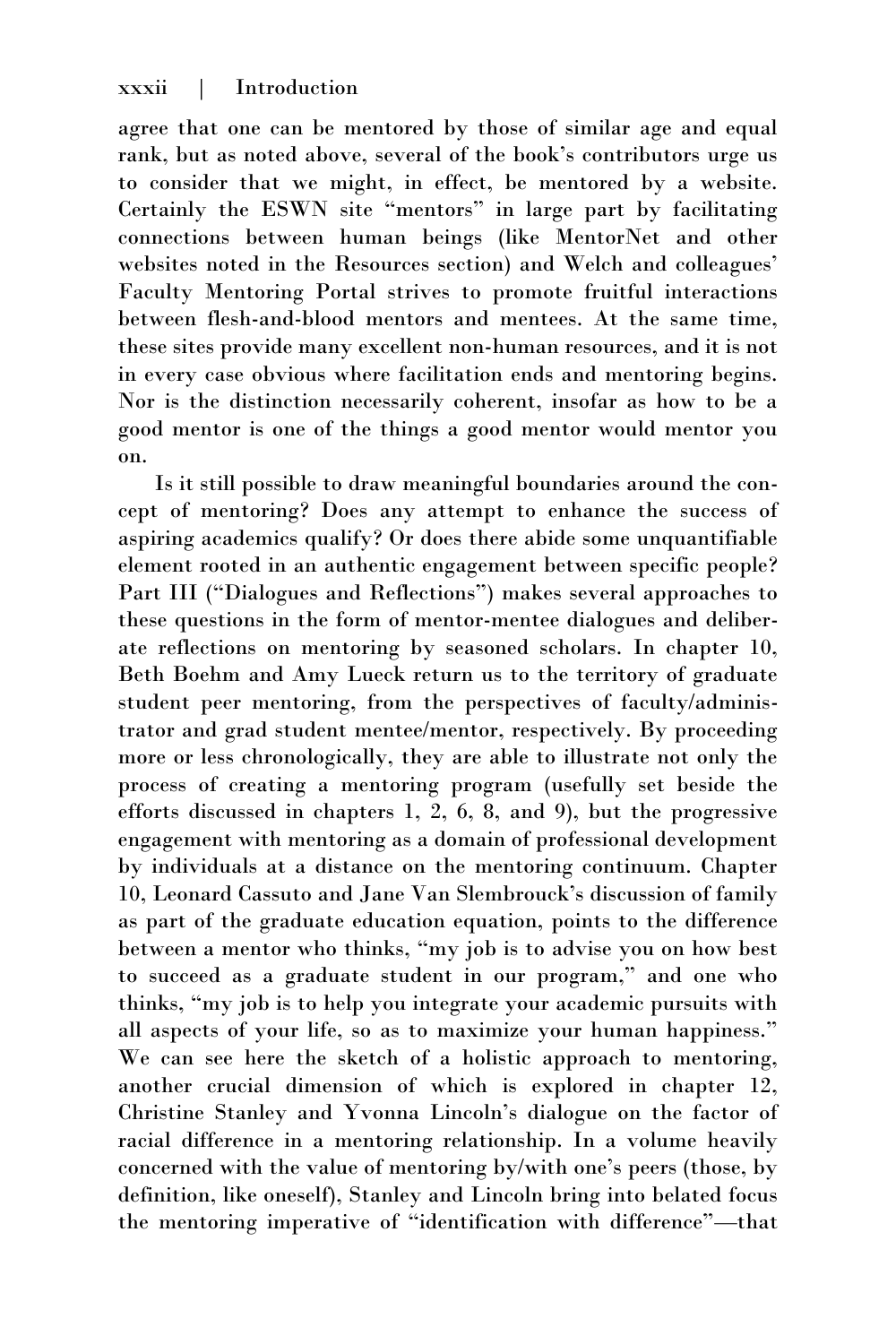is, an identification of individuals achieved *despite* some categorical difference, but also the identification of both partners *with* the condition of alterity they share: "I know what you are going through. Here's how it was for me …."

Of course all mentoring relationships are criss-crossed with vectors of otherness, sometimes glaringly and uncomfortably obvious, sometimes insidious enough to go unrecognized. Much of this more opaque difference has to do with career stage. Faculty run the risk of mentoring poorly when they fail to examine the assumptions that served well in their own job search and career climb. In the case of senior scholars, these assumptions may have been formed under very different employment circumstances. Handing out the same advice to today's mentees that your students of ten or twenty years ago received puts an undue burden of interpretation on the junior partner, who may be perfectly, even painfully aware of the problem but still unsure how to discern which pronouncements can be accepted at face value, which require a particular adjustment, and which must be discarded.

When mentor and mentee are closer in age, the latter may be tempted to turn off the critical filter, smoothing the way for an equally damaging if less visible set of assumptions—those of faculty members whose own graduate institutions rested considerably higher up the academic food chain than the ones their graduate students will receive degrees from. A very high proportion of grad students at nonelite universities are being advised by faculty who were grad students at elite universities. Does the mentor have a realistic sense of the kind of placement that would represent success for the mentee? If Yes, does the mentor sufficiently appreciate the specific advantages that an elite degree and/or name-brand advisor has conferred, to be able to provide the correct adjustment when advising? Not all mentors may be confident in their answers to these questions, but a frank admission of fallibility to the mentee is infinitely preferable to avoidance of the issue.

Open channels of communication regarding blind spots and knowledge deficits can humanize the mentoring relationship and increase the odds of mentee success. Modeling such communication is Jan Allen and Kevin Johnston's dialogue in chapter 13, which like Boehm and Lueck's earlier exchange triangulates faculty, administrative, and student perspectives on mentoring. Distilling an 18-year conversation around mentoring, Allen and Johnston draw together many of the book's main preoccupations, including mentee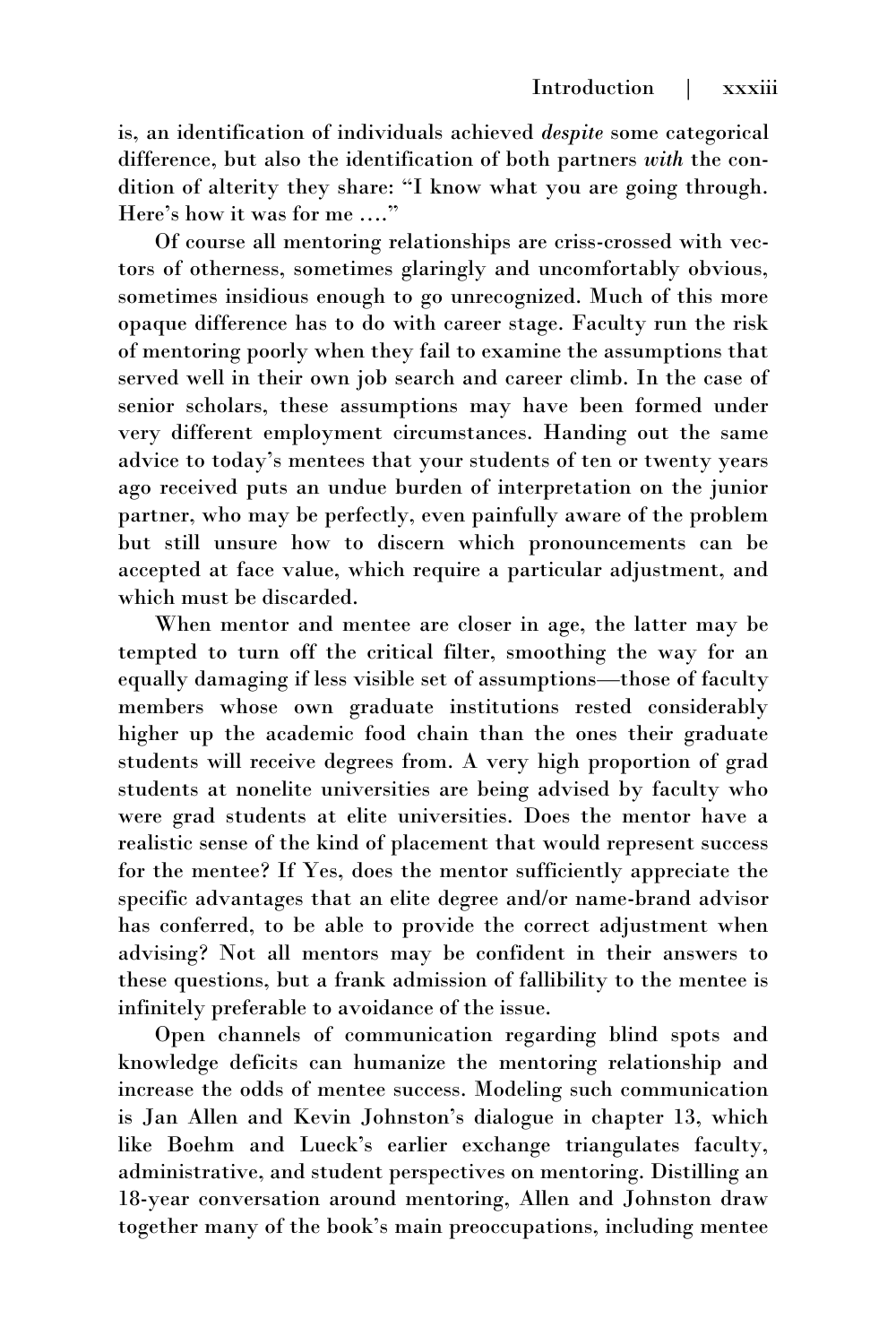agency and responsibility, the virtues of peer mentoring, nonacademic career preparation, teaching as a critical area of focus, and the key role of administration in providing the impetus, initial frameworks, and ongoing support for mentoring efforts.

Nina Namaste's reflections on her career vis-à-vis mentoring in chapter 14 capture some of the ironies enmeshed in the mentoring continuum, such as the tension between her early desire for a "sage on the stage" mentor (in Calkins and Light's formulation, a Model) and her evolving commitment to egalitarian and cooperative ideals in all arenas of practice. Namaste's "Guided Self-mentoring Reflection" (p. 244), a kind of rough Individual Development Plan for faculty seeking satisfaction in their work, represents another terrific tool, easily adapted to all stretches of the academic career path. A sterner rebuke, surely, to the reality of mentoring comes in the final chapter, wherein Leonard Cassuto reveals how he inferred the principles of good mentoring in Lacanian style, by tracing the imprint of their absence in his own professional development as a grad student. That this should stand—let the reader judge—as the method most effective in delineating the frontiers of mentoring may give us pause.

However problematic a definition, if measured by SoTL output, mentoring not only exists but is enjoying an unaccustomed vogue. This is due in no small part to the consolidation, legitimation, and expansion of SoTL itself as an academic enterprise and research area. The sheer proliferation of SoTL studies has made apparent the consistency with which graduate students and junior faculty report quality of mentoring to be the single most important determinant, for good or ill, of their success, and also the comparative effectiveness of mentoring programs as opposed to other structured forms of professional development. Meanwhile, the number of faculty maintaining SoTL as a primary or valued secondary field of research, and/ or holding significant SoTL-related administrative roles (such as director at one of the now nearly ubiquitous teaching and learning centers), has increased dramatically, as witnessed by many present contributors. The concept and practice of mentoring has been an easy wagon to hitch to the rising SoTL star. Growing awareness of SoTL research and institutional resources on the part of graduate students and faculty also prompts demand from below, resulting in new forms of mentee-driven administrative collaborations as well as fully home-grown mentoring efforts.

The stakes with academic mentoring extend well beyond individual professional success. Entrusted to the academy are two crucial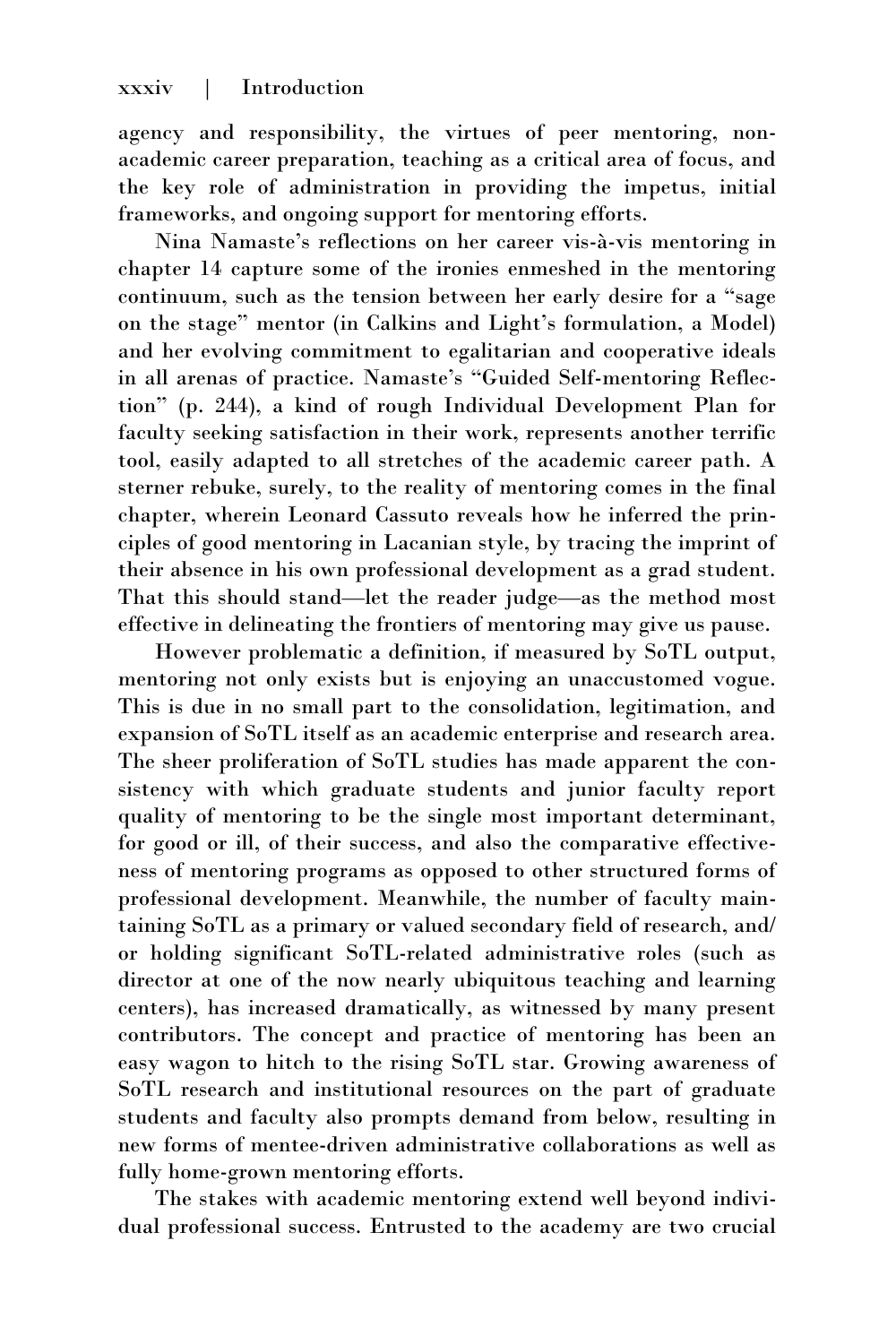functions: to advance knowledge, and to ensure the renewal of a capable citizenry. Higher education represents one of the few channels through which intellectual talent can be directed efficiently toward human benefit, and not squandered on enterprises indifferent or injurious to general welfare. Whether it can sustain this mission depends on many things, including its ability to attract and retain high-caliber recruits. While successful mentoring can never be more than part of this formula, it provides what nothing else can, a sense of immediacy, connection, and career "doability." Mentors can say, both literally and by demonstrating their investment in the relationship, "you're on the right path. Keep moving ahead. I will help get you there." This book is intended to support all parties as they continue to walk the mentoring continuum.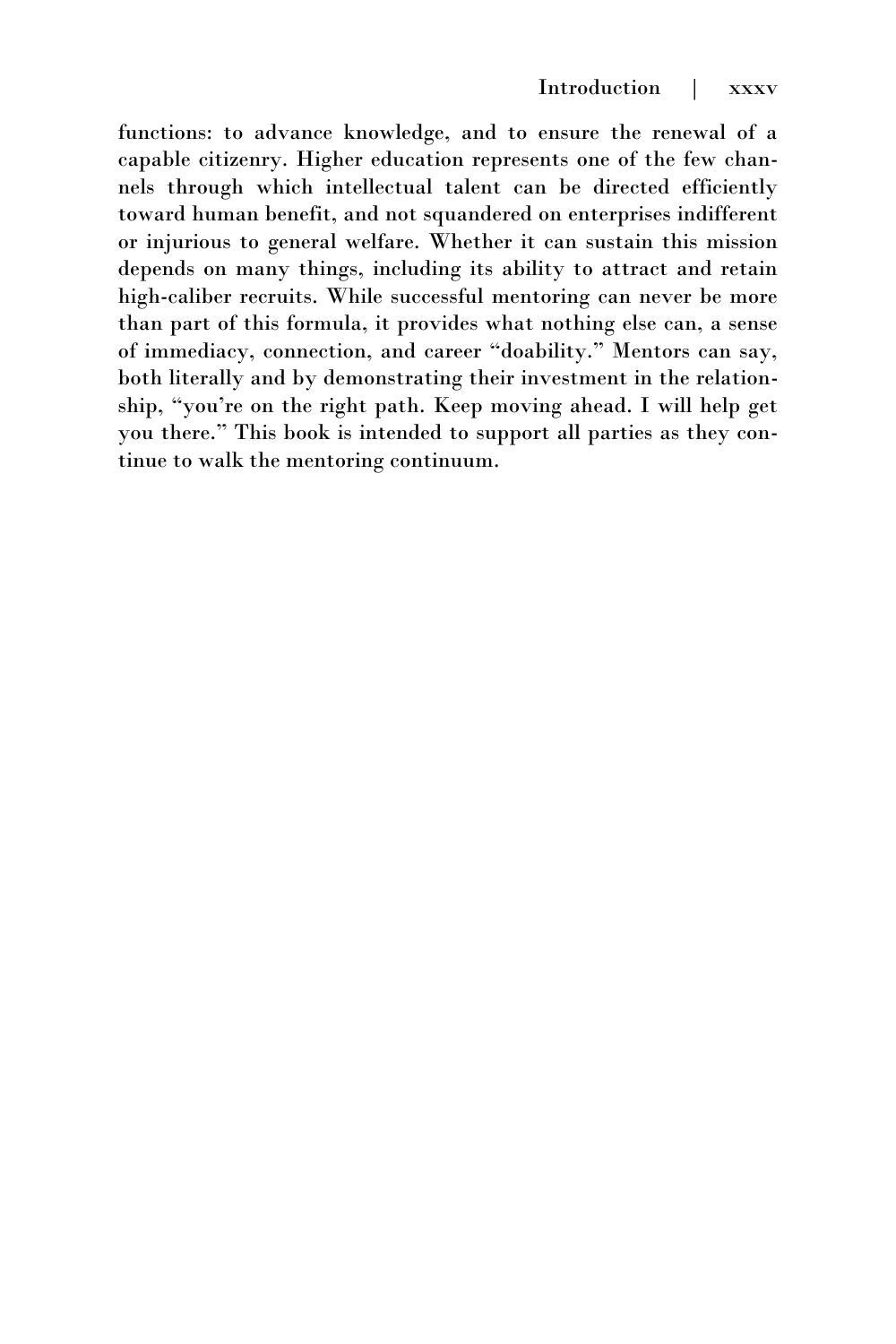# <span id="page-26-0"></span>*2* Graduate School–Facilitated Peer Mentoring for Degree Completion: Dissertation-Writing Boot Camps

*Jan Allen*

ost of the existing research and literature on mentoring<br>emphasizes the mentoring dyad and specifically the<br>roles, responsibilities, effective functions, and potential<br>or senior faculty–junior faculty relationships.<sup>1</sup> The ost of the existing research and literature on mentoring emphasizes the mentoring dyad and specifically the roles, responsibilities, effective functions, and potential pitfalls and dysfunctions in faculty–graduate student less attention to peer mentoring as an effective means to provide academic and psychological support in the graduate student experience.<sup>2</sup> In this chapter, I will make a case for the important role that graduate students have as peer mentors, including the ways that peer mentors make distinct and unique contributions to the support and advancement of their fellow students. I also will describe ways that the Graduate School (and other central offices or disciplinary departments) can promote peer mentoring and peer support communities that facilitate degree completion. To a large degree, I base my comments and suggestions for peer mentoring programs on my faculty and administrative experiences with programs at the University of Tennessee, Columbia University, and Cornell University.

For several decades, since at least the 1980s, there has been general agreement and research evidence that graduate students are more successful when they have supportive and effective mentoring (Allen forthcoming; National Academy of Sciences 1997; Nicoloff and Forrest 1988; Ulke-Steiner, Kurtz-Costes, and Kinlaw 2000). Yet over the past decade or so, the increasing expectations for faculty teaching and student engagement, research, publishing, securing research funding, and engaging in university service and shared governance have continued to make it difficult for faculty to provide consistent and effective mentoring to all graduate students in their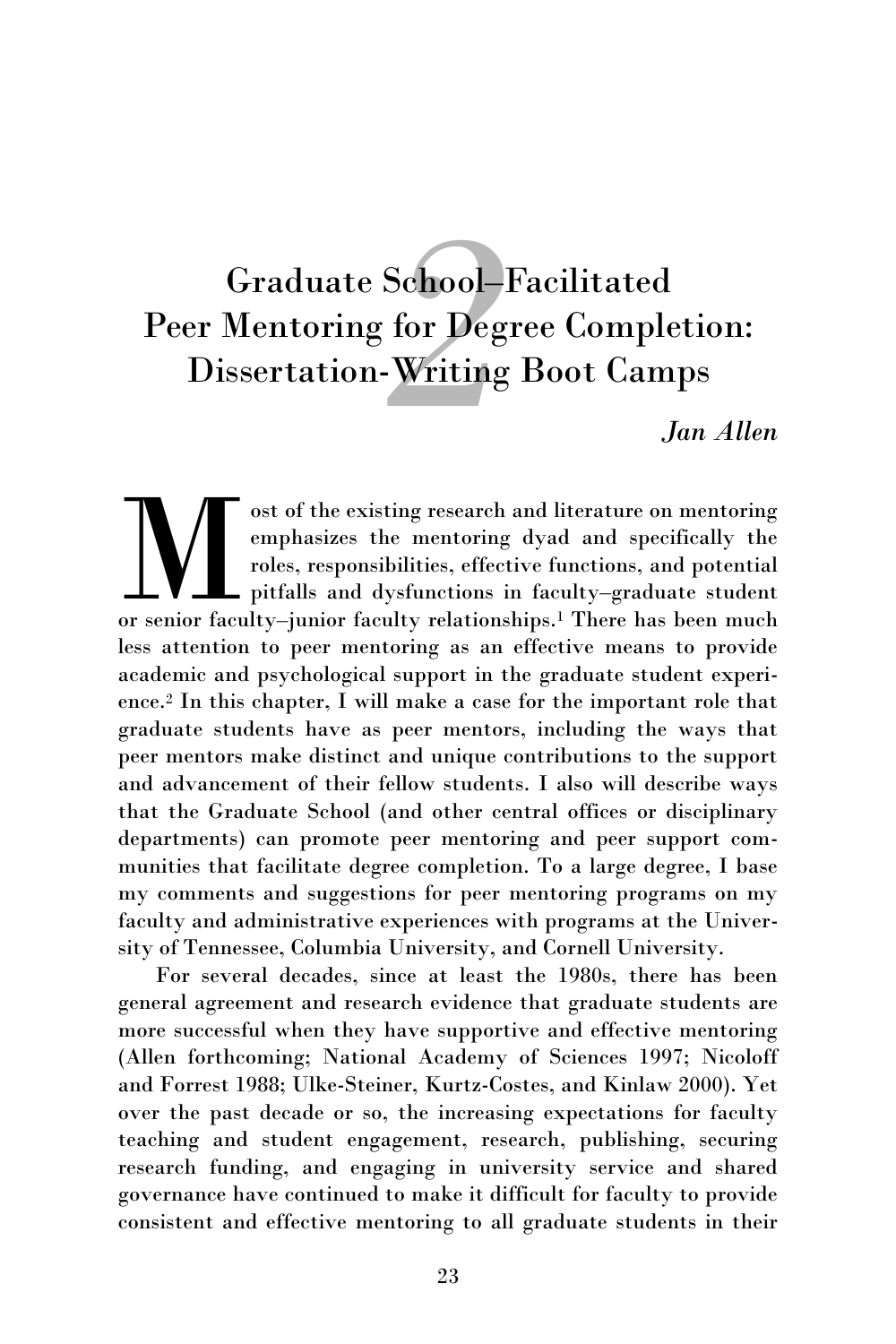programs. As a result, mentoring accessibility and effectiveness can be highly variable across individual faculty and programs.

Given the evidence that good mentors can have a critical impact on students' confidence, competence, degree completion, and career advancement, it is ironic that, at the point that students may feel the most anxiety and pressure to complete their degree—when they are tasked with the one responsibility, to write a thesis or dissertation, that students have never done before (save the very few who seek a second research master's or doctorate)—we as faculty send the message, "Now go away and write. Contact me when you have a chapter (or two or all of them) ready for me to read. Good luck with that." Whatever sense of community, camaraderie, and support that new student orientation events, or taking coursework with one's entering cohort, or passing the qualifying exams to enter into the ABD club have engendered, the independence expected of most students—especially in the humanities and social sciences—at the thesis and dissertation stage only increases the stress and isolation reported by graduate students as they begin to write, in the last months or years of graduate school.

The research and literature focusing on peer support that does exist has emphasized the psychological and social support provided by peers in graduate school. There has been little attention given to the role of peers in academic support and degree completion. Johnson and Huwe (2003), in their comprehensive book on mentoring in graduate school, describe peer mentoring as an "alternative mentor form." Peer mentoring is a "lateral relationship in which a fellow graduate student provides career-enhancing and psychosocial functions to another student" (179). Another alternative form, peergroup mentoring, consists in "a group of peers who agree to meet regularly for the purpose of providing role modeling, networking, and psychosocial support" (179). In what ways, then, do peers, as individuals or in groups, function in a mentoring role?

# **Peer Mentoring Contributions**

Peers function as mentors by providing supportive relationships, empathizing through shared experiences, and offering social networks in ways that faculty cannot, especially in the ways described here.

*Mentoring always involves a relationship* that extends beyond simply an advising role (Allen forthcoming)**.** And although a faculty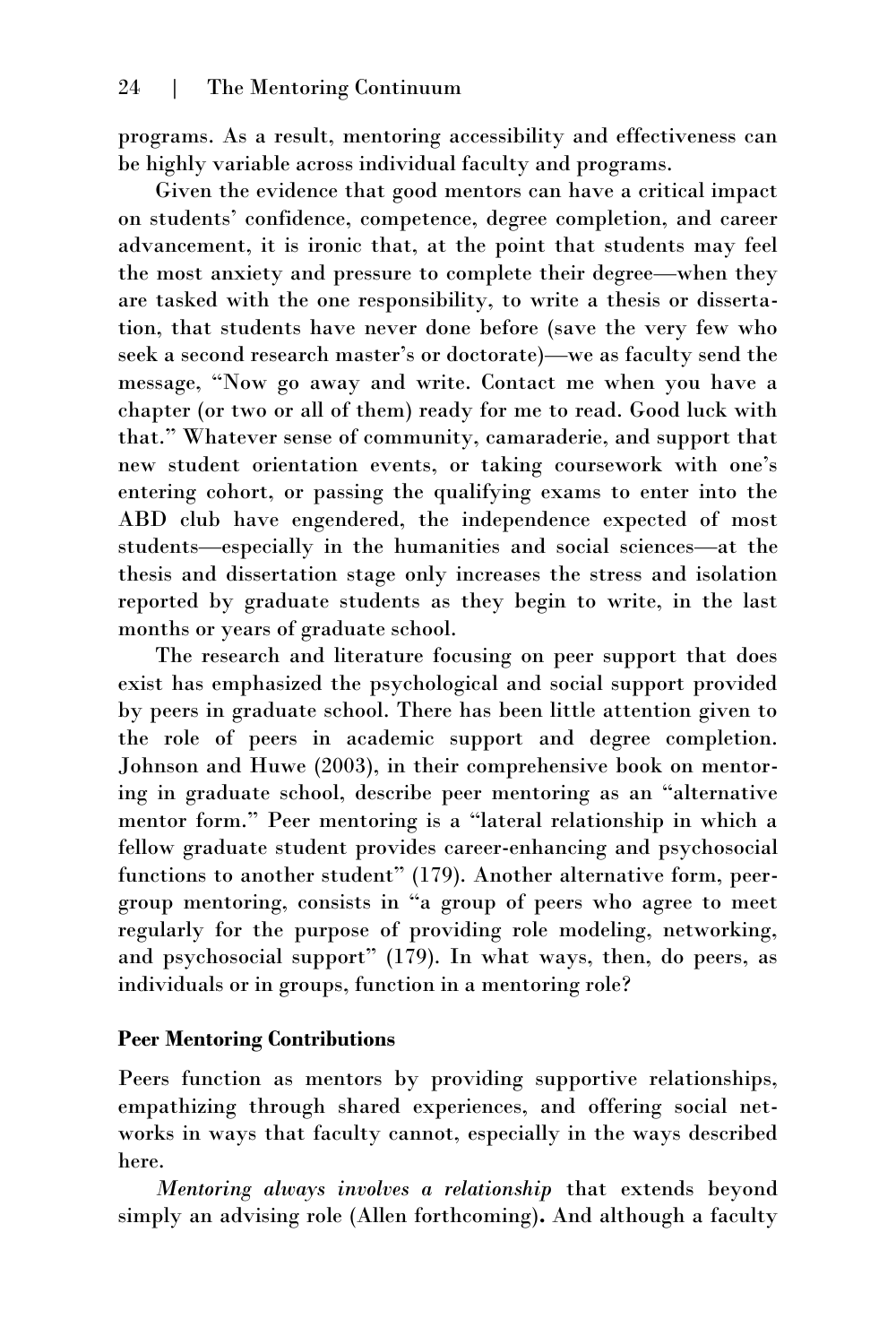mentor can provide advocacy, guidance, and financial and other critical forms of support, many roles are beyond the boundaries of appropriate faculty-student relationships. For example, peers, whether as individuals or in groups, have far more opportunities for academic conversation and nonacademic socializing outside the classroom, office, and lab than would generally be considered appropriate for faculty-student interactions. Peers can go to restaurants and bars together. They are more likely to travel to and room together at conferences. They share offices and occasionally residences. In contrast, there are many fewer situations where faculty-student pairs engage and socialize in these ways and settings.

*Peers provide lateral exposure and perspective.* Peers experience in real time the same or similar issues related to the graduate school experience. Peers who share an advisor or the same program faculty can offer advice based on their direct experience with the work style, temperament, and expectations of the shared advisor and faculty. Further, even the most supportive, communicative, and empathetic advisor shares experiences and advice reflecting their own graduate school experience years or decades in the past, and most often at a different institution. To paraphrase Heraclitus, peers step in the same river.

*Peers are important for the social network they provide* beyond academic support. One of the many differences between the undergraduate and the graduate experience is that students' focus and work narrow in significant ways in graduate school. Especially beyond the coursework stage, graduate students have a much smaller academic world. At the thesis- and dissertation-writing stage, especially in the humanities and social sciences, students engage primarily with one faculty chair/director/sponsor. When that relationship is fraught with conflict or excessive expectations, students may forget one of the most important (but often uncommunicated) rules of graduate school: "You are *not* your thesis or dissertation. It is your *work*. It is *not you*. You remain a worthy person deserving of care and support. And this includes taking care of yourself." Even in constructive, healthy student-faculty relationships, students benefit from multiple sources of support and information.

*Graduate students have multiple needs that multiple mentors can meet.* Distinguishing the research on mentoring in business from research on mentors in higher education, Lyons, Scroggins, and Rule (1990) identified three functions in the "peculiar intimacy" of mentoring essential to a successful experience in graduate school.<sup>3</sup> First,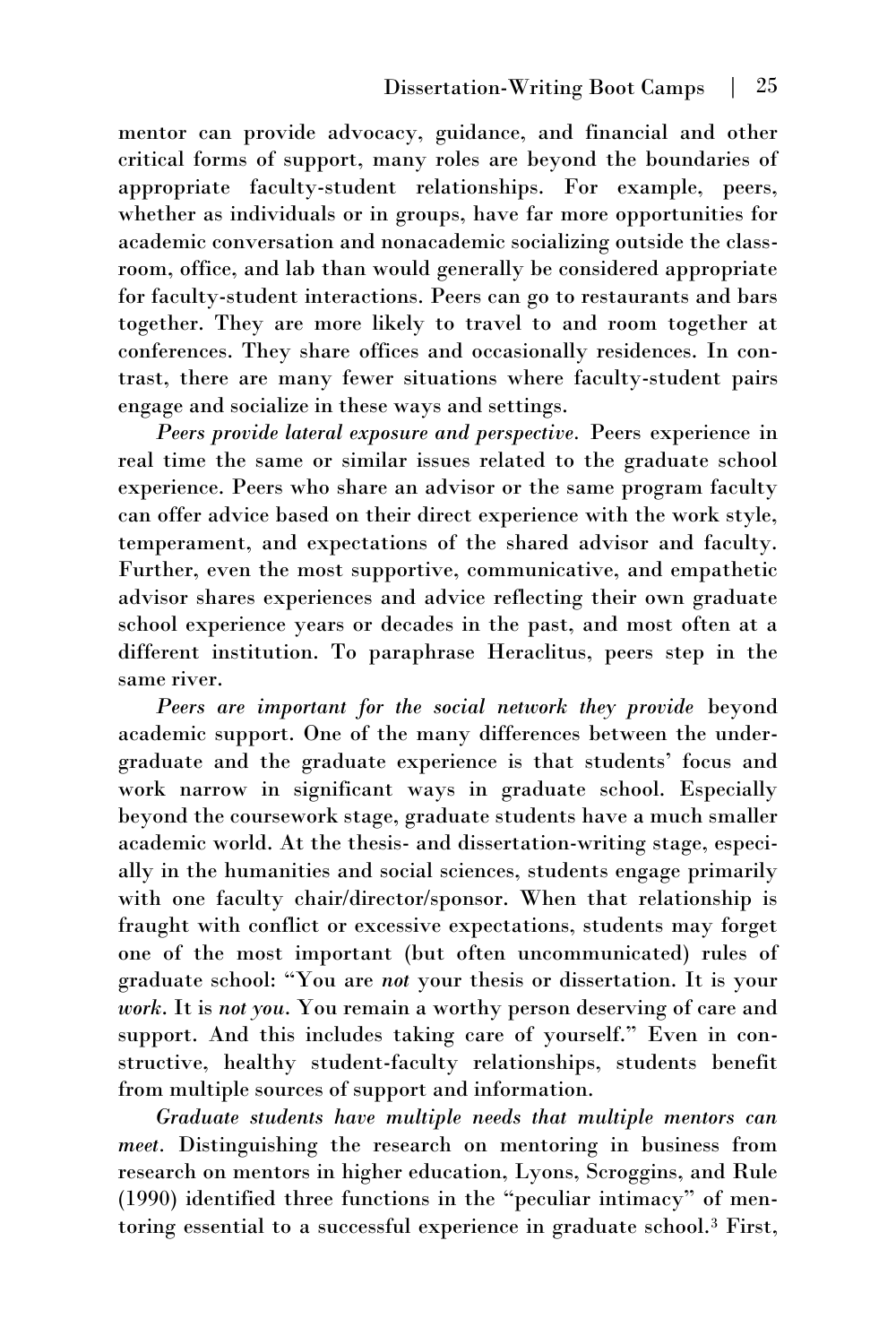mentors transmit formal scientific knowledge and skills (see Reskin 1979). Second, mentors help their students understand and practice the "rules, values and ethics of the discipline, or what Phillips (1979) accurately called 'the lore and mysteries of the profession'" (Lyons, Scroggins, and Rule 1990, 279). And third, mentors praise and encourage their students to build confidence (Alleman, Cochran, and New 1984; Blank 1988). More recently, Johnson and Huwe (2003) identified additional functions of a mentor, listed comprehensively in Table 2.1.

Fischer and Zigmond (1998) have identified four areas of "survival skills" that graduate students must develop to succeed in graduate school and beyond. All four categories reflect information and skill-building that mentor are expected to provide to their students: (1) basic skills, including navigating and thriving in graduate school; (2) communication skills, including presenting and publishing research; (3) skills for finding employment; and (4) advanced skills (including teaching, writing funding proposals, and managing people). Central to all these skills is the core ability to act responsibly and professionally. No one faculty mentor has either the time or the ability to fulfill all of the various needs that students may require or expect. So students are encouraged to have multiple mentors for multiple purposes, offering information and expertise in different domains; this includes finding and using supportive, informative mentors among their peers.

*Peers likely have no supervisory or evaluative function* with other graduate students. Leadership and managing functions, yes. But supervisory and evaluative roles with their peers are appropriate only in extraordinary and controlled circumstances. So, as with secondary faculty mentors, students' boundaries with peers can extend beyond those with a faculty mentor who is also in the advisor/chair/sponsor role; peers can offer even more candid advice on a myriad of topics. One benefit of peer mentors over faculty members has been described in the context of students' community of practice (Wenger 2013). In writing support groups, peers have no authority or power over each other; to have an effect, they must negotiate and persuade their fellow writers: "The language of negotiation is simultaneously shaping the writer as other group members challenge her to defend her ideas, to respond authoritatively to questions about her work, and to position herself as a scholar. By responding … a writer is practicing for later engagement with the rest of her discipline" (Phillips 2012, 6). This safe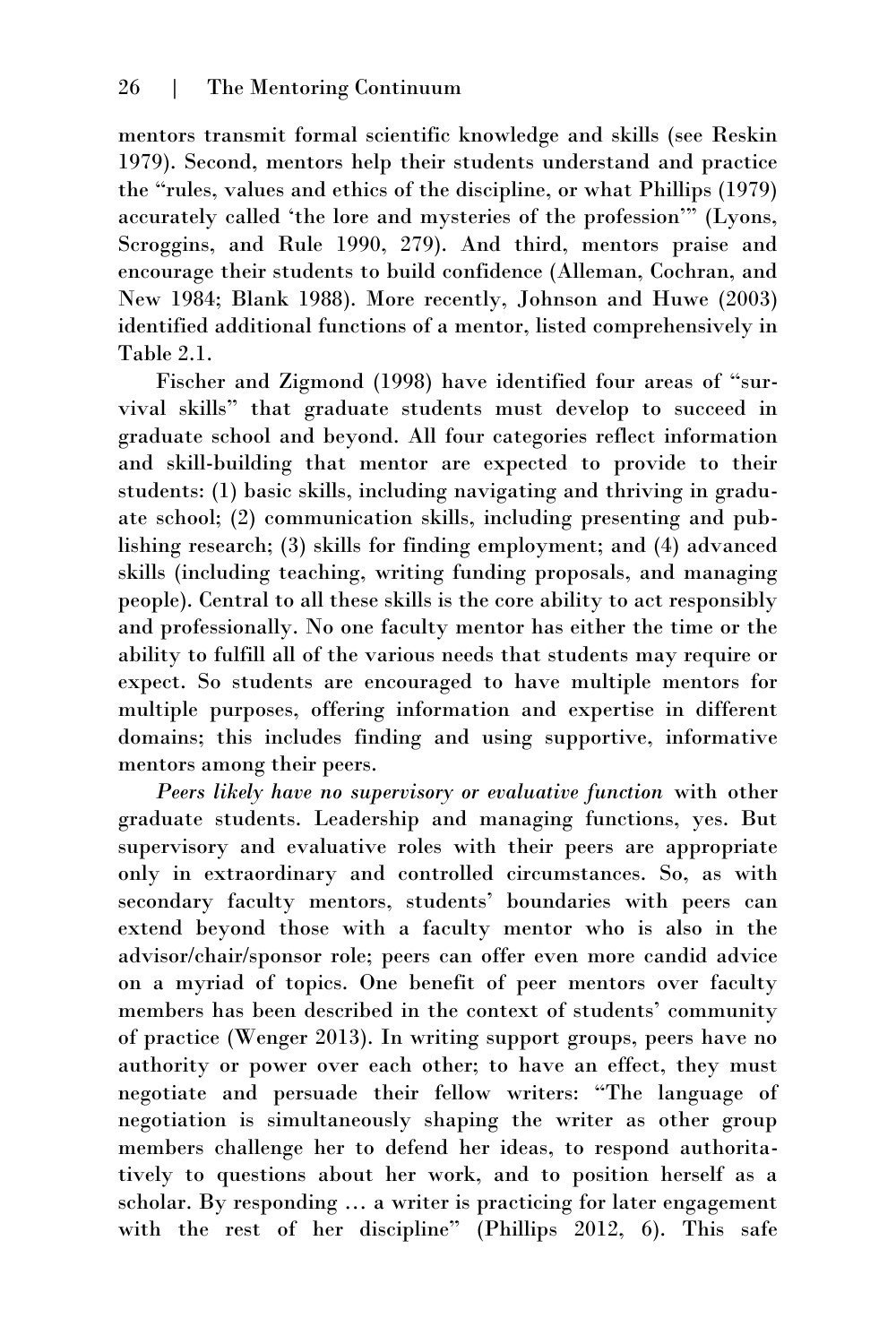| <b>Function</b>                                                                                                                      | <b>Provided</b><br>by Faculty<br>Mentor | <b>Provided</b><br>by Peer<br><b>Mentor</b> |
|--------------------------------------------------------------------------------------------------------------------------------------|-----------------------------------------|---------------------------------------------|
| Is accessible and available                                                                                                          | $\mathbf x$                             | $\mathbf x$                                 |
| Provides encouragement and support                                                                                                   | $\mathbf x$                             | $\overline{\mathbf{x}}$                     |
| Shares mutual trust and respect                                                                                                      | $\mathbf x$                             | $\mathbf x$                                 |
| Offers essential information and<br>advice                                                                                           | $\mathbf X$                             | $\mathbf x$                                 |
| Models professional traits and<br>behaviors in intentional, visible ways                                                             | $\mathbf X$                             | $\mathbf x$                                 |
| Provides introduction to colleagues in<br>the discipline and profession                                                              | $\mathbf X$                             |                                             |
| Willing to self-disclose                                                                                                             | $\mathbf x$                             | $\overline{\mathbf{x}}$                     |
| Is selective based on match of<br>important factors (research topic and<br>approach, work style, temperament,<br>expectations, etc.) | $\mathbf X$                             |                                             |
| Provides constructive feedback,<br>evaluation, and appropriate challenge                                                             | $\mathbf x$                             | $\mathbf x$                                 |
| Advocates for student in the program,<br>field, discipline, profession                                                               | $\mathbf X$                             |                                             |
| Provides help with navigating<br>program politics                                                                                    | $\mathbf X$                             | $\overline{\mathbf{X}}$                     |
| Helps to provide exposure and<br>visibility of the student's work                                                                    | $\mathbf X$                             |                                             |
| Provides protection and defense from<br>challenges by others                                                                         | $\mathbf X$                             |                                             |
| Provides acculturation/socialization<br>into the discipline/profession                                                               | $\mathbf X$                             |                                             |
| Encourages student's development<br>from protégé to independent scholar<br>and colleague                                             | $\mathbf X$                             |                                             |

**TABLE 2.1. Mentor functions.** *Sources:* **Adapted from Johnson and Huwe 2003, Kram 1985, and Kram and Isbella 1985.**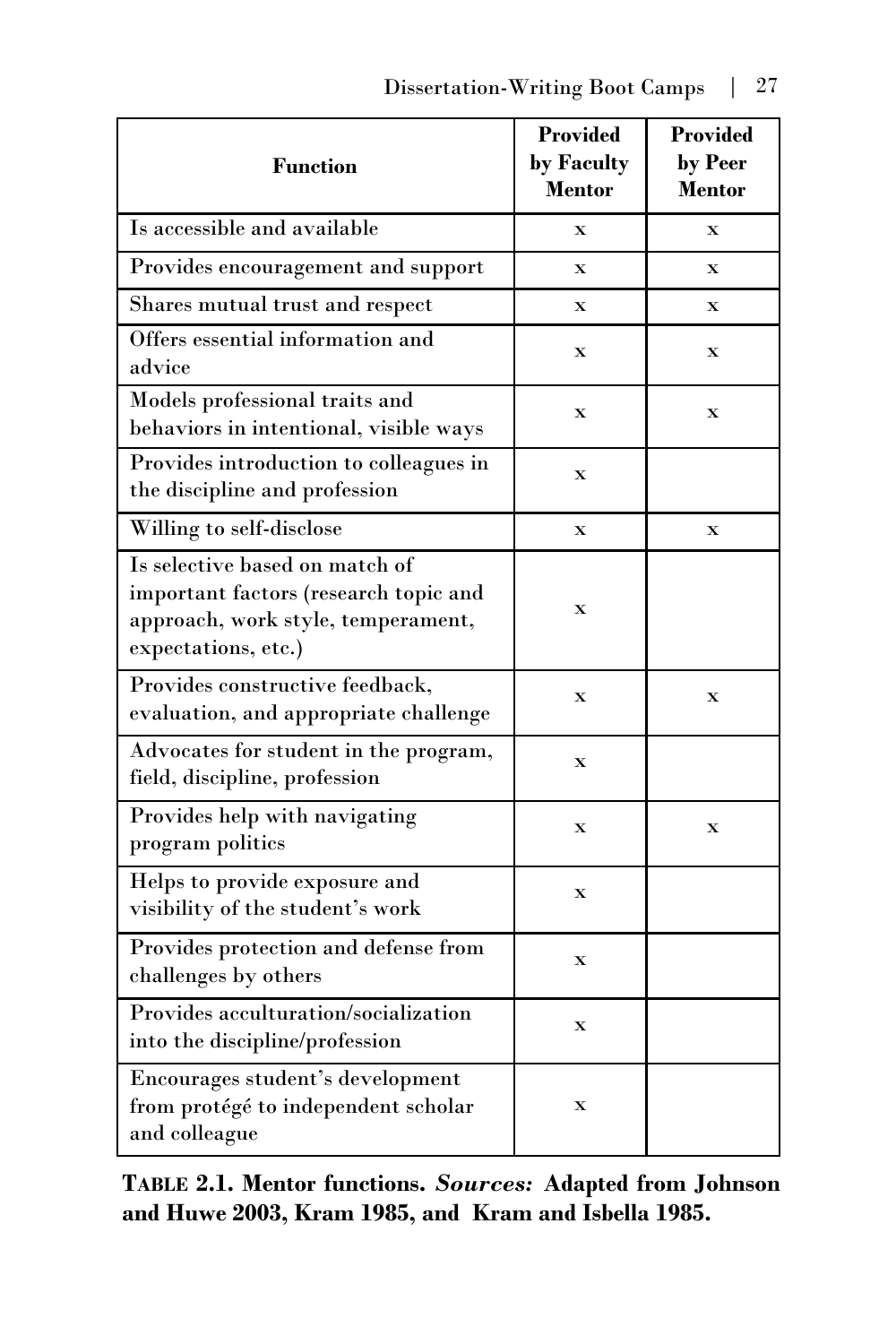environment with peers helps students to prepare for and transition into the role of independent scholar and researcher.

*Peers can discuss the "underground folklore" of the graduate program.* This information is seldom in writing, yet is as invaluable guide to graduate school success. As an assistant professor, one year away from my own graduate experience, I developed and gave my graduate students a one-page document called the "Underground Guide to Graduate School." It included all the tips and advice I wish I had known sooner than I did in graduate school—for example, "Submit your IRB protocol as soon as you can; even experienced researchers report that the approval process takes longer than expected." Each year my list grew longer as my graduate students added their own advice for new students. Within five years the underground guide had become a standard part of the department's graduate handbook (and retained its name for two decades to prompt students to read it). In addition, peers share advice on how to navigate departmental and institutional bureaucracy. And although information about faculty work styles, temperament, and eccentricities won't be codified in a departmental graduate student handbook ("Don't ask both Dick and Cheryl to be on your committee. They are close friends and always vote as a block. If one doesn't vote to accept your dissertation, it's guaranteed that the other won't either."), peers share information about departmental politics and personalities that faculty should never discuss with students.

*Peers can refer their fellow students to university and other resources* with greater ease, acceptance, and sometimes credibility. There are "dark sides" to mentoring. Sometimes there is a mismatch in work styles, expectations, or temperament. Some faculty neglect or exploit their students. Sometimes there are boundary violations, unwelcome attraction issues, or other conflicts. For students experiencing dysfunctional mentoring relationships, peers are often their first recourse for advice, support, and referral to campus resources (for example, the Ombuds office, Graduate School, or counseling center).

*There are reciprocal benefits in peer mentor relationships,* just as there are with faculty-student mentoring relationships. With peer mentoring, advanced students gain confidence by sharing their knowledge and experience with new graduate students; the former develop and refine their own skills as mentors in advance of completing their degree and beginning to mentor their own undergraduate and graduate students (or new colleagues).

To illustrate these roles and contributions of peers as mentors, I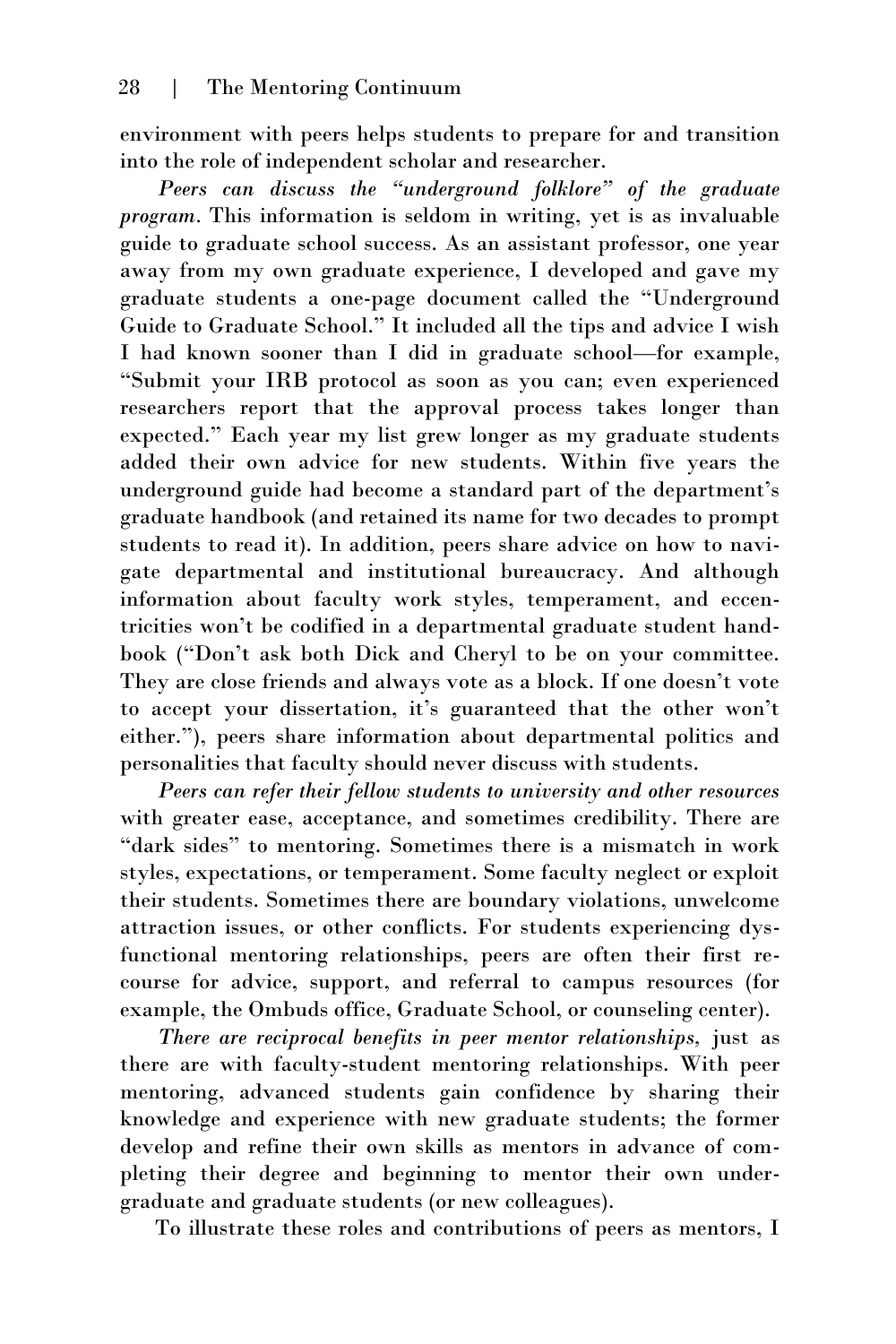describe below some peer mentoring models that vary from institution to institution based on student needs and institutional resources. These programs focus on academic success, psychological support, and degree completion, with peer mentoring as a central component. I first describe programs with which I have direct experience; I also describe programs at Stanford and the University of Pennsylvania, both among the first of their kind among U.S. graduate schools and boasting documented effectiveness. Finally, I conclude with recommendations for developing programs that encourage peer support and mentoring for degree completion.

### **Developing Future Faculty as Teacher-Scholars at the University of Tennessee**

For me, the idea of peer mentoring for degree completion came about quite by accident. In 1996, my colleague at the University of Tennessee, Sky Huck, and I founded and directed for six years the Developing Future Faculty as Teacher-Scholars Program, an interdisciplinary, campus-wide mentoring program for master's and doctoral students who held Graduate Teaching Assistant and Graduate Teaching Associate positions. The former served as TAs working with a faculty member; the latter were responsible for their own classes. Each year in the mentoring program, we formed mentoring teams of six to ten graduate students, facilitated by a faculty member from a department different from that of any member of the team. The primary focus was on professional development and support for students' instructional roles and responsibilities. In addition, the faculty mentor for each team also facilitated discussions and provided resources to help students prepare for making fellowship applications and grant proposals, writing and publishing their research, making effective conference presentations, addressing ethical and legal issues in higher education, and entering the academic and professional job market. The program began with five primary objectives: (1) to improve the quality of instruction provided to undergraduates by graduate students; (2) to elevate the status of teaching in the minds of graduate students who would soon join faculty ranks; (3) to increase team-building skills among graduate students regardless of whether they would become faculty members or take positions in business, private research, NGOs, the government, or elsewhere; (4) to provide a year-long mechanism through which faculty who are recipients of the university's Outstanding Teaching Award can share their insights about teaching,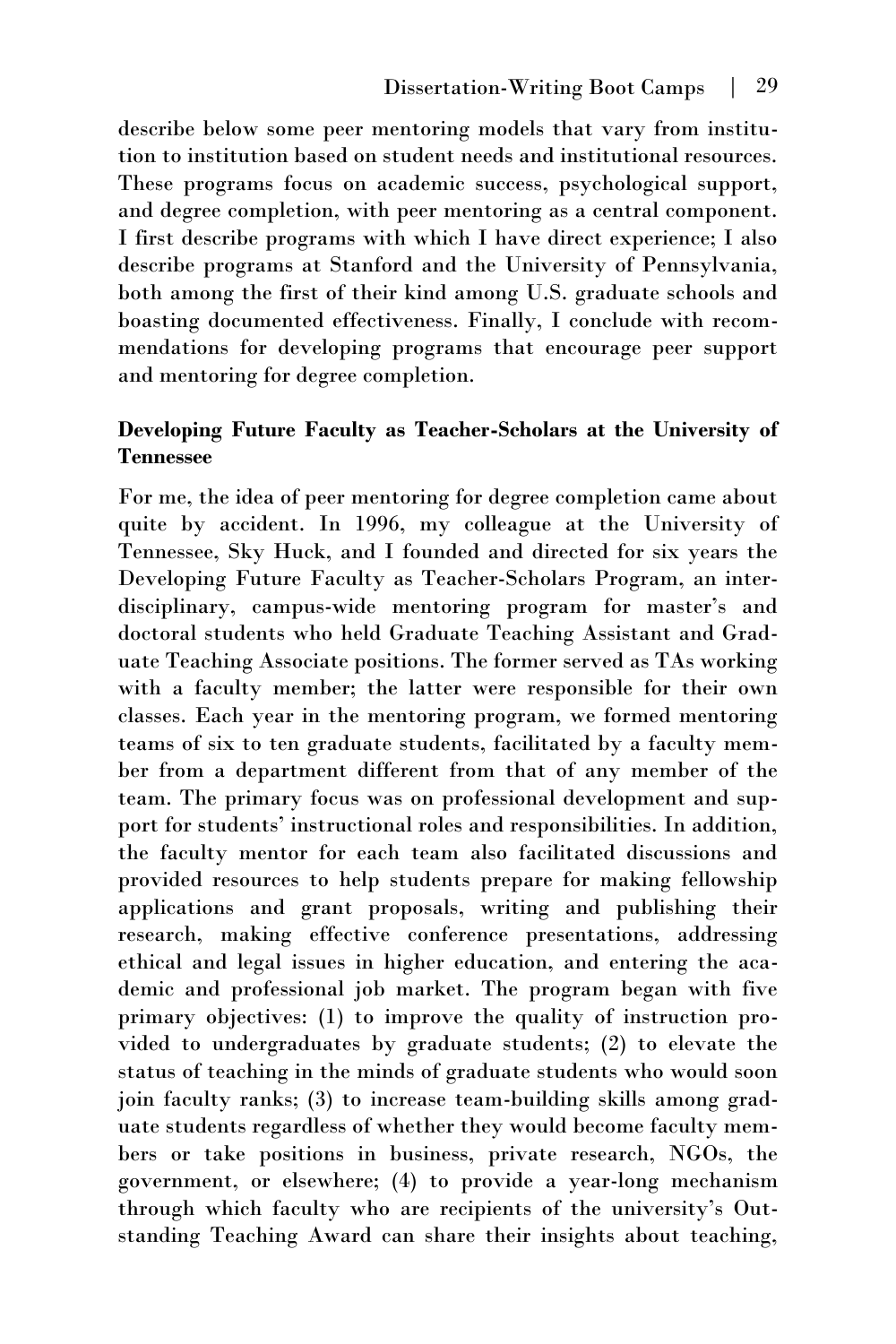learning, and student engagement with graduate students; and (5) to develop and share the model with other colleges and universities to adapt and use (Gaia, Corts, Tatum, and Allen 2003).

In our initial plans for the mentoring program, the goal had been to find outstanding faculty, with strong credentials in both teaching and research, who were known to be effective graduate mentors. They would guide their teams, share their knowledge and experience, and inspire their graduate students for future faculty and professional roles. What we never anticipated was the peer mentoring and support that developed among team members. Students shared their own knowledge and experiences about teaching undergraduate students, securing graduate funding, getting papers and conference presentations accepted, and resolving challenging situations with their advisors and mentors. When a faculty mentor had to miss a bimonthly team meeting, the students provided the necessary facilitation and leadership for their team. At the end of the first year, as we prepared to select another 100 or so students for the next year's mentoring program, students from our inaugural group began to ask, "Wait, are you cutting us loose? We want to continue in the program." So some of the teams continued to meet beyond their first year, facilitated by one or more of the group members. In addition, our plans for the subsequent years of the program included the cofacilitation of each team by a faculty member and a mentoring team member from the previous year. These Mentoring Fellows served as peer mentors and provided some of the strongest, most effective contributions to the program for its duration.<sup>4</sup>

# **Dissertation- and Proposal-Writing Boot Camps at Columbia University**

At Columbia University, beginning in 2008, doctoral students were invited to participate in an intensive week-long dissertation-writing boot camp.<sup>5</sup> Our boot camps were designed, using Simpson's (2013) later terminology, to be "outward-focused" rather than "inwardfocused" activities. The former are part of a more comprehensive effort to provide writing support across programs and through multiple approaches, while the latter often "lack strategic planning and explicit discussion of program goals with students and university stakeholders" (Simpson 2013, 2).<sup>6</sup>

Our specific goals at Columbia were to

help students identify and use effective strategies to become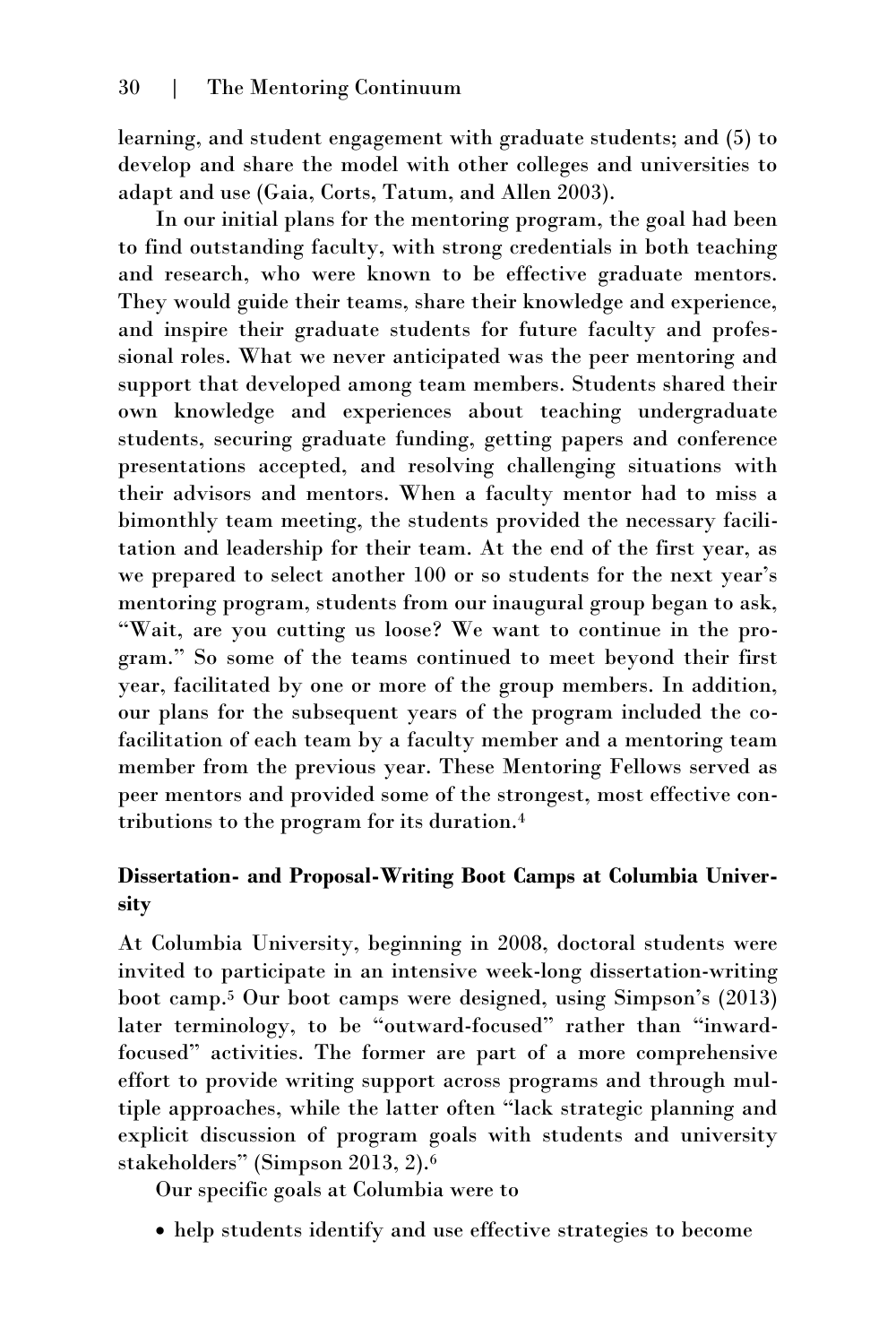more productive writers;

- encourage students to develop a strategic plan that includes daily goals, effective writing habits and strategies, interim deadlines, and a target completion date;
- provide an environment conducive to writing, with space for individual writing and team meetings, with food and beverages throughout the day;
- create a writing support community for students that would continue to provide peer support and coaching beyond boot camp.

Twelve to fifteen students, each from a different doctoral program, were assigned to a boot-camp group. Throughout the year we offered three-day, five-day, six-day, and eight-day versions of the boot camp during semester, spring, and summer breaks. We provided distraction-free writing space from 9:00 AM to 5:00 PM, with team meetings, facilitated by the Graduate School associate dean for PhD programs, at the start and end of each day. During lunch we offered optional presentations by the facilitator and professional development staff. The day after the first boot camp ended, one of the participants emailed: "My entire team met today at an undisclosed location and wrote all day long." Another student wrote: "It was an incredible experience that continued for us once the official boot camp ended. We're gathering to write and use the good habits we learned in boot camp."

From both the formal assessment and anecdotal information, we knew that our boot camp had been successful. Students reported that while the advice and encouragement, guest speakers over lunch, and nonstop food buffet were all appreciated, the most valuable part of boot camp was the opportunity to be part of a writing community that continued the conversations and support. Following the first boot camp, we began to schedule weekly "Write-In" events, where students could return and write together as a group. As word spread, we opened the Write-Ins to all graduate students who wanted a quiet writing space, not just those who had participated in boot camp.

In designing and implementing our Columbia boot camps, we were helped by developers of two of the programs that preceded us and who also have reported outcome data. The University of Pennsylvania is credited with having the first dissertation boot camp, developed collaboratively by Penn's Graduate Student Center, Graduate School of Education, and Weingarten Learning Resources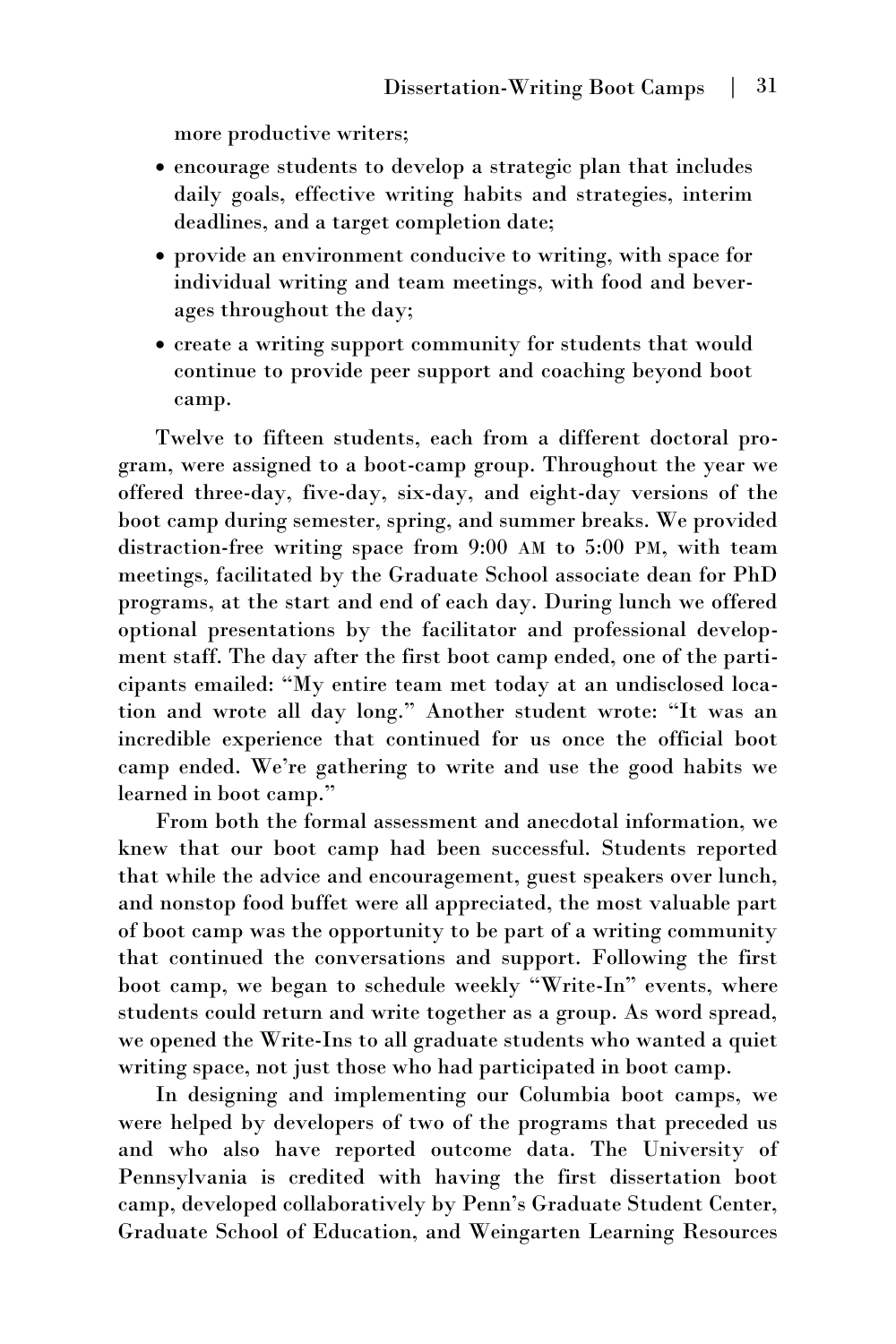Center in 2005. The creators describe their two-week event as one that "motivates students using intense, structured writing time" combining "components of structure, accountability, advising, comfort, and community" (Mastroieni and Cheung 2011, 4). Writing is mandatory from 9:00 in the morning to 1:00 each afternoon, with optional writing time until 5:00 PM. On the first day of the event, Learning Resources Center staff present a workshop with tips on time management and staying on schedule. Up to 25 students participate in each boot camp. A 2008 survey of Penn Boot Camp alums revealed that 70% of the "campers" felt the event helped them to meet their writing goals; the majority of respondents had a dissertation defense within three months of their boot camp participation (Mastroieni and Cheung 2011, 6).

Stanford University followed the University of Pennsylvania in 2008, with a Dissertation Boot Camp (DBC) focusing on "reinforcing the writing process through opening and closing workshops, scheduled follow-up discussions, individualized one-hour tutorials, daily writing logs, and multiple check-in points" (Lee and Golde n.d., 2). Stanford's DBC events are intended to help students write more and develop greater awareness of the writing process. A 2010 survey of former Stanford participants revealed that over 30% reported that their boot camp experience helped them finish their dissertation one or more quarters sooner than anticipated, which reflected actual dollars saved by the students in tuition or by their department in tuition and stipend costs. A majority of students also reported that their writing skills and practices had improved as a result of their DBC experience. The authors attributed the DBC's effectiveness to writing consultations that were available to students during DBC and to helping students understand the "collaborative and community-based" nature of writing rather than pursuing writing goals in isolation. Students benefit from multiple forms of collaboration, such as "conversations with advisors and writing consultants and feedback given by writing support groups, peers at conferences, reviewers in journals, and book editors," (Lee and Golde n.d., 4).

# **Boot Camps for Dissertations, Theses, and Proposals at Cornell University**

Cornell University began offering dissertation-, thesis-, and proposalwriting boot camps in Spring 2013. (Details about those events are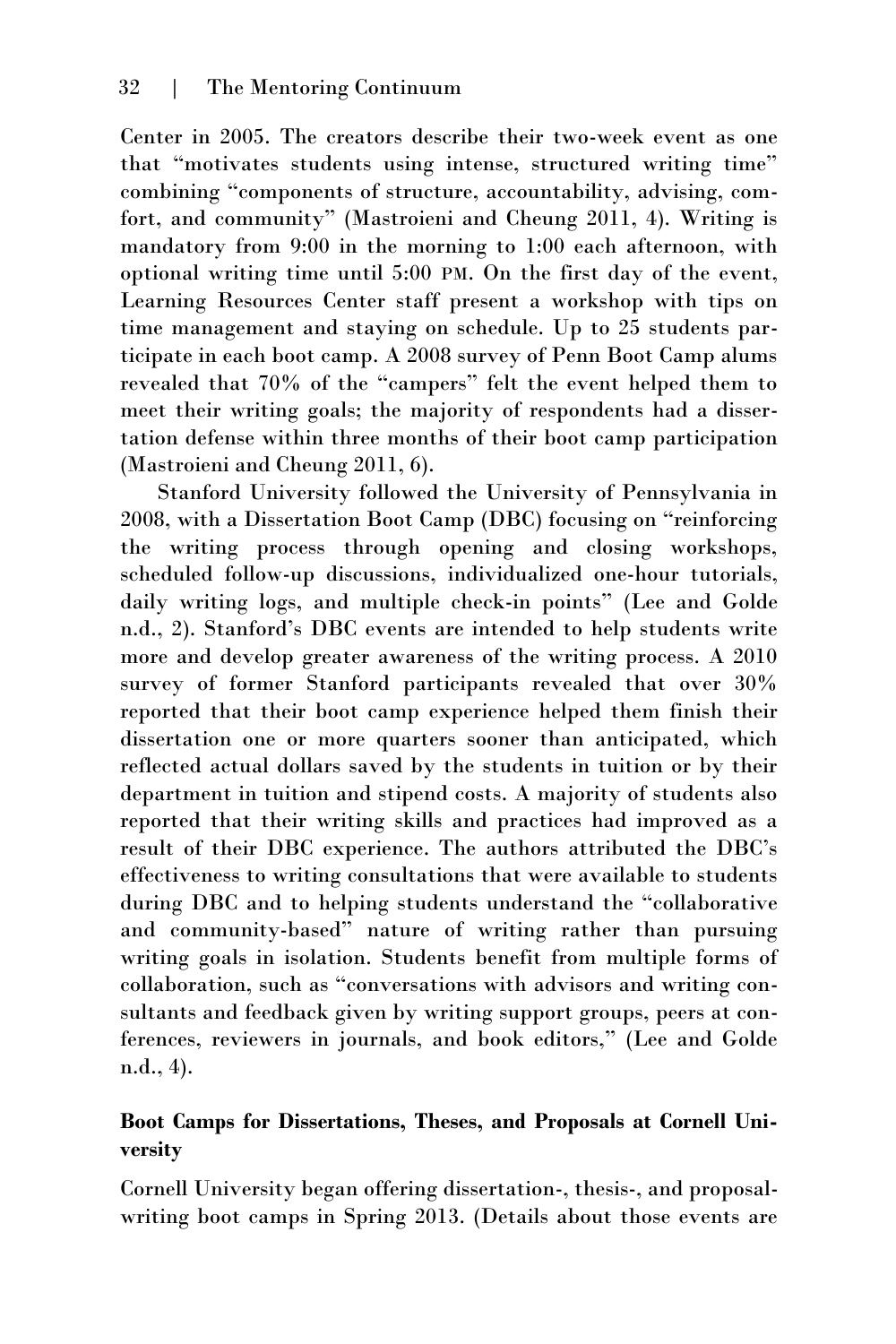included in Appendix A; Figure 2.1 below shows the daily schedule for a six-day event.) In addition to facilitators from the Graduate School, we utilize writing consultants, statistical consultants, and data/information management consultants who are available to meet with boot campers during the event. Concurrent with each on-site boot camp, we also offer a concurrent "Virtual Boot Camp" for students away from campus. And incorporating Stanford's model, there are also "After Dark Boot Camps" for students with lab, teaching, and employment responsibilities during the day.

Following each boot camp, there are regular follow-ups via email to offer support and encouragement. We host monthly "Re-Boots" that provide space, food, and additional support for the ongoing community of writers who attended boot camp. Coinciding with our first boot camp, the Graduate School began funding a Graduate Writing Consultant program through Cornell's Knight Institute for Writing in the Disciplines, which offers one-hour consultations (individual sessions or a series) by trained graduate peers. We also offer a daily Write-In (8:00 to 11:00 AM, Monday through Friday) at Cornell's Graduate Student Center so that students working on any writing project can write in a designated space with free coffee and tea. Finally, as part of this suite of writing support mechanisms for graduate students, we send out biweekly emails with writing strategies, advice, and encouragement to over 10,000 graduate student subscribers through our Productive Writer listserv.

#### **What the Organizers Learned at Boot Camp**

From the initial Dissertation Boot Camp at Columbia to subsequent events at Cornell, I have come to recognize a number of outcomes, some expected and some unanticipated, about boot camp.

Students recognize and appreciate the *diversity of disciplines and programs* represented among, for instance, the mentoring teams at the University of Tennessee, where groups were populated with no more than one member from any one graduate program. For several reasons students find value in this. One rule of boot camp is, "What Happens at Boot Camp Stays at Boot Camp!" We promise confidentiality in our discussions. Facilitators and graduate student peers in the group agree at the outset that we will not report or repeat participants' comments to their advisor or program faculty. Students can speak candidly about their struggles, fears, or problems, even those concerning their advisor, and their comments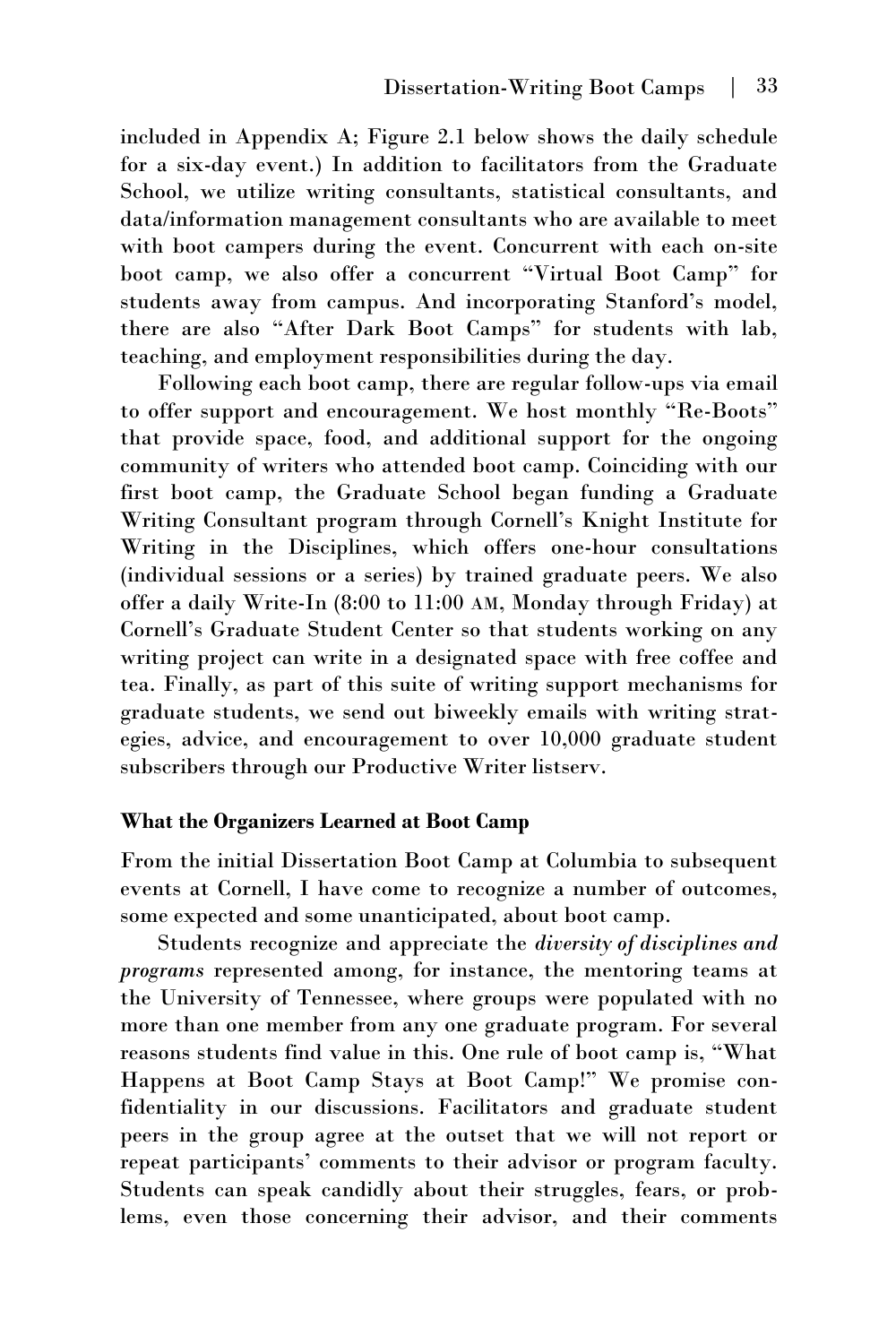| Day One (Friday)                                                                                        |                                                                                                                                                                                                                                                                      |  |  |
|---------------------------------------------------------------------------------------------------------|----------------------------------------------------------------------------------------------------------------------------------------------------------------------------------------------------------------------------------------------------------------------|--|--|
| 7:30-9:00<br>9:00-11:30<br>11:30-12:30<br>11:30-3:30                                                    | Breakfast available; optional writing time<br>Orientation and introductions<br>Lunch available<br>Writing time (Students are encouraged to write in 45-<br>to 90-minute blocks without interrupting their writing.)                                                  |  |  |
| 3:30–4:00<br>4:00-7:00                                                                                  | End-of-day check-in group meeting<br>Optional writing time                                                                                                                                                                                                           |  |  |
|                                                                                                         | Day Two (Monday) and Day Three (Tuesday)                                                                                                                                                                                                                             |  |  |
| 7:30-9:00<br>9:00-10:00<br>10:00-12:00<br>12:00-1:00<br>$1:00 - 3:30$<br>$3:30 - 4:00$<br>$4:00 - 7:00$ | Breakfast available; optional writing time<br>Group meeting to share daily goal and any obstacles<br><b>Writing time</b><br>Lunch<br>Writing time<br>End-of-day check-in group meeting<br>Optional writing time                                                      |  |  |
|                                                                                                         | Day Four (Wednesday) and Day Five (Thursday)                                                                                                                                                                                                                         |  |  |
| 7:30-9:00<br>$9:00 - 9:30$                                                                              | Breakfast available; optional writing time<br>Group meeting to share daily goals and any obstacles<br>(optional for individuals; facilitator included if/as<br>needed)                                                                                               |  |  |
| 9:30-12:00<br>12:00-1:00                                                                                | Writing time<br>Lunch available (optional mini-lecture and discussion<br>on related topic: managing stress, maximizing time<br>and energy for greater productivity, tools for managing<br>data and notes, thesis/dissertation submission guide-<br>lines)            |  |  |
| $1:00 - 3:30$                                                                                           | Writing time                                                                                                                                                                                                                                                         |  |  |
| 3:30–4:00                                                                                               | End of day check-in group meeting (optional for<br>individual students; facilitator included if/as needed)                                                                                                                                                           |  |  |
| 4:00-7:00                                                                                               | Optional writing time                                                                                                                                                                                                                                                |  |  |
| Day Six (Friday)                                                                                        |                                                                                                                                                                                                                                                                      |  |  |
| 7:30-9:00<br>$9:00 - 9:30$                                                                              | Breakfast available; optional writing time<br>Group meeting to share daily goals and any<br>challenges (if needed)                                                                                                                                                   |  |  |
| 9:30–12:00                                                                                              | Writing time                                                                                                                                                                                                                                                         |  |  |
| 12:00-1:00<br>1:00-2:00                                                                                 | Lunch (with celebratory cake and ice cream)<br>Awarding of completion certificates and T-shirts<br>Group meeting to finalize plans for "Taking Boot Camp<br>Home" (i.e., to maintain writing pairs, small group, or<br>large group writing support beyond Boot Camp) |  |  |
| $2:00 - 5:00$                                                                                           | Optional writing time                                                                                                                                                                                                                                                |  |  |

# **FIGURE 2.1. Six-day boot camp schedule.**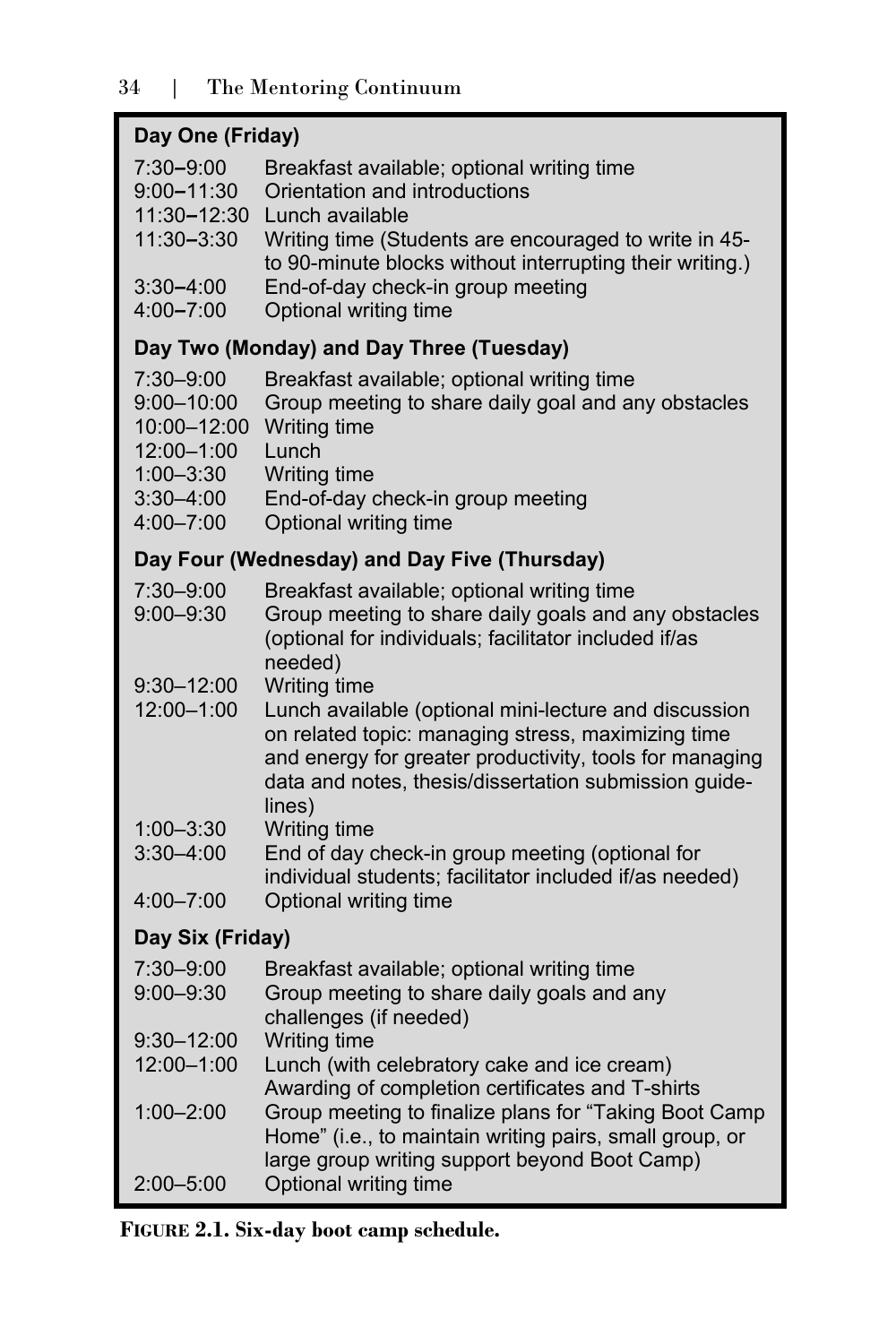remain within the group. Students also report their surprise at how many of their own experiences and struggles are shared by other students in different disciplines. Music and psychology students have the same anxiety about never finishing. Engineers and historians alike have advisors who don't make their expectations clear. Both art historians and anthropologists don't know when to stop writing. And almost none of the students anticipate how long getting feedback can take. At boot camp we frequently hear, "I didn't know anyone else had *my* problem." Many of the writing pairs or small groups that splinter into permanent writing communities maintain this interdisciplinary composition, for the support and confidentiality that non-departmental peers provide.

Another kind of diversity among the team members is that students are at different stages of dissertation writing. With more resources we might have created different events for students at the beginning, middle, or close to the end of writing. As it turned out, students benefit from this mix. Students at the beginning of writing learn from their more experienced peers, who discover they have advice to share, which serves as a confidence-booster.

And finally, students appreciate the opportunity to socialize, beyond boot camp and apart from their academic writing, with peers outside their graduate programs. When students are in the final months or years of their degree program, they are hesitant to be seen socializing by their program peers. Taking time away from research and writing with boot camp peers helps students to maintain much needed life-work balance.

Students report that the best part of boot camp is what happens after the intensive experience ends. Five- or six-day events seem to provide the optimal amount of time for students to really bond as a *support group and writing community*. I usually see this group formation and bonding by day three or four in the boot camps. In the most recent session, I saw the supportive community emerge within the first few hours. As students were introducing themselves, giving a two-minute presentation of their research and describing the obstacles and challenges they face, one student began to describe her struggles with her dissertation writing and conflicts with her advisor. After a few minutes of listening to her anguished description of her lack of progress, one of the other students in her group said, "We've got this. We'll help you get through this. We'll find a way out of this for you." (At the end of the boot camp, the congratulatory cake had a new inscription: We've got this!)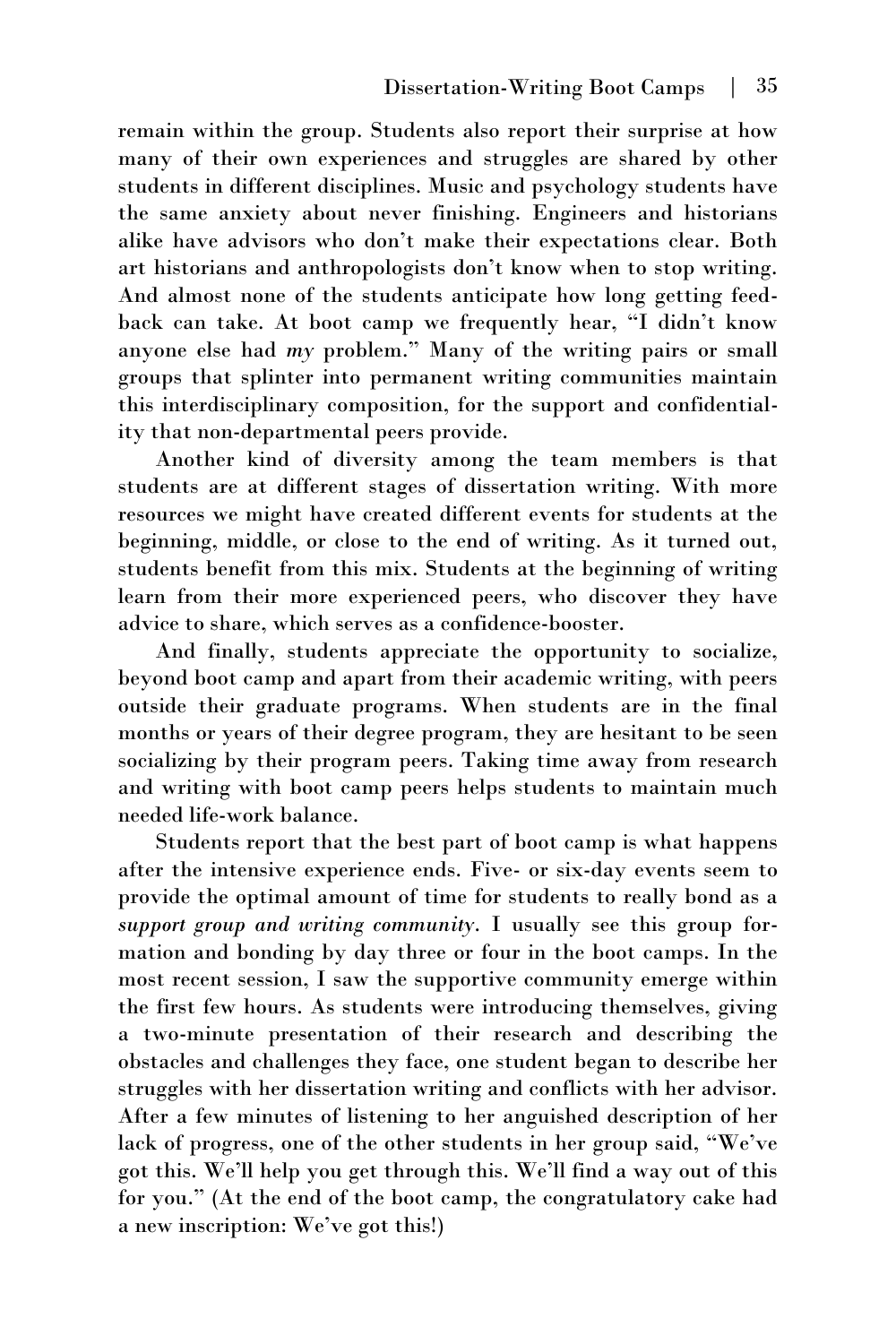Our first Dissertation Boot Camp at Columbia University taught us the value of ongoing *communal writing space* for graduate students. We began to reserve a room for "Write-Ins," advertised first to our boot camp alums. But some students, because of work schedules or family commitments, were never able to attend a weeklong event, so we soon invited the entire graduate student population to join the Write-In community. For these come-and-go sessions, we asked students to sign in with their name and writing goals. On their way out, they indicated how long they wrote and whether they accomplished their goals. We wanted this simple signin/sign-out procedure to create accountability to this ad hoc writing community and underscore their commitment to writing and degree completion.

*Multiple approaches and models can be effective.* Some elements of boot camp are difficult to plan for and some student needs can't be anticipated. In some boot camp models, space is reserved, food is provided, and students write for the duration of the event. Other models engage campus writing consultants to meet with participants during the event; consultants work with participants on organization, thesis statements, shaping arguments, presenting evidence, sentence structure, voice and style, and editing strategies. At Cornell, we also schedule time for statistical consultants and for data/information management specialists to come to our events and meet with students by their request. And on the last day, in a session we call "Taking Boot Camp Home," students commit to a writing schedule and strategies, including continuing to write with a virtual or in-person writing buddy or group as they work to complete their thesis or dissertation.

*Careful consideration should be given to the size of the group.* We try to admit as many students as possible to our events, yet eight to twelve students seems to be the optimal group size to allow introductions on the first day and sharing of goals, strategies, and obstacles during the team meetings. Maria Gardiner at Flinders University in Australia hosts a wonderful two-day writing productivity program and deals with the issue of group size by having half of the students introduce themselves, their research, and their challenges on the first day, while the others introduce themselves on the second day. Although the purposes of this event are somewhat different from a week-long boot camp, at Cornell we have divided a group of 20 into two groups of 10 and staggered the start times, one in the morning and one in the afternoon; this works well to support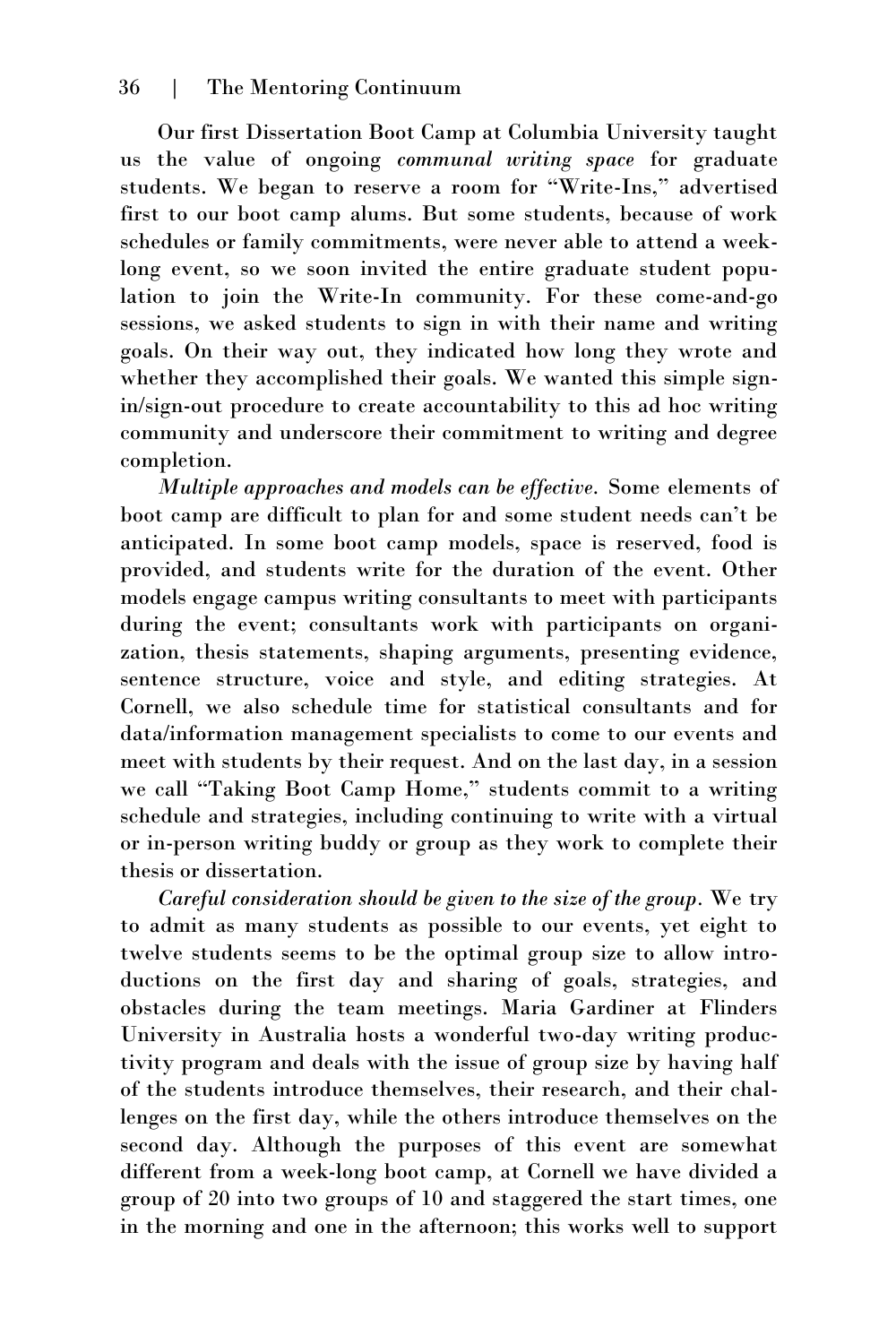bonding and group formation, insofar as it promotes an authentic rather than a hurried and obligatory exchange.

*A skilled facilitator contributes to the development of the peer community.* The facilitator welcomes the group of boot camp participants by email prior to the start of the event. These messages set expectations, explain some of the logistics, and, for our events, prompt students to begin a productivity and reflection log at least a week before the start of boot camp. During the event, the facilitator welcomes participants, guides the introductions and orientation to the program, and continues to facilitate the daily goal-setting and check-in meetings, at least through the second or third day. The facilitator then checks with the group members to decide when they are ready to meet, guide, and support each other in their group times without the facilitator's help.

Among the Graduate Schools hosting boot camps, some use staff from the Graduate School or writing center as facilitators. In some cases facilitation teams include two or more assistant/associate deans, writing instructors, and consultants. In my experience as facilitator, I draw heavily on my 20 years as a faculty member advising and supervising graduate students as well as what I have learned from students across dozens and dozens of disciplines and programs in my role as a graduate school associate dean for 15 years. And selfishly, I enjoy boot camp for many reasons, not the least is that each boot camp is like a six-day focus group: I learn a great deal about students' experiences as graduate students as well as about the careful and effective mentoring by our faculty.

At Cornell we have recently begun to invite advanced graduate student "alumni" of previous boot camps to facilitate one of the boot camp groups (usually the proposal- or thesis-writing students). Students have been both enthusiastic and effective in their facilitator role. There are, of course, pros and cons to using faculty, administrators, and students. It can be an enormous time commitment for all. And because students are paid or given an honorarium for their time (faculty and administrators are "volunteers"), advanced students create an extra expense—though one that is well worth the cost, because students identify with their peer-facilitator, and advanced students are developing and using valuable skills in managing groups, on-the-spot problem-solving, and providing appropriate encouragement and support for (sometimes) struggling students. I believe students can feel intimidated by or be less candid with faculty than with Graduate School staff or other students;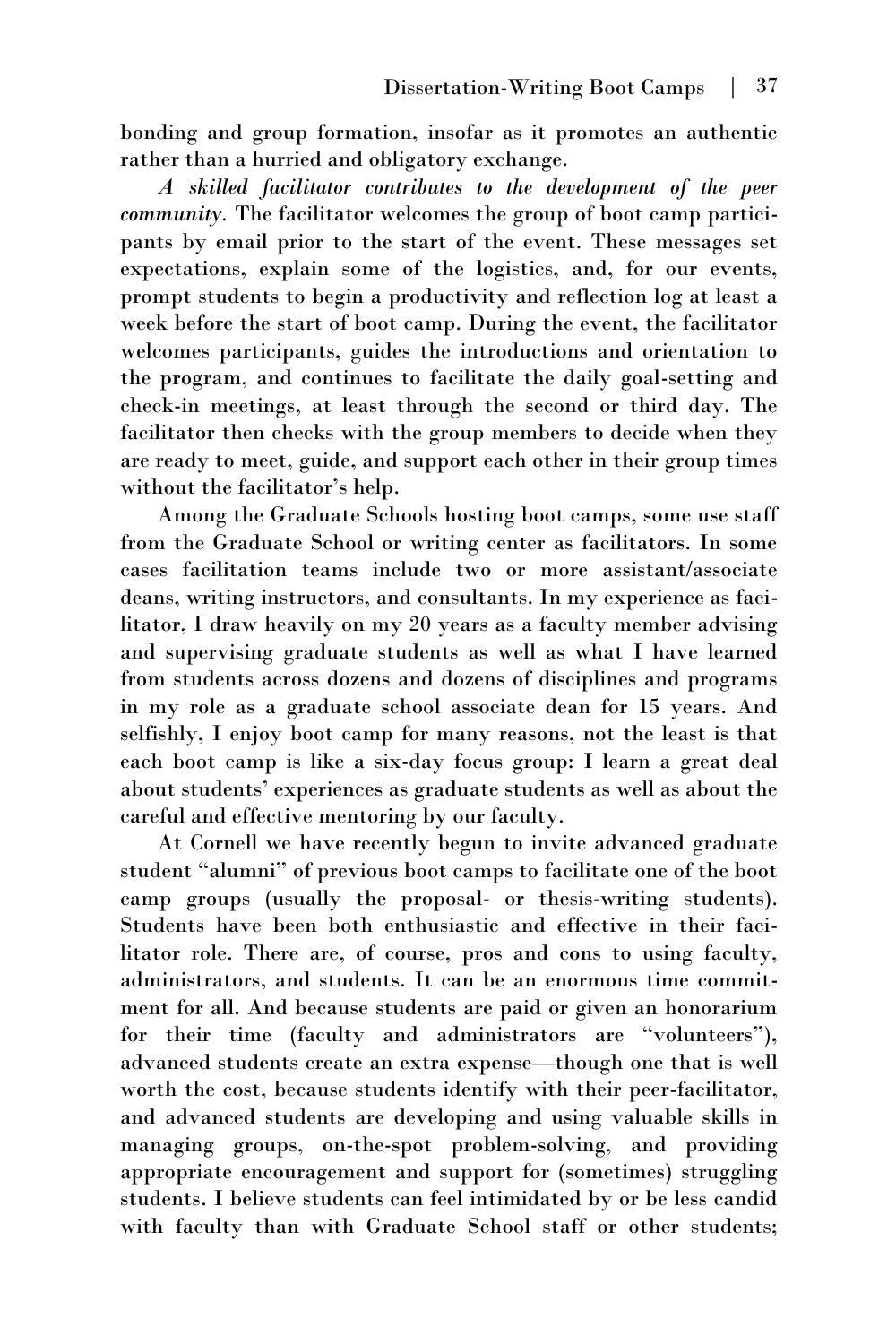however, when Cornell's Director of Graduate Studies in History hosted a semester-break boot camp for students last year, and invited faculty to participate and write for the week along with the doctoral students, the faculty "jumped right in" to share their struggles and obstacles in the group meetings. And often the students were the ones offering their advice and support to the faculty!

While deciding who has the expertise and availability to facilitate, consider other important qualities of effective facilitators. First and foremost, facilitators "think on their feet." When students describe their challenges, the facilitator responds with a solution or strategy. "I find that what works for many students is…." "How do you think your advisor would respond if you…?" "Here's a strategy to try; if it works for you, make it a habit." When students express fear or anxiety, facilitators are prepared with stress-reducing suggestions or referrals to campus resources. This dialogue will continue throughout boot camp, and the facilitator's ability to help students move forward in the face of anxieties and other obstacles is one of the most critical, and daunting, responsibilities. Simultaneously, effective facilitators are able to hold back when needed and instead of offering advice, ask, "Does someone have a strategy to suggest or a similar experience to share? What works for some of you?"

Different institutions use various boot camp models (briefly described in Appendix B), with shared goals: to create intellectual and psychological support within a peer-writing community to promote degree completion. Writing boot camps provide much-needed community-building and, even more, an opportunity for graduate students to reflect on their skills and identity as writers and scholars. We emphasize that being the *authors* of their dissertations gives them the *authority* to critique, argue, and write with a confidence perhaps not heretofore available or possible for them. And we provide a set of strategies to develop their confidence and skills as both authors and scholars.

There are positive outcomes, both planned and unplanned, at boot camp. Each event provides new information for the planners that can be incorporated into future events, resources, and training. Our boot camps at both Columbia and Cornell have prompted individual academic programs to create writing space and communities for their own students. For example, as mentioned above, Cornell's History program started a winter break boot camp for history and anthropology doctoral students (the two programs share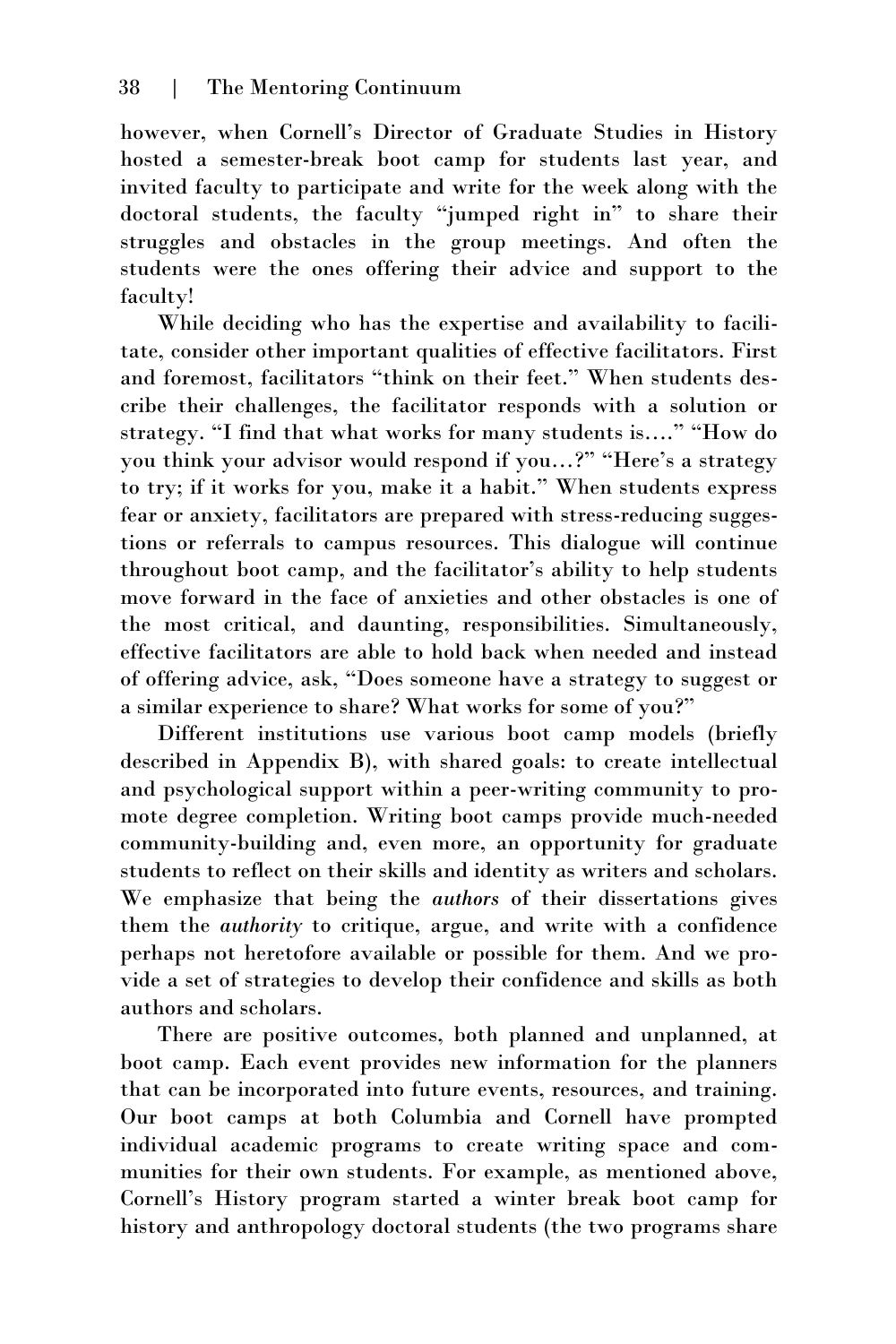the same building). These events, both campus-wide and programspecific, build writing and support communities, offer training in writing and other skills needed for successful academic and other professional careers, and encourage and develop peer mentors to both competently and confidently serve as sources of academic and psychological support for fellow graduate students.

#### **Notes**

1. The author wishes to thank vice provost and dean of the Graduate School Barbara Knuth at Cornell University, former GSAS dean Henry Pinkham at Columbia University, and former chancellor Bill Snyder, former provost John Peters, and former dean of the Graduate School C. W. Minkel at the University of Tennessee for their enthusiastic support and engagement in our mentoring and boot camp programs at their respective institutions.

2. Throughout the chapter I used the term *graduate student* to refer to both graduate and professional students, i.e., those in doctoral, research master's, and non-research master's and other professional programs.

3. The phrase "peculiar intimacy" is from Phillips 1979.

4. A detailed guide to program elements and outcomes can be found in Gaia et al. 2003, and in Allen, forthcoming.

5. Following our second boot camp, during which one of the humanities doctoral students announced, "I wish I had known all this when I was writing my dissertation proposal three years ago," we added proposal-writing boot camps for students at the proposal/ prospectus stage.

6. Lee and Golde (2013) have proposed a comparable model of "Writing Process" as opposed to "Just Write" events. In the former, students have the opportunity to consider their writing process, identify and use effective strategies, and overcome the challenges that delay progress in conversation with fellow boot campers, facilitators, and writing consultants. "Just Write" events, conversely, support students' writing productivity by providing space, food, and structured time. Other support, such as writing consultants, presentations on writing topics, and encouragement to reflect on the writing process, is minimal.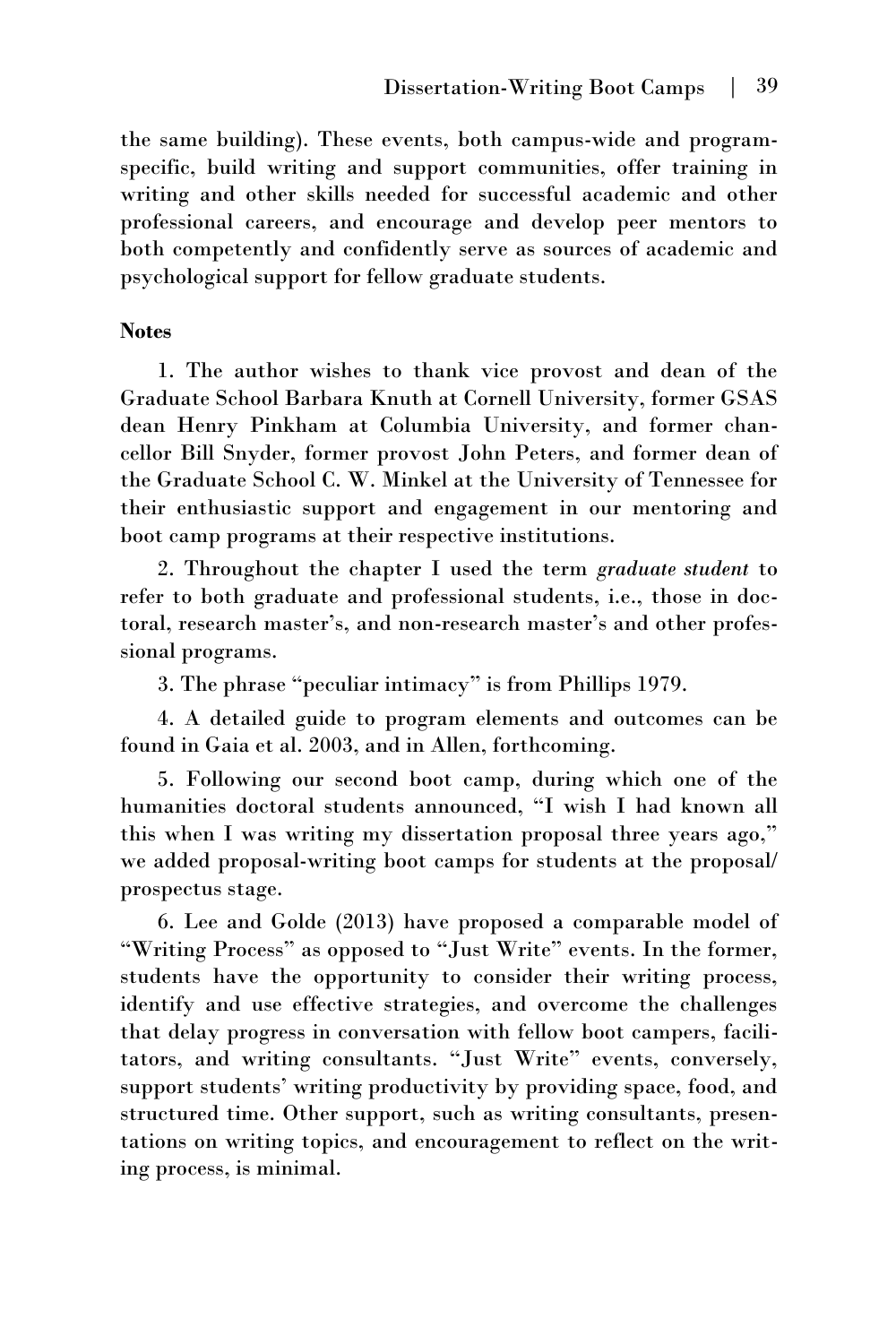#### **Works Cited**

- Alleman, E., J. Cochran, and I. New. 1984. "Enriching Mentoring Relationships." *Personnel and Guidance Journal* 62:329–32.
- Allen, J. forthcoming. *The New Faculty and Graduate Mentor*. Sterling, VA: Stylus Publishing.
- Blank, M. A. 1988. "Mentoring and the Process of Becoming a Teacher." PhD diss., University of Tennessee, Knoxville.
- Fischer, B., and M. Zigmond. 1998. "Survival Skills for Graduate School and Beyond." *New Directions for Higher Education* 101: 29–40.
- Gaia, C., D. Corts, H. Tatum, and J. Allen. 2003. "The GTA Mentoring Program: An Interdisciplinary Approach to Developing Future Faculty as Teacher-Scholars." *College Teaching* 51 (2): 61–65.
- Johnson, W. B., and J. Huwe. 2003. *Getting Mentored in Graduate School*. Washington, DC: American Psychological Association.
- Kram, K. E. 1985. *Mentoring at Work: Developmental Relationships in Organizational Life*. Glenview, IL: Scott Foresman.
- Kram, K. E., and L. A. Isbella. 1985. "Mentoring Alternatives: The Role of Peer Relationships in Career Development." *Academy of Management Journal* 28:110–32.
- Lee, S., and C. Golde. 2013. "Completing the Dissertation and Beyond: Writing Centers and Dissertation Boot Camps." *Writing Lab Newsletter* 37 (7–8): 1–6. https://writinglabnewsletter.org/ archives/v37/37.7-8.pdf.
- Lee, S., and C. Golde. n.d. *Starting an Effective Dissertation Writing Group: Stanford University Hume Writing Center Graduate School Workshop*. Palo Alto, CA: Stanford University.
- Mastroieni, A., and D. Cheung. 2011. "The Few, the Proud, the Finished: Dissertation Boot Camp as a Model for Doctoral Student Support." *NASPA Knowledge Communities*, Fall, 4–6.
- National Academy of Sciences. 1997. *Adviser, Teacher, Role Model, Friend: On Being a Mentor*. Washington, DC: The National Academies Press.
- Nicoloff, L., and L. Forrest. 1998. "Gender Issues in Research and Publication." *Journal of College Student Development* 29 (6), 521– 28.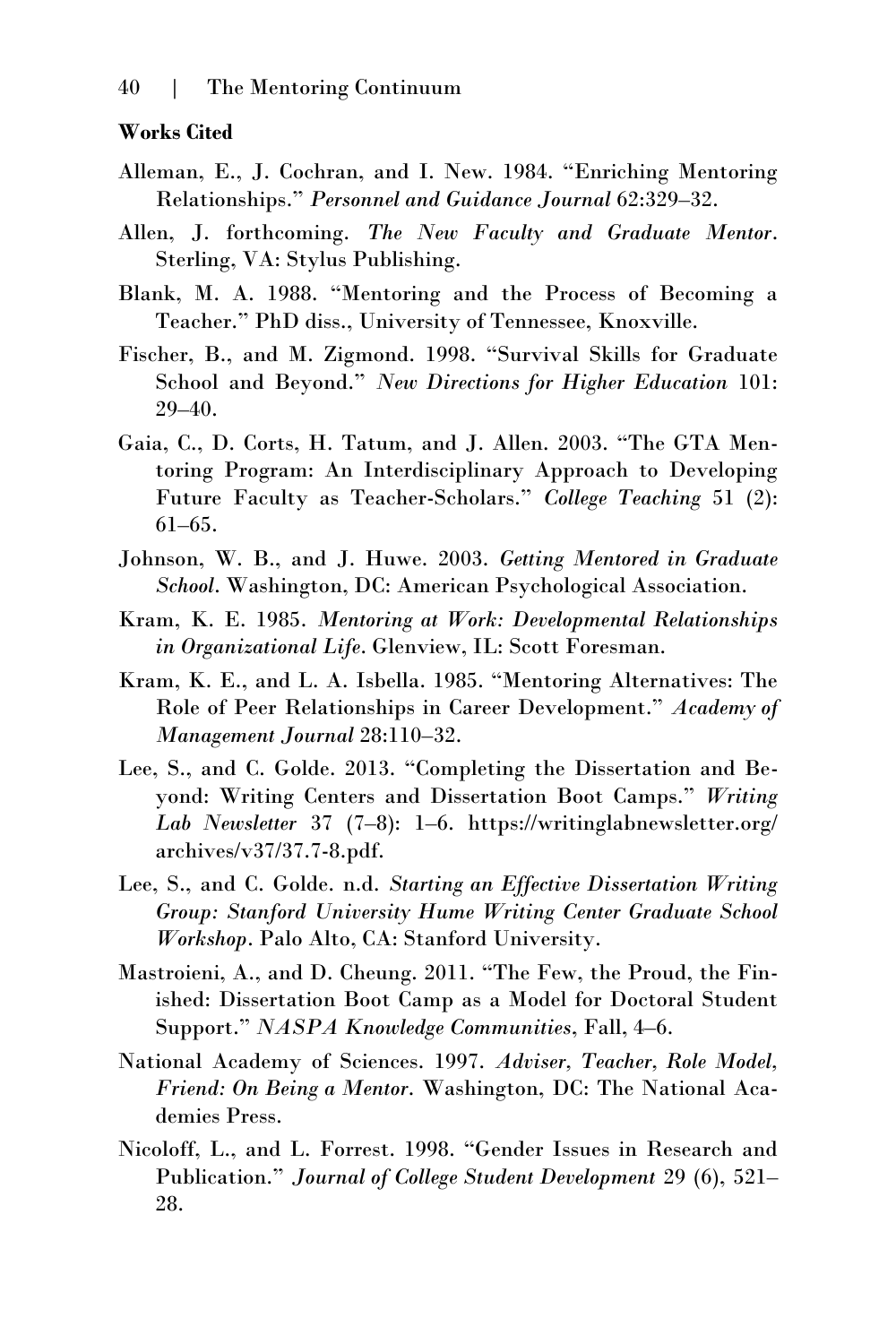- Lyons, W., D. Scroggins, and P. B. Rule. 1990. "The Mentor in Graduate Education." *Studies in Higher Education* 15 (3): 277– 85.
- Phillips, G. M. 1979. "The Peculiar Intimacy: A Conservative View." *Communication Education* 28:339–45.
- Phillips, T. 2012. "Graduate Writing Groups: Shaping Writing and Writers from Student to Scholar." *Praxis* 10 (1): 1–7.
- Reskin, G. R. 1979. "Academic Sponsorship and Scientists' Careers." *Sociology of Education* 52:129–46.
- Simpson, S. 2013. "Building for Sustainability: Dissertation Boot Camp as a Nexus of Graduate Writing Support." *Praxis* 10 (2). http://projects.uwc.utexas.edu/praxis/index.html/index.php/ praxis/article/view/129/pdf.
- Ulke-Steiner, B. Kurtz-Costes, and C. R. Kinlaw. 2000. "Doctoral Student Experiences in Gender-balanced and Male-dominated Graduate Programs." *Journal of Educational Psychology* 92: 296– 307.
- Wenger, E. 2013. "Communities of Practice: A Brief Introduction." http://wenger-trayner.com/theory.

#### **APPENDIX A: Creating, Implementing, and Evaluating Boot Camp**

#### **Preparing for Boot Camp**

Several months before the start of boot camp, identify appropriate space. The environment should include writing space with one or two students per table. (We prefer tables that can accommodate two students; these pairs often end up continuing as writing buddies, virtually or in person, after boot camp ends.) Comfortable chairs can't be overrated. At one of our boot camps, students suggested we replace the end-of-event T-shirt with a seat cushion and suggested that, instead of the "I Survived Dissertation Boot Camp" slogan on the shirt, it would not be inappropriate to embroider the seat cushions with "Keep Your Butt in this Seat and Write!" (We agreed with the need for the cushions; we remain undecided about the proposed slogan.) Space is needed for group meetings of 12 to 15 students, plus facilitator(s). There also should be space for food service (breakfast and lunch, as well as refreshments throughout the day). Some students prefer to work through meals; they get their food and return to their table to continue to write. Other students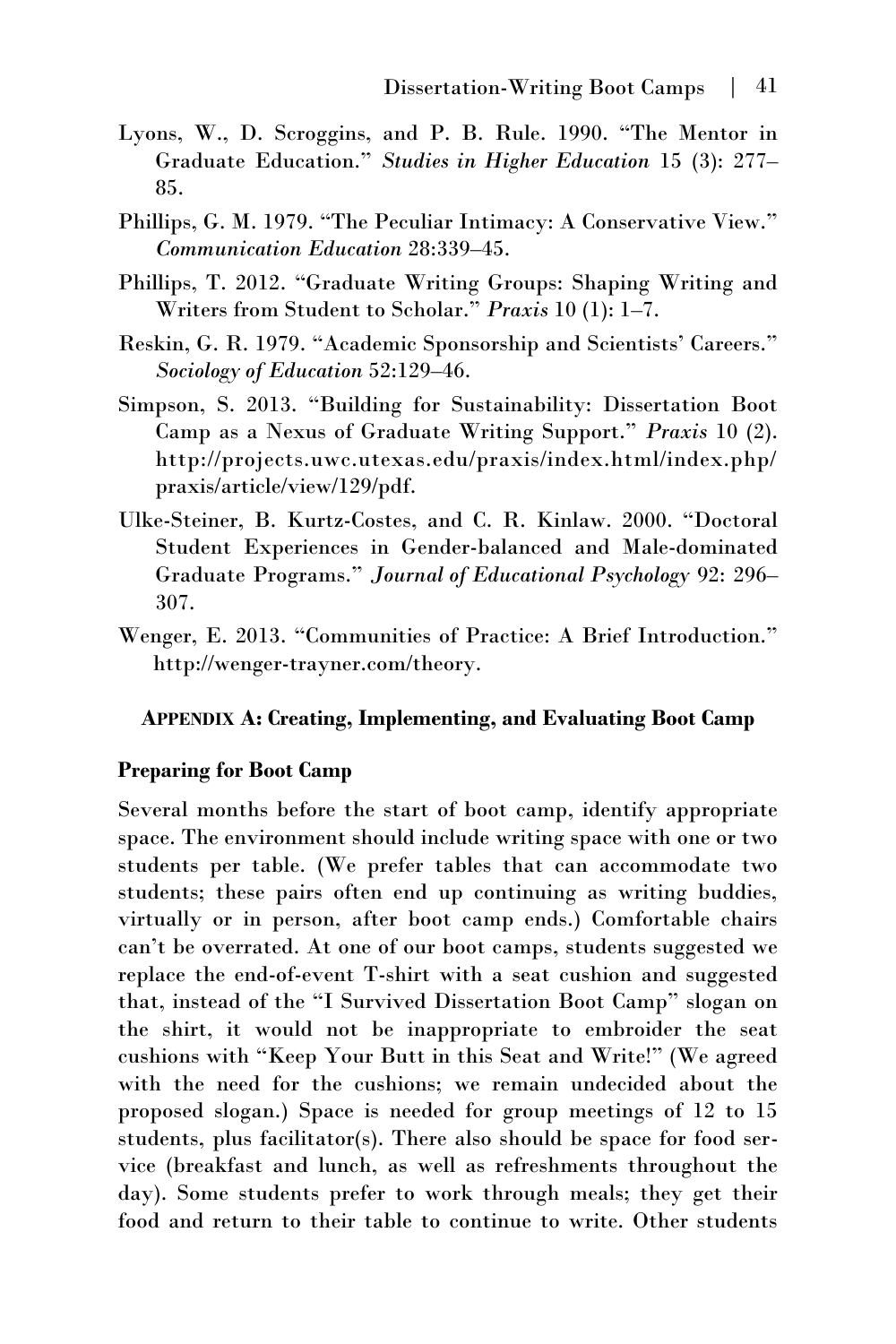want the break for eating and socializing. (It's only during these breaks that students are allowed to use phones and check email.) For about half the days of boot camp, we schedule a group lunch and offer a 20- to 30-minute presentation and discussion on a pertinent topic, such as developing editing skills, working with advisors, managing time, or staying healthy. We include a visit from the thesis/dissertation manager or a reference librarian who talks about information management tools relevant to students' work. These lunchtime group meetings are optional; students may also use the time to write.

In addition to individual work and group meeting spaces, and space for buffet-style food service, we created a "Stress-Free Zone" with "Re-charge Stations" to our most recent boot camp. The Zone was simply a corner of the room that included de-stressing activities: Play-Doh, crayons and drawing pencils, small hand weights, and craft materials. And because there is evidence that people who are appreciative or grateful for something or someone are more resilient and healthy, we provided cards, envelopes, and postage to encourage our boot campers to write a thank-you note during their break from writing. Posted signs indicated, "No Stressful Conversations Here," "Just Breathe," and "Relax … Take a Break." Some students found the Stress-Free Zone very helpful. (We added the Zone when, during the initial orientation, as students were talking about the struggles and challenges they were facing, the student seated next to me leaned in and whispered, "Listening to this is making me so anxious, I think I'm going to throw up.")

Along with the space considerations, we include amenities and accessories ranging from the essential to the thoughtful. Only once has our space included enough electrical outlets, so determine in advance if you'll need to bring extension/surge-protector cords. An environment where tables can be placed against the walls, rather in the middle of the room, helps to avoid tripping hazards from the maze of cords. We provide table tents preprinted with students' names and graduate programs; these remain in place to identify students' work space for the week. We place the name placards in dollar-store picture frames; students can keep the frames and insert their end-of-event certificate when boot camp concludes. And although we bring in breakfast and lunch each day, we also keep a large bowl of (mostly) healthy snacks on hand with several beverage choices throughout the day. An extra thoughtful touch is the presence of a massage therapist who gives hand and neck massages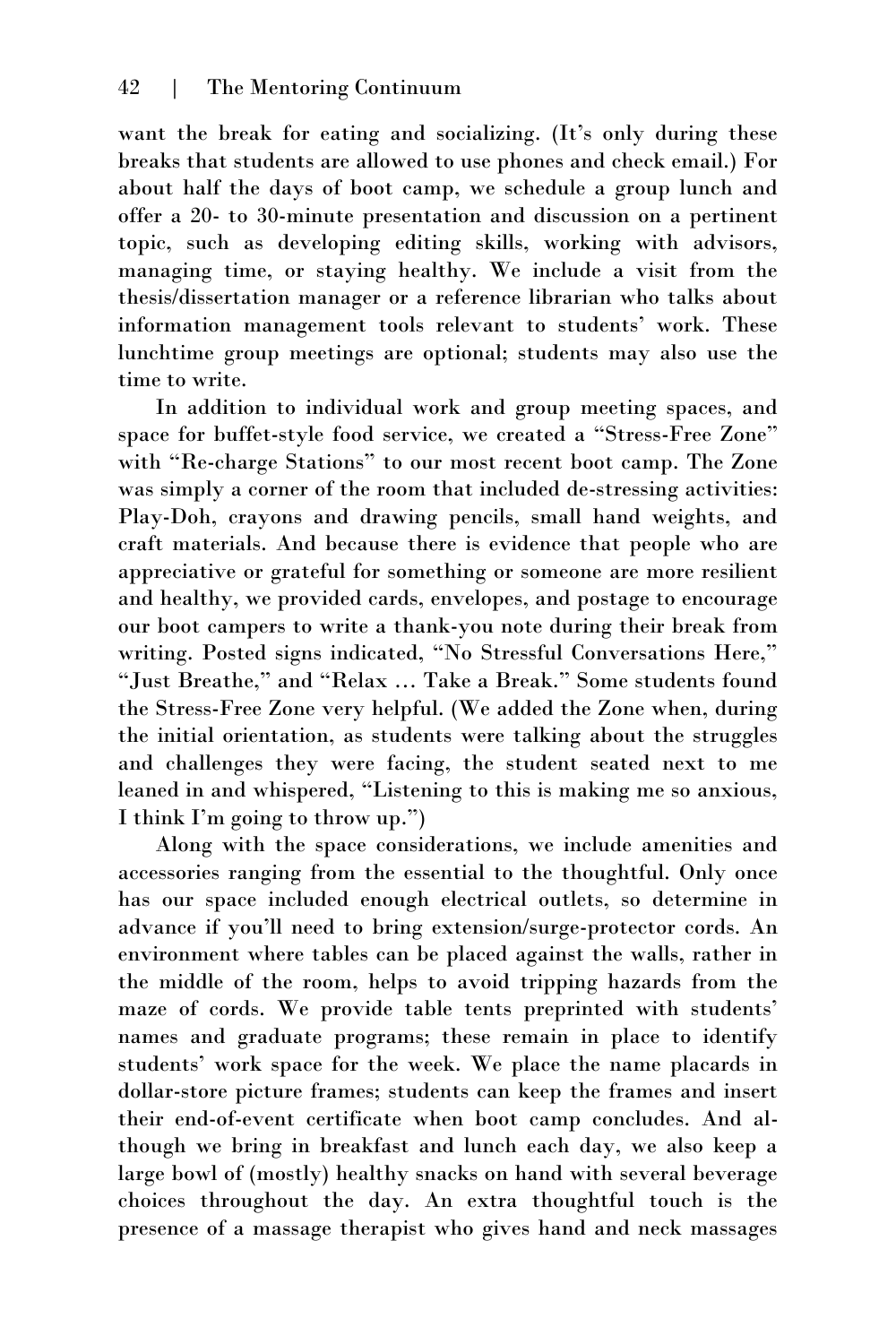midway through the event (boot camp becomes known as Dissertation Spa on that day).

#### **Publicizing Boot Camp and Soliciting Applications**

Through our Graduate School website ([https://www.gradschool.](https://www.gradschool.cornell.edu/thesis-and-dissertation/cornell-proposal-thesis-and-dissertation-writing-boot-camps)  [cornell.edu/thesis-and-dissertation/cornell-proposal-thesis-and](https://www.gradschool.cornell.edu/thesis-and-dissertation/cornell-proposal-thesis-and-dissertation-writing-boot-camps)[dissertation-writing-boot-camps\)](https://www.gradschool.cornell.edu/thesis-and-dissertation/cornell-proposal-thesis-and-dissertation-writing-boot-camps) and weekly email events calendar, we announce upcoming boot camp dates and the application deadline. After the first boot camp, word spread as students encouraged their colleagues, and faculty encouraged their students, to attend. In reviewing applications, we are especially interested in identifying students who are ready to begin writing or are already in the writing stage of their dissertation. A surprising number of students who apply are within a month or two of their deadline to submit a complete draft to their advisors or committees. As mentioned earlier, these students add "stage" diversity and are among the most highly motivated of our boot campers. We try to accommodate everyone who applies, including creating separate teams of 10 to 12 and staggering the start time or day; different groups work in the same space, share meals, and socialize during breaks as one large group.

At least a month before the event, we let participants know they have been selected to participate. We send logistical details (dates, times, and location), including the ground rules: We expect students to attend each day, to attend all required team meetings (usually once in the morning and again in the afternoon), and to submit paperwork (brief assignments, such as daily goals and progress) each day. We also ask participants to begin keeping a writing log at least a week before the start of boot camp, recording on a log sheet we provide their daily goals, daily word count, and thoughts about their writing process and progress as well as any obstacles they encountered. We let participants know that breakfast, lunch, and snacks will be provided, including vegetarian options, and that they are welcome to bring their own food as well. Following the practice at the University of Pennsylvania, we have experimented with requiring a deposit to reserve a spot in boot camp. At Columbia University we asked students to give us a \$50 check in a sealed envelope, which we held. If students completed Boot Camp, we returned the sealed envelope. (Organizers at Penn now tell students that their account will be charged the deposit amount if they fail to complete boot camp.) At Cornell we don't charge a deposit; we keep a wait list in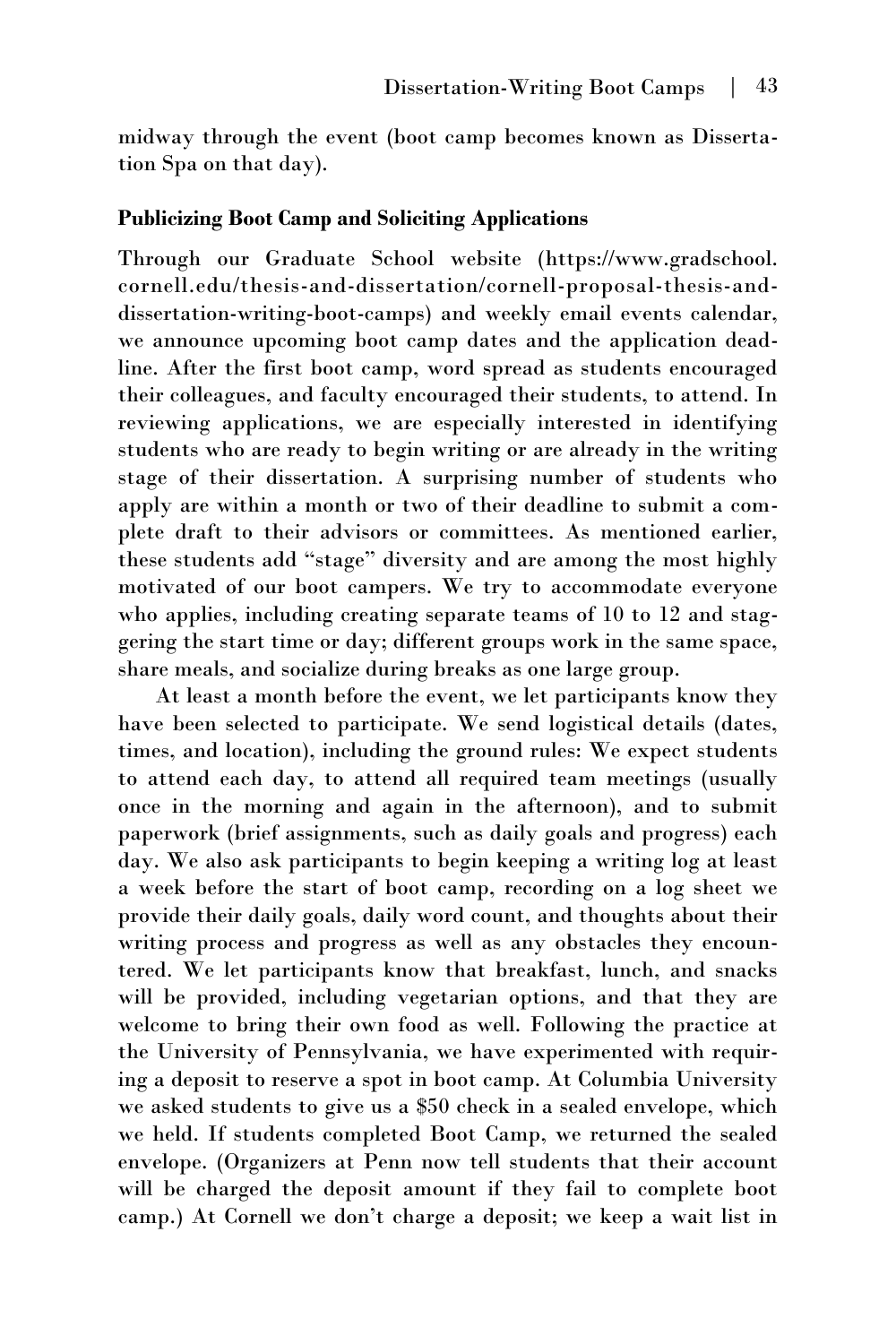case someone has to drop out prior to the start of boot camp, so we always have a full cohort of at least 12 in each group.

#### **Boot Camp Week**

Students consistently report that the best schedule involves starting boot camp on a Friday. The Friday introduction and orientation provides students with a good sense of what will be expected of them in their upcoming intensive week. They use the weekend to find and organize needed articles and books for their writing goals for the subsequent five days.

The first half-day of boot camp begins with the facilitator describing the purpose and goals of boot camp, previewing the week's schedule, and sharing expectations for students' engagement and commitment to their writing, progress, and peers. Students introduce themselves in three to five minutes (name, program, point in program, schedule for completion, and so forth). After this round of introductions, and following a short break (if needed), the facilitator asks students, one by one, to announce their writing goal for the day. Students also write their daily goal on an easel to make them public. The facilitator also invites students to share any obstacle or challenge they have encountered with their writing or progress to completion. The facilitator suggests strategies to address and overcome the obstacle (a tip sheet listing 30 such strategies, "The Boot Camp Way," is available from the author). After this session—two to three hours, depending on the size and engagement of the group—students are free to write.

Our daily schedule is shown in Figure 2.1 above. The groups proceed through the week based on individual and team needs. After the first day there is a daily minimum of four hours of writing, with extended optional hours each day. Most students write during all the available optional sessions. By the third day, groups decide how many group meetings each day they need (zero, one, or two) and whether the facilitator is needed to meet with them. Most often, groups choose to meet once a day and invite the facilitator to join them. On the last day, several important things happen. Cake and ice cream are served with lunch, to celebrate the productive week. Students are awarded certificates and T-shirts ("I Write Therefore I Finish" in Latin). Very important is the last group meeting, in which students complete a "Strategic Plan for Taking Boot Camp Home" and commit to maintain their good writing habits and progress,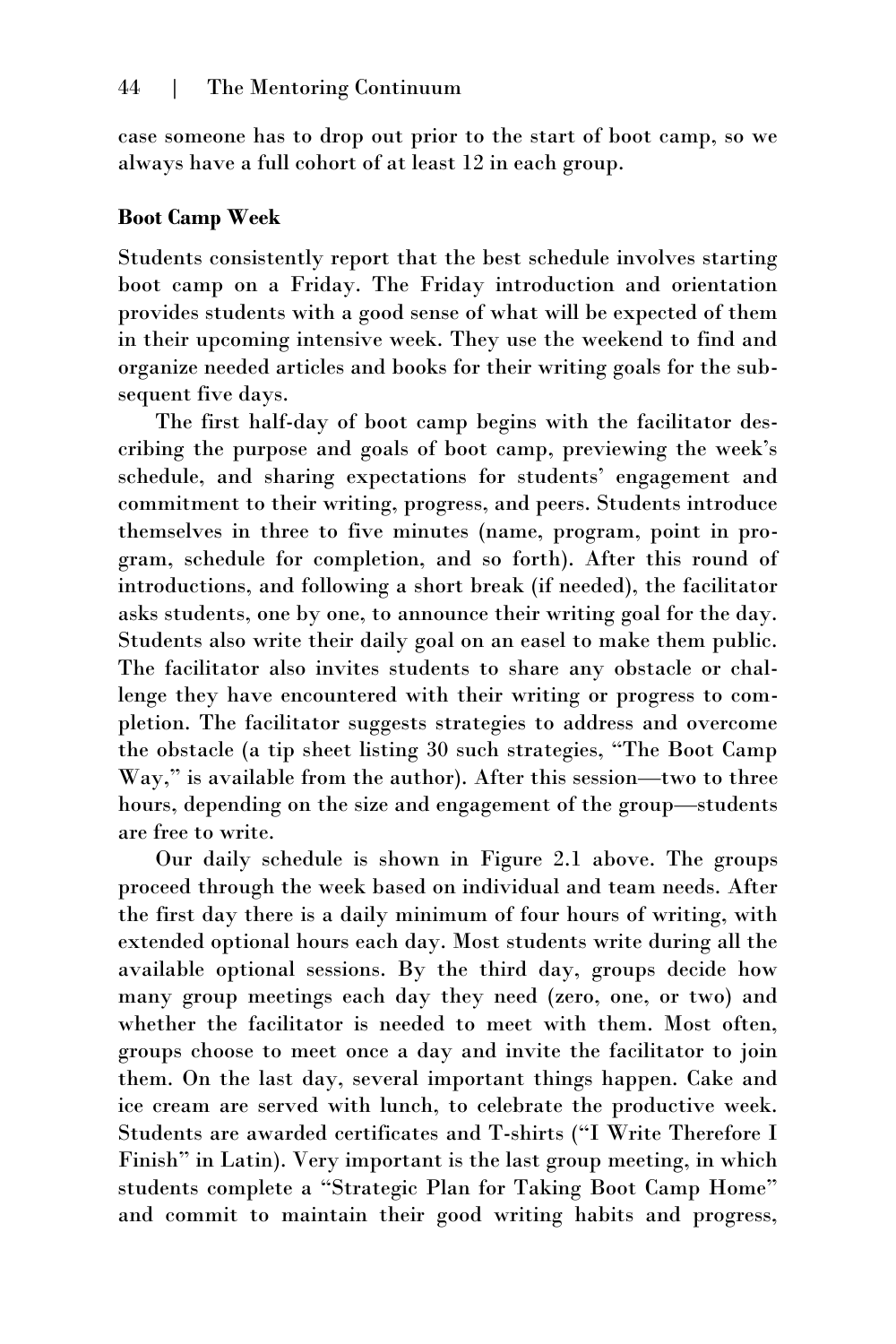using their peers for support and as resources. This support can take any of several forms. For example, our first boot camp of 14 participants (four of whom have graduated) includes a pair who continue to meet in a department office to write together three days a week. Another group of three meets every Friday afternoon, with one of them sharing pages in advance and then discussing what is working, or not, about his or her writing process; the other two provide feedback on the content.

#### **Assessing Boot Camp Effectiveness**

We evaluate our boot camp planning and implementation in several ways. Midway through boot camp we offer a one-page "taking stock" opportunity for students to let us know (anonymously) what is working and not working for them during boot camp. We request more comprehensive feedback at the end of the event. As part of the application, we ask students to share their expectations for boot camp and indicate the degree to which they struggle with setting and meeting deadlines, overcoming procrastination or perfectionistic tendencies, staying motivated, avoiding writer's block, and getting timely and useful feedback on their writing. We tailor a final evaluation form using the expectations the students conveyed in the application. We also ask students to indicate (on a Likert scale) which aspects of boot camp were most effective in helping them to manage or overcome the challenges above (setting and meeting deadlines, overcoming procrastination, etc.) The final evaluation also asks students to describe changes in their writing approach, habits and attitudes that they believe will support their writing and degree completion. This instrument is distributed on the final day of the event, and most students complete it thoroughly. We then send it electronically to students a month later, asking if they have additional insights and feedback to share as they have tried "to take boot camp home" and continue their writing productivity and accomplishments.

#### **APPENDIX B: Dissertation-Writing Boot Camps and Retreats**

*Boston College, Office of Graduate Student Life* (since 2011) [http://www.bc.edu/content/bc/offices/gsc/about/programs/](http://www.bc.edu/content/bc/offices/gsc/about/programs/dissertation-boot-camp.html) [dissertation-boot-camp.html](http://www.bc.edu/content/bc/offices/gsc/about/programs/dissertation-boot-camp.html)

Dissertation Boot Camp at Boston College is a three-day event each semester for ten doctoral students. The event includes "intense,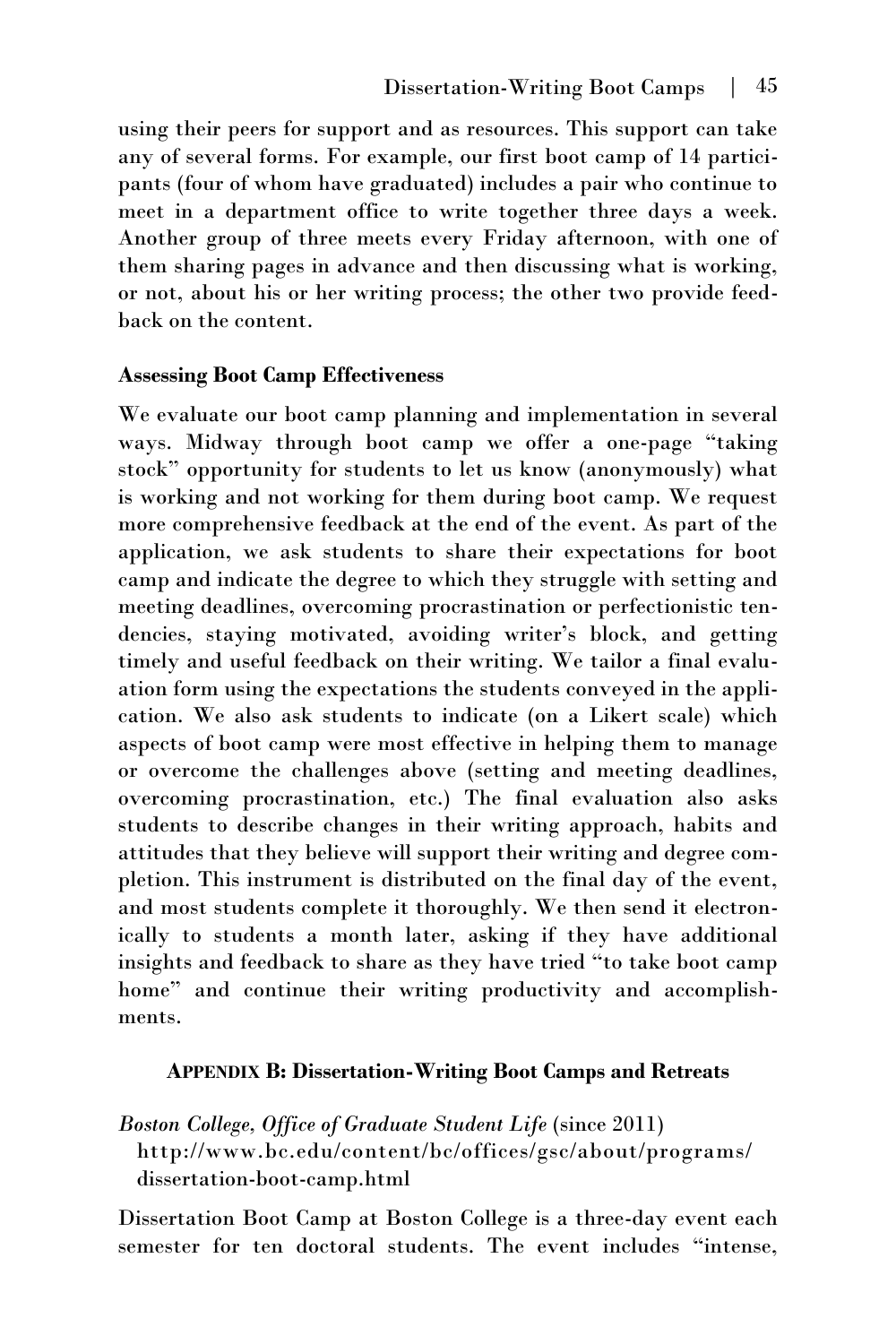focused writing time" with "structure and motivation to overcome typical roadblocks in the dissertation process."

# *Claremont Graduate University, Writing Center (since 2007)* <http://www.cgu.edu/pages/8913.asp>

Claremont offers weekend events once a month, with all-day "quiet space with no distractions or interruptions" as a "writing retreat for graduate students who must balance their dissertation writing with the demands of home and work." Claremont also offers a week-long boot camp with "guest faculty, peer speakers, and 35 hours of quiet writing time."

*Lehigh University, Graduate Life Office* (since 2008) <http://gradlife.web.lehigh.edu/programs/boot-camp>

Lehigh offers a two-day (weekend), "entirely distraction-free" event for up to 25 students. The \$25 cost includes "four meals, a refocusing yoga exercise, chair massages to reduce stress, and all supplies." A 10-minute motivational speech on the first morning is designed to increase students' focus and productivity.

*Loyola University Chicago, Graduate School* (since 2008) <http://www.luc.edu/gradschool/pcap/dissertationbootcamp/>

Loyola offers two week-long sessions each summer for doctoral students. The two facilitators, a faculty member and an assistant dean, "coach Ph.D. candidates on strategies for writing success, offer tales from those who made it to the other side … and support hard work and time devoted to writing."

*New Mexico Institute of Mining and Technology, Writing Center (since* 2011)

[http://www.nmt.edu/academic-affairs-section-list/344-title-v](http://www.nmt.edu/academic-affairs-section-list/344-title-v-ppoha/4586-boot-camp)[ppoha/4586-boot-camp](http://www.nmt.edu/academic-affairs-section-list/344-title-v-ppoha/4586-boot-camp)

New Mexico Tech offers a week-long event, twice a year, for 12 students writing their theses or dissertations. Coffee and snacks are provided, as well as a "focused writing environment with an element of peer pressure [that] motivates better than writing alone."

*Northwestern University, Graduate School and Writing Center (since* 2011)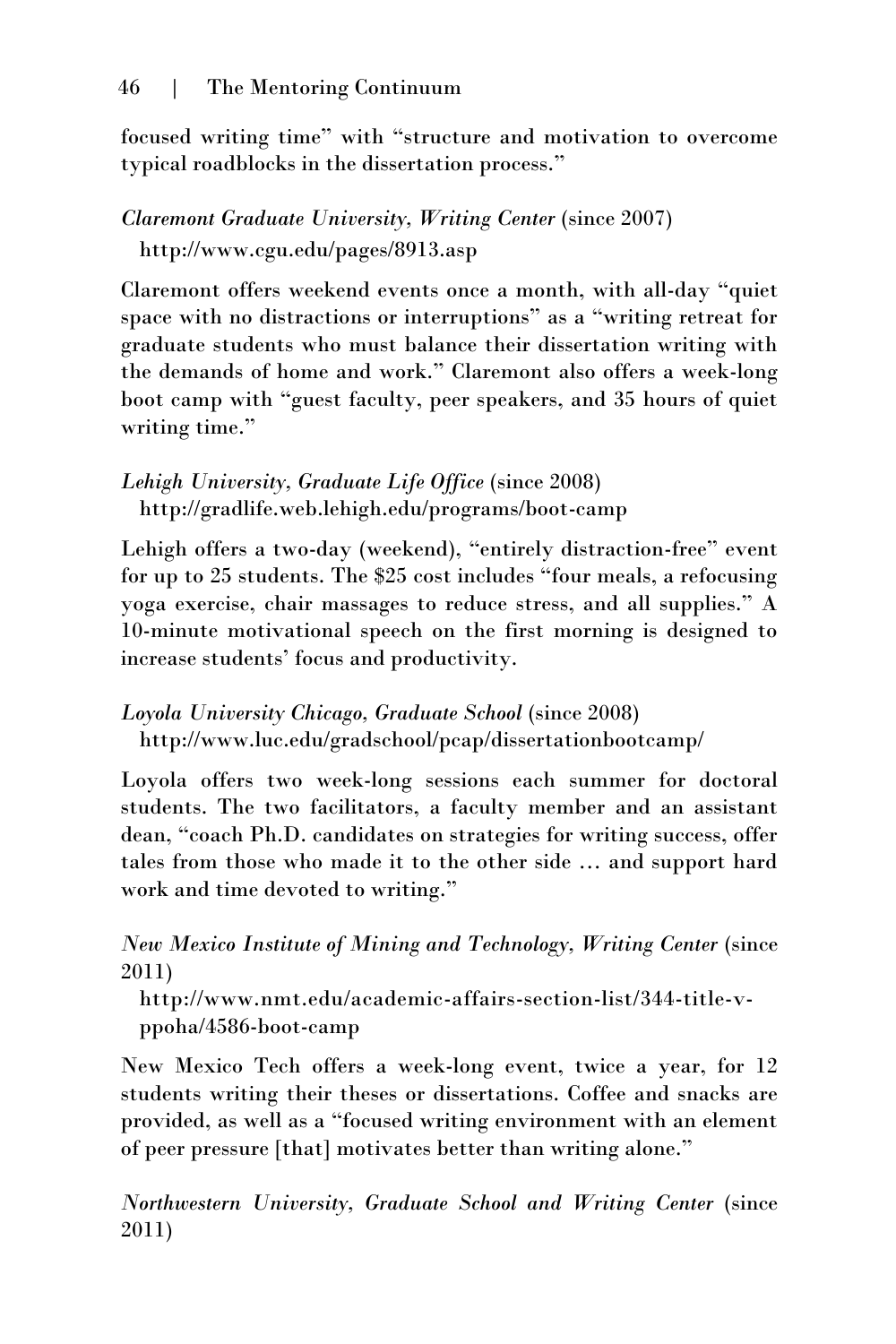[http://www.tgs.northwestern.edu/documents/professional](http://www.tgs.northwestern.edu/documents/professional-development/Boot_Camp_CFP_2012_December.pdf)[development/Boot\\_Camp\\_CFP\\_2012\\_December.pdf](http://www.tgs.northwestern.edu/documents/professional-development/Boot_Camp_CFP_2012_December.pdf)

Northwestern offers a two-week event with "required writing from 9:00 AM to 1:00 PM, optional lunchtime workshops, and optional individual writing consultations."

*Princeton University, Writing Center (since 2009)* <http://www.princeton.edu/writing/university/graduate/>

Princeton provides "quiet space and the camaraderie of a writer's community" that includes workshops and debriefing sessions for doctoral students.

*Stanford University, Writing Center* (since 2008) [https://undergrad.stanford.edu/tutoring-support/hume-center/](https://undergrad.stanford.edu/tutoring-support/hume-center/writing/graduate-students/dissertation-boot-camp) [writing/graduate-students/dissertation-boot-camp](https://undergrad.stanford.edu/tutoring-support/hume-center/writing/graduate-students/dissertation-boot-camp)

Stanford offers 10-day events (four hours per day) for up to 12 students working on a dissertation, thesis, or other academic writing project. The program helps them "learn to write more productively and often to produce better writing" by providing space, routine, peer motivation, and writing consultants. Stanford also offers "After Dark" (5:00 to 9:00 PM) and "Before Dawn" (7:00 to 11:00 AM) versions of their boot camps.

*University of Chicago, Graduate School* (since 2011)

http://grad.uchicago.edu/training\_support/dissertation\_writing\_ skills/dissertation\_write\_in/

Chicago's Dissertation Write-Ins are five-day workshops for up to 20 graduate students, "to help break through personal procrastination habits and make good progress on writing." Participants write four hours a day with an additional three hours of optional writing time. During spring break there is a concurrent Thesis Write-In for master's students.

*University of North Carolina at Chapel Hill, Writing Center (since* 2010)

<http://writingcenter.unc.edu/dissertation-boot-camp-resources/>

UNC–Chapel Hill offers a week-long event (9:00 AM to 1:00 PM) to help students "set writing goals, practice disciplined writing habits, learn new strategies, and connect with other dissertation writers."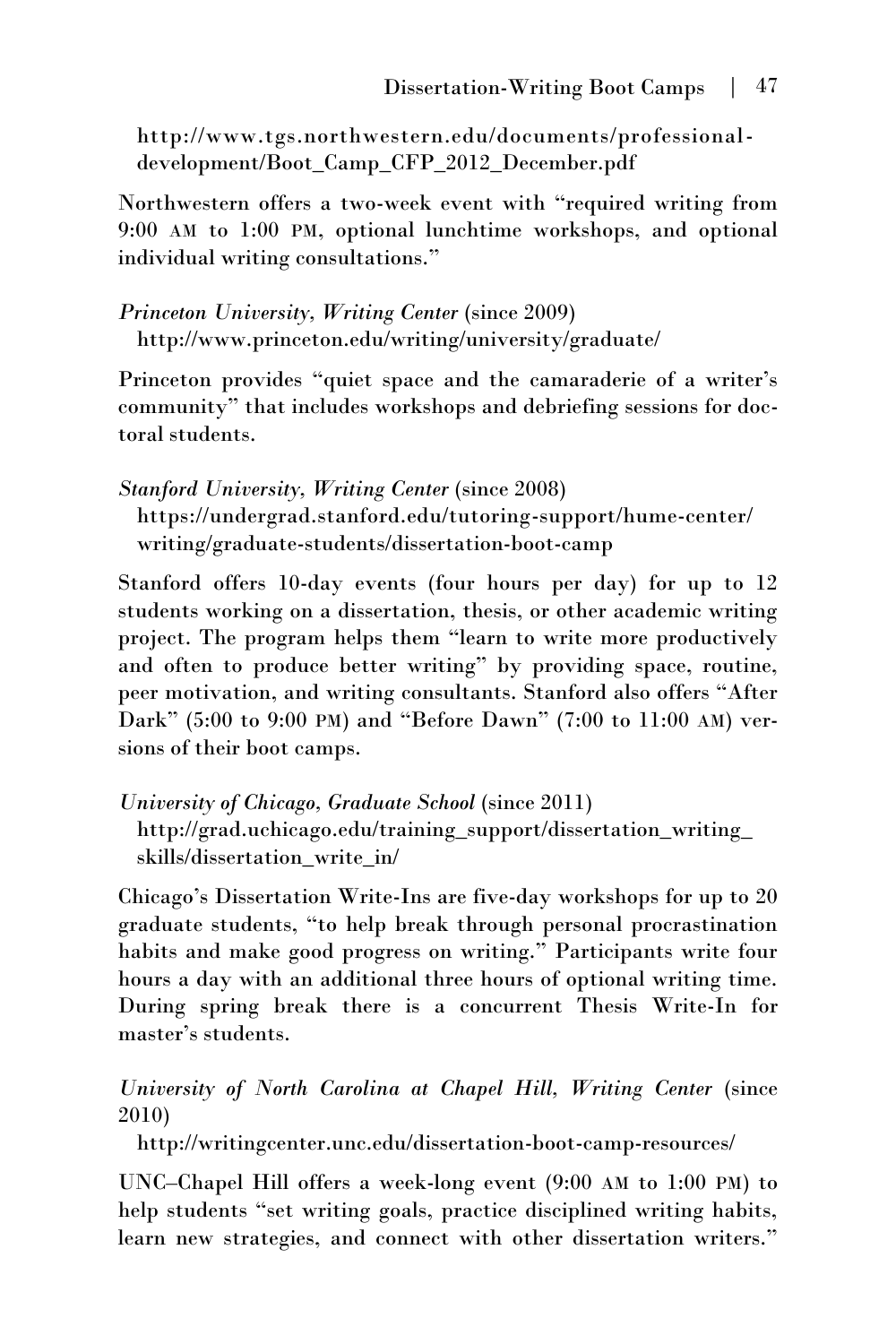The cost to students is \$20.

*University of Pennsylvania, Graduate Student Center (since 2006)* [http://dissertationbootcampnetwork.wordpress.com/dissertation](http://dissertationbootcampnetwork.wordpress.com/dissertation-bootcamps/)[bootcamps/](http://dissertationbootcampnetwork.wordpress.com/dissertation-bootcamps/)

University of Pennsylvania's boot camp, credited as the first in the nation, "was developed to help students progress through the difficult writing stages of the dissertation process." The biannual, twoweek long events for up to 20 students provide "structure and motivation to overcome typical roadblocks in the dissertation process."

*University of Wisconsin, Graduate School and Writing Center (since* 2011)

<http://grad.wisc.edu/pd/dissertation/bootcamp>

The University of Wisconsin offers a week-long event for 18 students selected on the basis of their "anticipated time to degree completion, the importance of boot camp at stage of project, and broad disciplinary representation." (The first boot camp drew 84 applications.) The event includes "structured writing time for at least six hours a day, one-to-one conferences, daily writing exercises, and optional lunchtime workshops."

*West Virginia University, Writing Center* (since 2011) h t t p [: / / t l c o m m o n s . w v u . e d u / G r a d u a t e A c a d e m y /](http://tlcommons.wvu.edu/GraduateAcademy/WritingAndResearch/) [WritingAndResearch/](http://tlcommons.wvu.edu/GraduateAcademy/WritingAndResearch/)

West Virginia University offers two one-week events each summer, one for students in the humanities and social sciences and another for students in the physical/life sciences and engineering. The program "combines workshops, peer review, individual consultations, and dedicated writing time."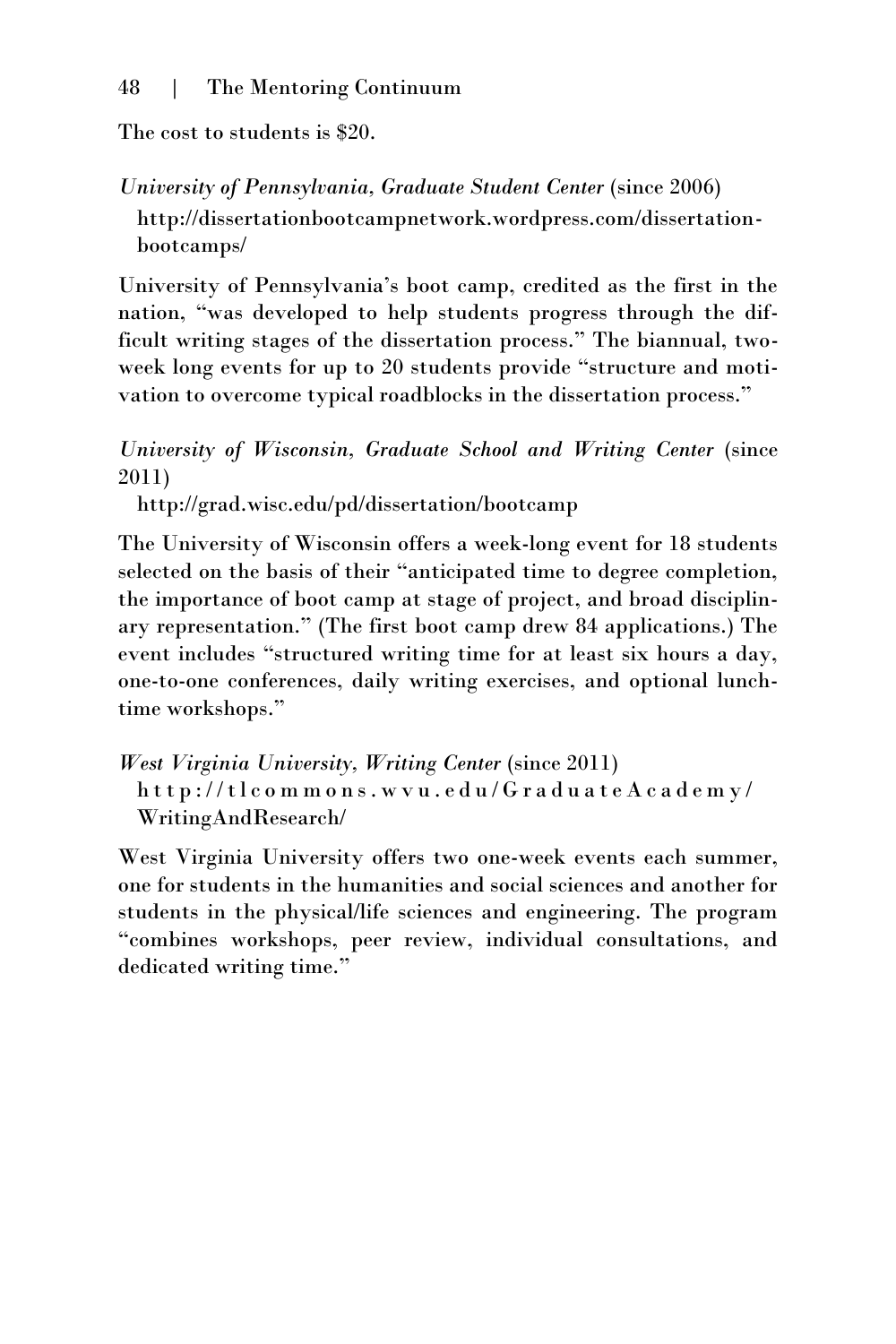# <span id="page-52-0"></span>**Graduate Student Peer-Mentoring** Programs: Benefiting Students, Faculty, and Academic Programs

# *Beth A. Boehm and Amy J. Lueck*

eer mentoring—students mentoring other students—is an area of increasing interest for scholars and administrators of graduate education. The range of activities that constitute peer mentoring is vast, but includes providin eer mentoring—students mentoring other students—is an area of increasing interest for scholars and administrators of graduate education. The range of activities that constitute peer mentoring is vast, but includes providing program milestones, psychosocial support, and friendship (Kram and Isabella 1985; Grant-Vallone and Ensher 2000). While most students are assigned a faculty advisor or mentor, the perspectives of peer mentors who may be only a year or two ahead of the mentee are valuable in different but powerful ways (Kram and Isabella 1985). While it is most common to talk about peer mentors helping new students adapt to a graduate program, peer mentees and mentors both can benefit from the mentoring relationship by co-presenting at conferences, forming study groups, or co-authoring articles. These other models of co-mentoring and group support are increasingly recognized alongside one-on-one peer mentoring as supportive of student retention, satisfaction, and success in graduate studies (Allen, McManus, and Russell 1999; McGuire and Reger 2003).

In this chapter, we will draw on our diverse experiences with peer mentoring programs, Beth from the perspective of an English faculty program advisor and administrator and Amy as a graduate student mentor/mentee at our institution, the University of Louisville. What unites our experiences is the programming we have developed to support peer mentoring programs across the disciplines through the School of Interdisciplinary and Graduate Studies (SIGS), where Amy works as a research assistant to Beth, who now serves as the Vice Provost for Graduate Studies and Dean of SIGS at the University of Louisville. Through the following dialogue, $<sup>1</sup>$  we will</sup>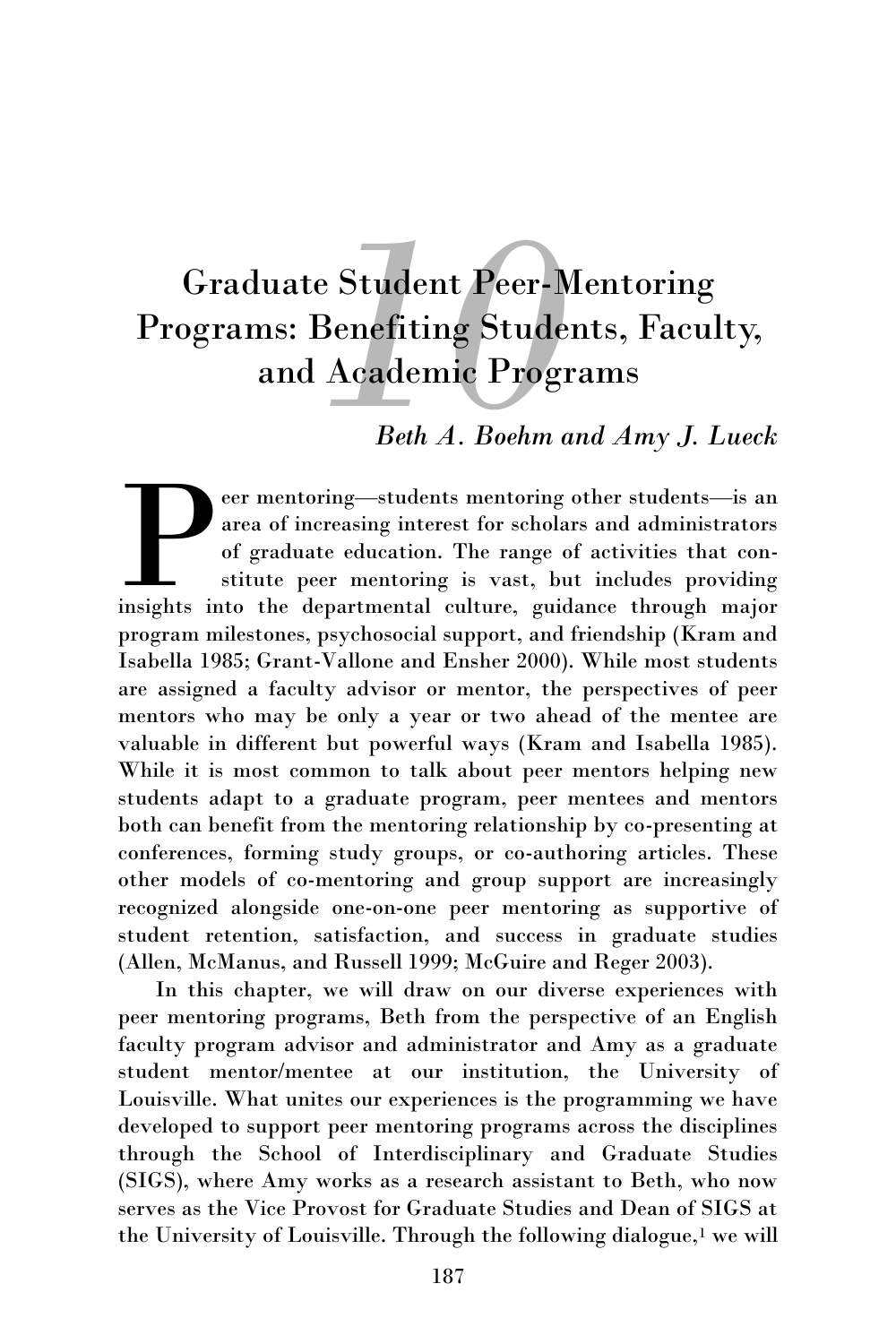address the benefits of peer mentoring to various constituencies involved in graduate education and describe our own institutional attempts to foster peer mentoring across the disciplines.

While peer mentoring has always occurred informally through advice-seeking and collegial relationships among students, facilitating peer mentoring formally through departmental and universitywide programming is important for ensuring that all students have access to the benefits of peer mentoring and for maximizing the benefits of peer mentoring for faculty and programs. Some students do not seek out or secure fruitful peer-mentoring relationships on their own, and informal mentoring does not help faculty and programs in their work with graduate students. We argue that formal peer-mentoring programs support faculty by relieving the full burden of mentoring from the primary mentor and benefit graduate programs by dispersing the efforts of recruitment, orientation, and acculturation of incoming students. We describe the various forms of peer mentoring that we have supported and participated in—from one-on-one mentor pairings to intergenerational writing groups and interdisciplinary support groups—focusing throughout on the specific benefits to faculty and programs as well as students. By demonstrating the varied benefits of formalized peer-mentoring programs, we hope to increase the faculty and departmental support necessary for the success of such programs.

Peer-mentoring programs provide ways for students to take control of their own learning and professional development process, but these efforts need to be supported. Formalizing peer-mentoring programs provides that support, and a well-functioning peermentoring program subsequently releases crucial faculty time and resources, which can be allocated to more focused and effective forms of student support. Though some research suggests that informal mentoring is perceived by protégés as more effective than formal mentoring (Chao, Walz, and Gardner 1992; Allen, McManus, and Russell 1999), especially on career-related functions such as sponsorship, coaching, exposure, and visibility, these two models certainly need not be mutually exclusive. Instead, assigned peer mentors represent just one node in what should be a network of formal and informal mentoring relationships for graduate students.

# **Beginnings**

AMY: Arriving in Louisville on a cold March day in 2010, I was greeted at the airport by a warm and energetic Nepalese man named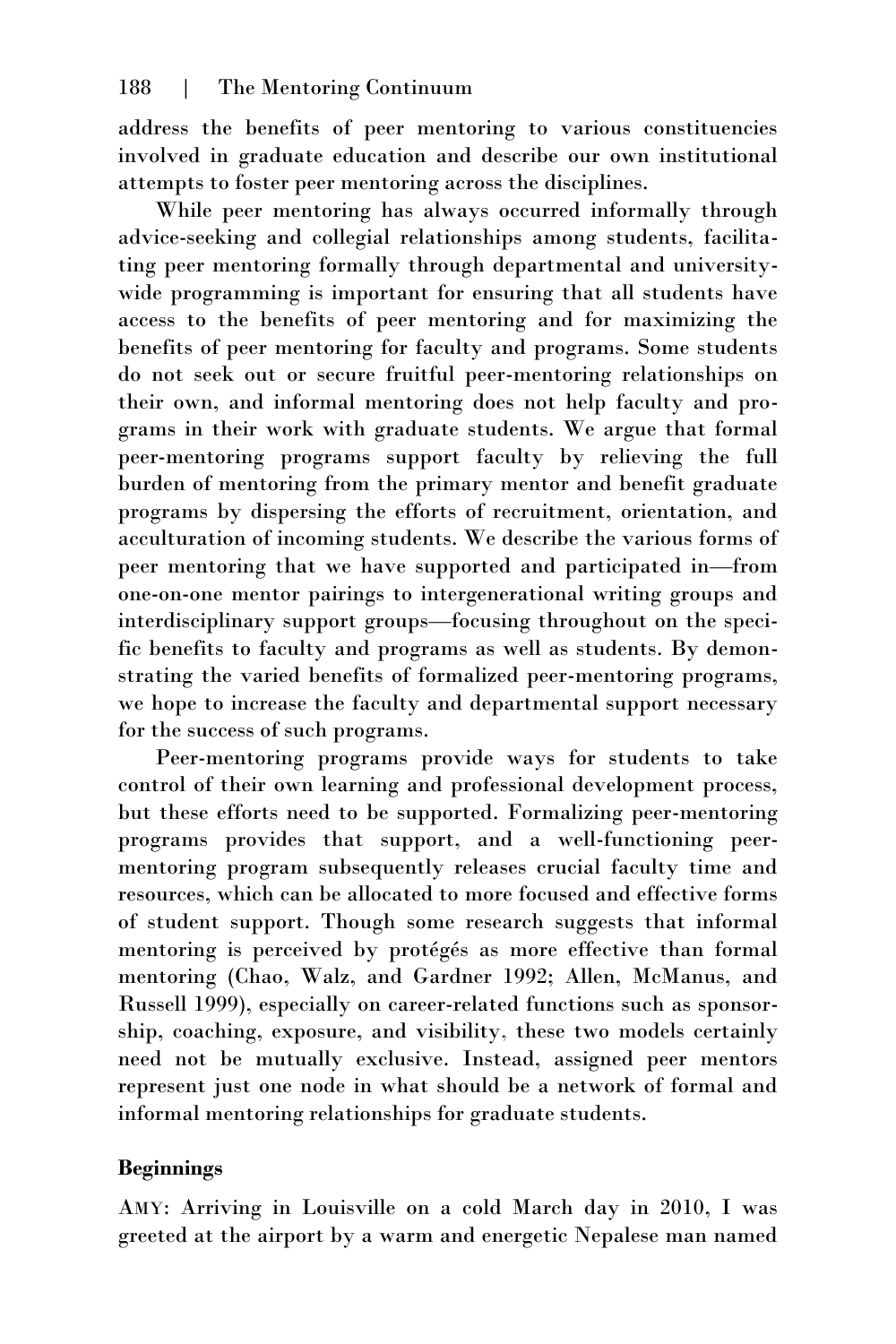Shyam. I was coming to Louisville at that time for a visitation day that welcomed newly accepted PhD applicants to the program, and though I hadn't accepted my position in the program yet, Shyam had been assigned as my peer mentor. He had already contacted me prior to visitation day to extend his welcome to the program, answer any questions I might have, and, yes, offer to cart me around Louisville during my first visit. As a third-year student, Shyam had successfully navigated the transition to Louisville and the first years of coursework and exams. As Beth would say, he had been vetted as a student who could represent the program well and guide others through. He had first-hand knowledge of the program that he was willing to share, and wasn't too far removed from the experience himself to remember how difficult it can be to find one's way through the first days, months, and years of graduate study at a new university.

Coming from Pittsburgh, with no local network or friends in Kentucky, I was comforted to have someone to help show me the ropes. From my first call home to Pittsburgh that night from the bed-and-breakfast, Shyam's was the first name my family would know, and one they would hear again and again throughout my first years at the University of Louisville, as he moved from being a mentor, to being a colleague, to being a friend.

*BETH: The idea to begin a "peer mentoring" program at the University of Louisville was born of necessity. I was in my second or third year as the director of graduate studies (DGS) in English (in 1998 or 1999), making my annual calls to doctoral students, letting them know that we had chosen them for a spot in our program. I gave a standard spiel about the strengths of our program: that we hosted the then-still-new biennial Watson Conference on Rhetoric and Composition and in the off years had a prestigious visiting professor in the discipline, and that it was an extremely collegial program, where collaboration between doctoral students was valued far more than competition, and where students frequently presented together at conferences and co-authored articles. I bragged about how this collaborative spirit made our program unique. I always ended my recruitment phone calls by asking what questions they had for me, and the questions were usually quite basic, about timelines, teaching loads, and so on.* 

*But this year, students asked questions that I really couldn't answer. "What is the social life like for graduate students? Is there a Louisville music scene? How do graduate students meet each other outside of class?"*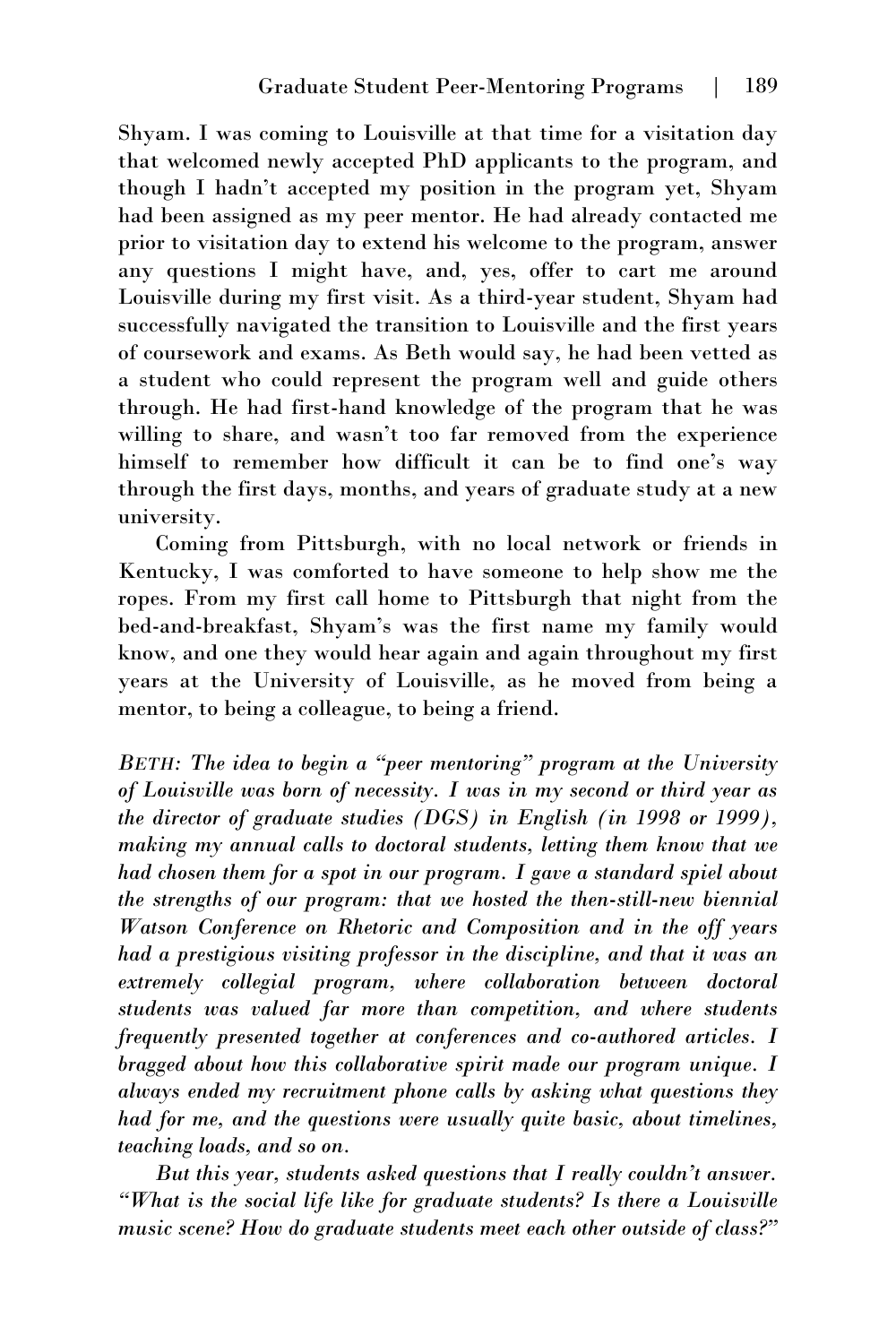*As the mother of two children under the age of three at the time, whose music scene consisted of The Wiggles and Raffi, I Iaughed out loud: I had no idea what the music scene was like, and while I knew graduate students quite well from the courses I taught and from sitting with them in my office, I really had no idea what most of them did outside of class. A question from the very next student I called was similar, in that she asked what kind of lifestyle she could maintain in Louisville on the stipend, how much an average one-bedroom apartment in areas where students wanted to live would cost, and how safe people felt walking in areas close to campus. I realized that while I knew what rents were ten years before when I had first moved to Louisville, I hadn't bothered to keep up since buying my own home, and as a faculty member, I had parking on campus and did not walk in the neighborhood after dark. My inability to honestly answer these questions led me to ask several of the graduate students who I knew were friendly, smart, and helpful folks to call not only these students, but all the students we had given admittance to that year, so that they could answer the recruits' questions about what it was really like to live and learn in Louisville, and all of them leapt at the opportunity to help recruit the next cohort.* 

*I didn't conceive of these initial phone calls as part of a peer mentoring program or even as part of a recruitment program, but every potential student who was called and every current student who made a call thanked me for putting them in touch with one another. That first year, we had a 100% acceptance rate, and thus the practice was established as a regular part of the recruitment process. The next year, most of those first-year students who had received a call from a student further along in the program volunteered to call a student we were hoping to recruit. Over the years, as each successive DGS modified and further formalized the program, it has become stronger and more useful to both departmental administrators and students. It allows the work of recruitment to be distributed among many, and it also encourages a cross-cohort engagement of students with one another. What began simply as a way for me to find answers to prospective students' questions has become a program that has strengthened the collaborative culture of the doctoral program and of the department as a whole.* 

#### **Recruitment**

AMY: Having applied to several doctoral programs, I had not decided whether to attend the University of Louisville by the time of my visit in March 2010. With Louisville's early notification, I was still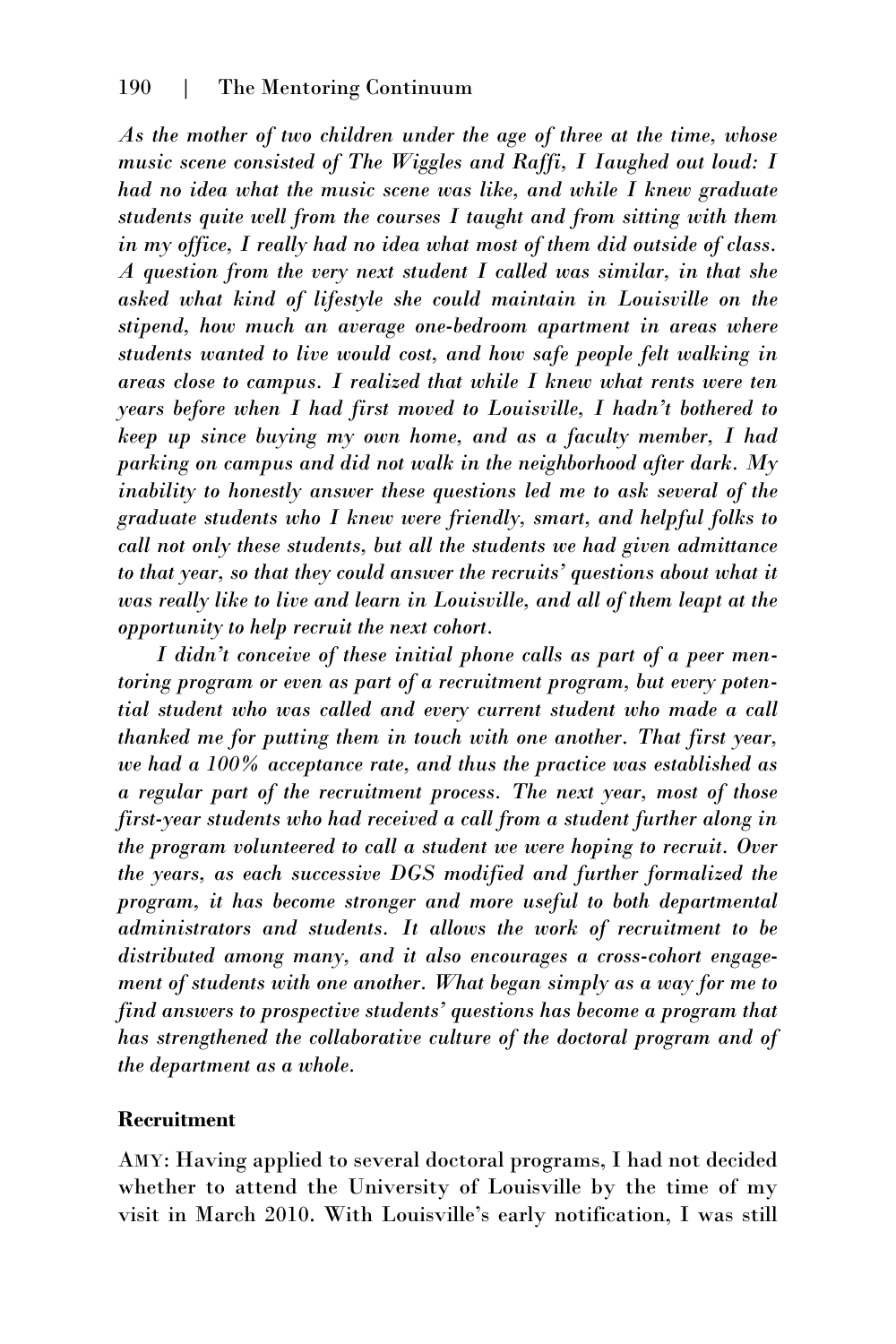waiting to hear from two other prestigious programs in my field. However, with the personalized attention afforded me through my peer mentor and the overall collegial and welcoming atmosphere of the program, my mind was all but made up by the time I left Louisville that weekend. Other programs were difficult to contact, and the information I received from administrative assistants often felt rehearsed. At Louisville, communicating with my peer mentor made me feel as though I was already a part of the community, and provided a personal touch to the decision process that was nothing if not persuasive.

As a peer mentor myself now, I have built a network of contacts both through students who have matriculated to our program and even some of those who decided to go elsewhere. I now serve as coordinator of our department's peer-mentoring program, and I encourage all of our peer mentors to make early connections with prospective students and to attend as many of the visitation day activities as possible. But this effort involves more than salesmanship. As my relationships with my peer mentor Shyam and my peer mentees Meghan and Jamila attest, structured peer-mentoring assignments can greatly aid in the transition of new students into the program, and can establish a collegial connection that benefits both mentor and mentee throughout their time in the program. Of course, not all peer-mentoring matches will result in meaningful personal and professional connections. However, my experience has been that providing this opportunity to students is particularly useful early on. After they matriculate into the program, students may certainly develop other, perhaps more successful mentoring relationships and friendships. But they also may not. Those students who are shy or who don't want to seem like they "need help" may particularly benefit from the assignment of a peer mentor early on.

Asking peer mentors to participate in recruitment activities also builds the mentor's connection to and interaction with the department. The PhD can feel like a lonely journey, and student engagement among graduate students tends to be low due to their research obligations and their difference from the undergraduate students who are the emphasis of most Student Affairs efforts (Kern-Bowen and Gardner 2010). But as they help with the recruitment activities, students also interact with other peer mentors and faculty members, gaining valuable personal and professional networking opportunities.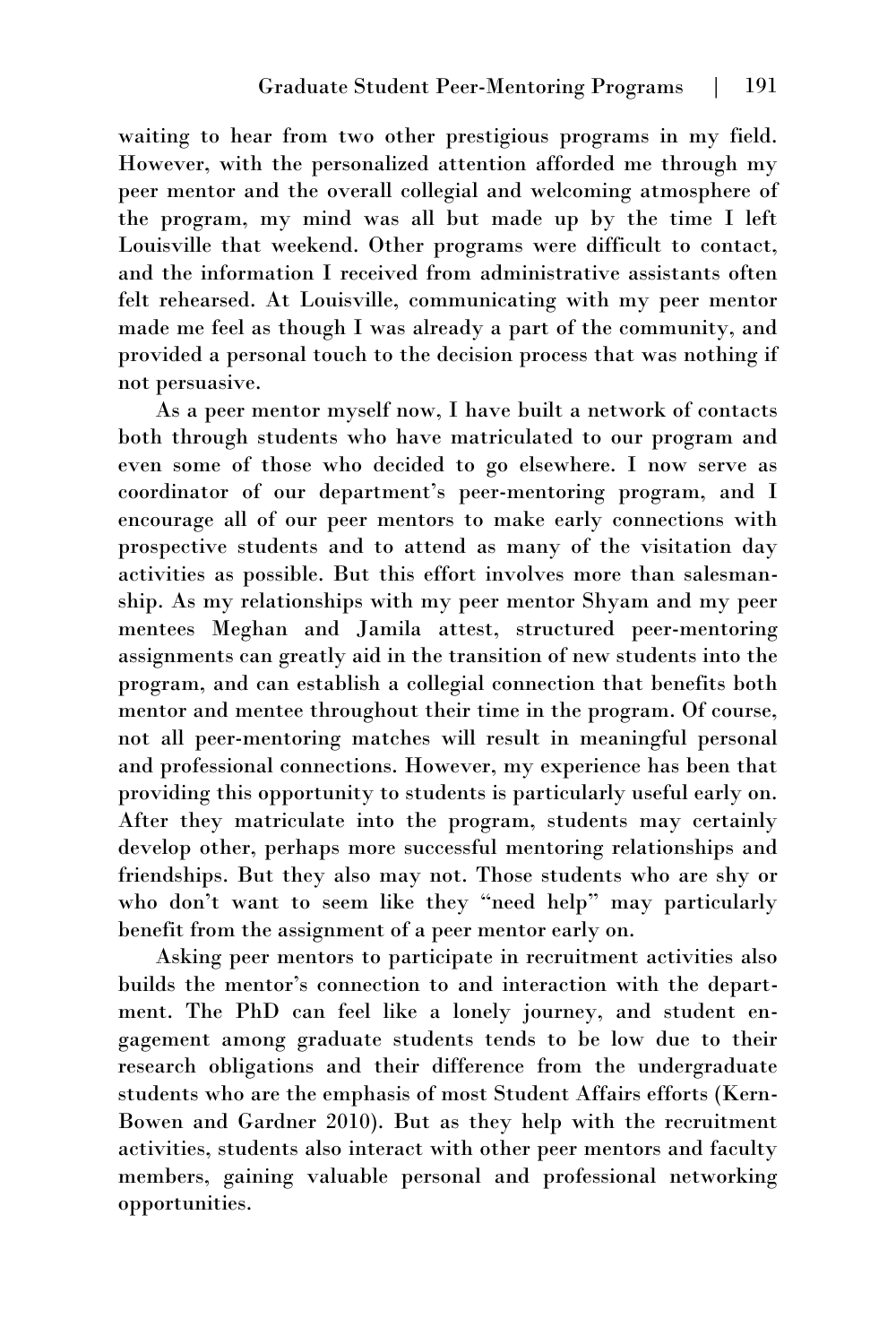#### **Transitioning to the Program**

AMY: The importance of formalized peer mentoring to me lies in the fact that students transitioning to graduate school often don't understand how graduate school is different from their undergraduate experience, what the expectations are for coursework or other departmental activities, etc.—but they don't always know that they don't know these things. I am always drawn to the idea of what learning theorists call "unconscious incompetence." This is identified with the first of four stages of development towards skill acquisition (also applicable to cultural acclimation and proficiency), when the inductees don't even know what questions they should be asking they don't know what they don't know. This concept resonates with me because it perfectly describes my own experience in my master's program. In my first semester of coursework, I was assigned what I now understand to be a staple genre of graduate education: a seminar paper. I knew this term was new to me but, like so many new students, didn't want to ask what seemed like a stupid question. Everyone else clearly knew what a seminar paper was, so I used my experience as an undergrad to arrive at my own definition. I was wrong. Instead of producing an original, researched argument, I simply reported on the sources I located. To be honest, it may not have even been a very strong undergraduate paper, but the archival research methods we were using in the class were so unfamiliar to me, this was all I could imagine producing from them.

I try not to blame my past self for not asking for more guidance from my professor, but I also believe that this situation could have been addressed quite easily if I had had a peer mentor to discuss my progress with. In the conversation I imagine, a peer mentor might ask what the argument of my paper was going to be, and I might then realize that an original researched argument was what was expected. Even if this conversation would not have occurred with my imagined mentor, I nonetheless draw on this memory to shape my own interactions with my mentees, and share this example with others to help them consider what knowledge their mentees might be assuming—to uncover and address their unconscious incompetencies.

New graduate students also do not know the departmental culture they are entering. If there are tensions or politics within the department, a new graduate student may not know they are there until they trigger them. Academic advisors and faculty mentors are not usually in a position to discuss their colleagues with incoming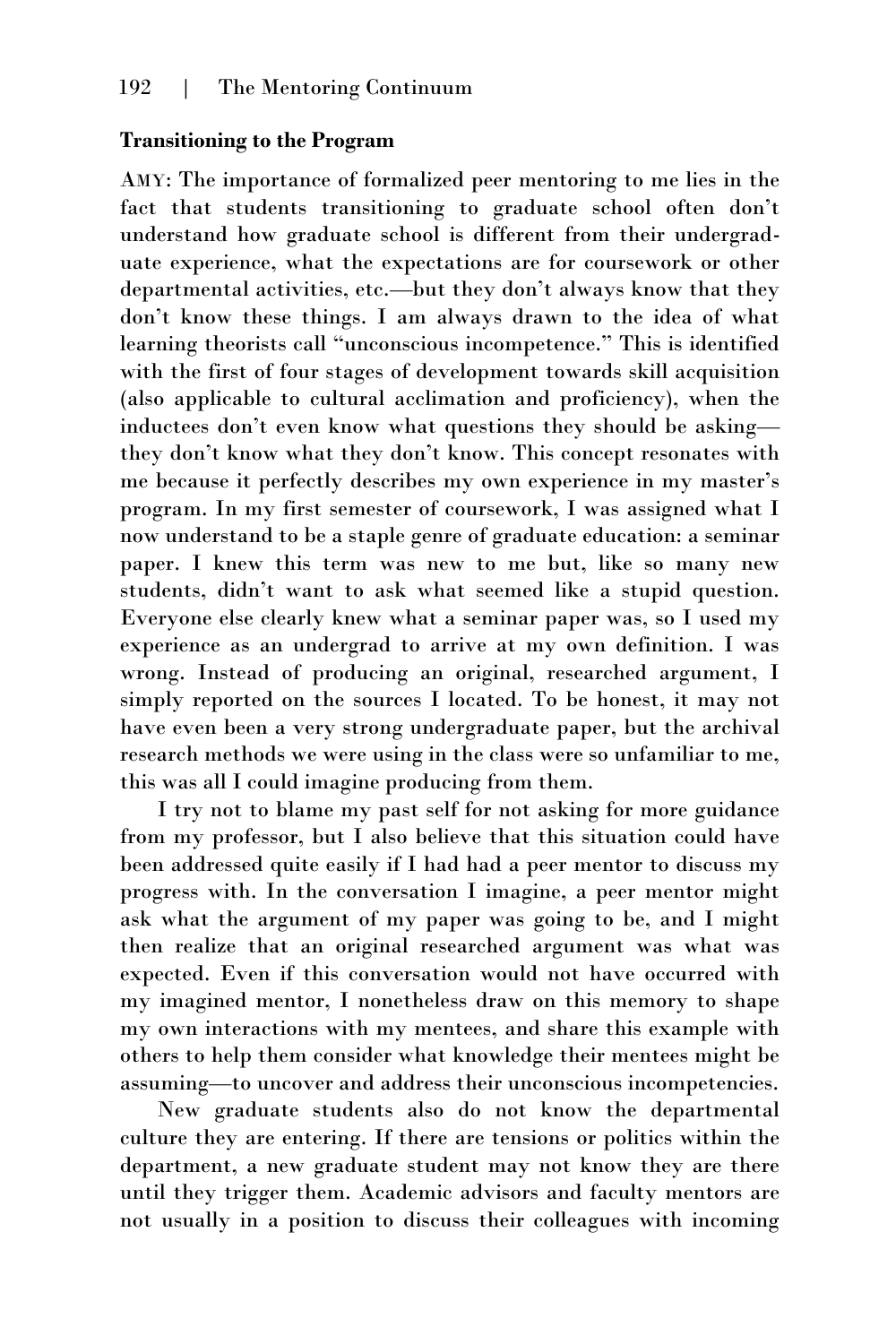students, but fellow graduate students certainly are. This "gossip" is not just senseless chatter, but important to understanding and successfully navigating the discourse community of the department. While the students will pick up on much of this culture through their experience, it is helpful to have a guide who can provide insider knowledge and a "safe space" for asking sticky questions. In my own department, it was my peers who thought to clue me in to the fact that certain faculty members were actually married to one another, which helped me avoid any *faux pas* in my conversations with them.

The safe space afforded by peer interactions is an important psychosocial support mechanism that faculty often cannot provide. Because of the clear power differential between graduate students and faculty, I am more likely to experience "imposter syndrome" in my relations with faculty, afraid to ask questions that may reveal my own ignorance. With peers, I have a greater sense of trust, confident in the expectation that they may have quite recently asked the same questions and faced the same uncertainties.

*BETH: Amy clearly articulates why official peer mentoring programs are useful to students as they transition to graduate school. As her own story illustrates, the differences in expectations between undergraduate work and graduate work are not always transparent, and faculty often fail to explicitly define the skills they hope to see demonstrated in graduate work. Whether in the classroom or the lab, more experienced graduate students can help guide new students in learning the skills they will need to survive in that particular environment. And when the relationship between experienced and inexperienced students is formalized by the program as a peer-mentoring relationship, the experienced student can take pride in the mentee's successes, rather than feeling threatened by them. Additionally, if all students are provided a peer mentor, then no student need feel embarrassed to ask for one or "remediated" if encouraged to seek one out: students who don't know what they don't know (and thus won't seek out a mentor on their own through informal processes) won't be left out if a formal mentoring program is in place for all students.* 

*Perhaps even more important to new students is the vital role peer mentors play as explicators of the unwritten rules of department culture regarding things such as whether students are expected to attend departmental talks and receptions, whether to call faculty by title or first name, whether there are departmental politics (or partnerships) that might make it awkward to ask some faculty members to be on the same committee, and so on. A colleague once jokingly told me to stop encouraging*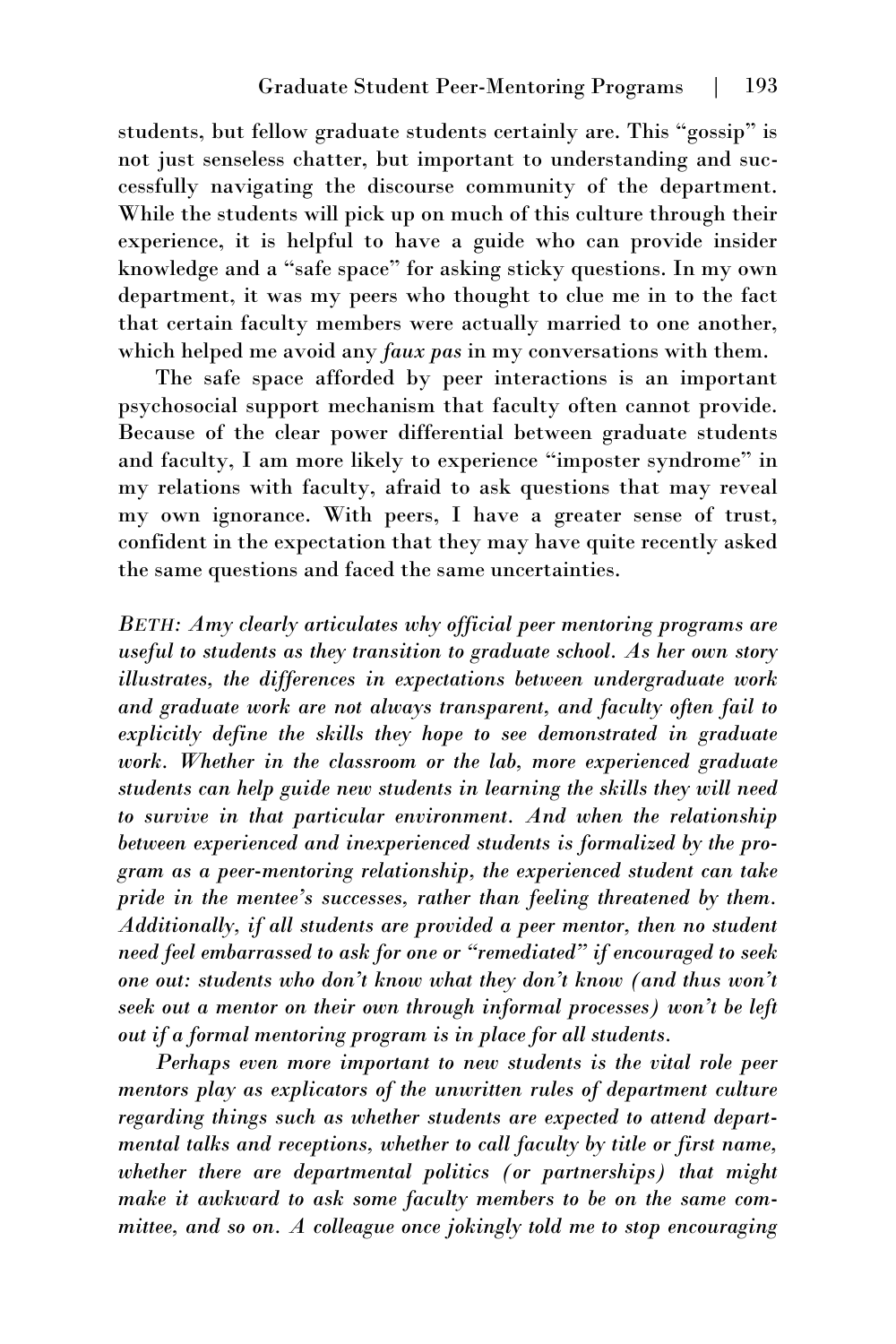*graduate students to talk to one another: "It's like the telephone game. What begins as a simple statement winds up as a full-blown drama." Of course, there's some truth to the claim that student anxieties can escalate in a culture of gossip, but peer mentoring programs can actually work toward limiting those anxieties and runaway gossip by giving students a mentor from whom they can expect accurate, professional advice. When peer mentors are properly trained and understand their roles as both helping the program (by improving its recruitment and retention of students) AND supporting new students in their transition from undergraduate work to graduate work, most will be professional AND supportive. Peer mentors occupy a space between representing the program and university and being a friend to the new student. Training in how to manage this space is terrific preparation for assuming a faculty position, which is likewise suspended between the sometimes competing interests of institution, programs, colleagues, and students.* 

# **Ongoing Co-Mentoring**

AMY: While the role of my peer mentor, Shyam, was central to my matriculation and transition into the program, it is our later collegial engagements that I found the most valuable. Once I found my footing in the program, the peer-mentoring relationship Shyam and I had developed morphed into a collegial co-mentoring that helped us both to meet our professional goals (McGuire and Reger 2003). During my first summer as a PhD student, Shyam and I organized a writing "partnership." We each selected a seminar paper that we wanted to develop into a publishable article, and met twice each month to share and comment on each other's drafts. These meetings made us accountable to continue to write over the unstructured summer months, and resulted in conference papers as well as a collaboratively designed essay that was published in 2013 (Lueck and Sharma 2013).

In addition, Shyam invited me co-present with him at our field's largest national conference. The content we presented was not in my area of expertise, but Shyam recognized both that I had useful contributions to offer and that I would benefit from the experience. Never having presented at this conference, I was what Jean Lave and Etienne Wenger (1991) have termed a "legitimate peripheral participant." Nonetheless, the experience was invaluable in my transition towards full scholarly participation at conferences in my field. As a way to describe and theorize the process by which a newcomer is invited to learn through participating alongside the experts in a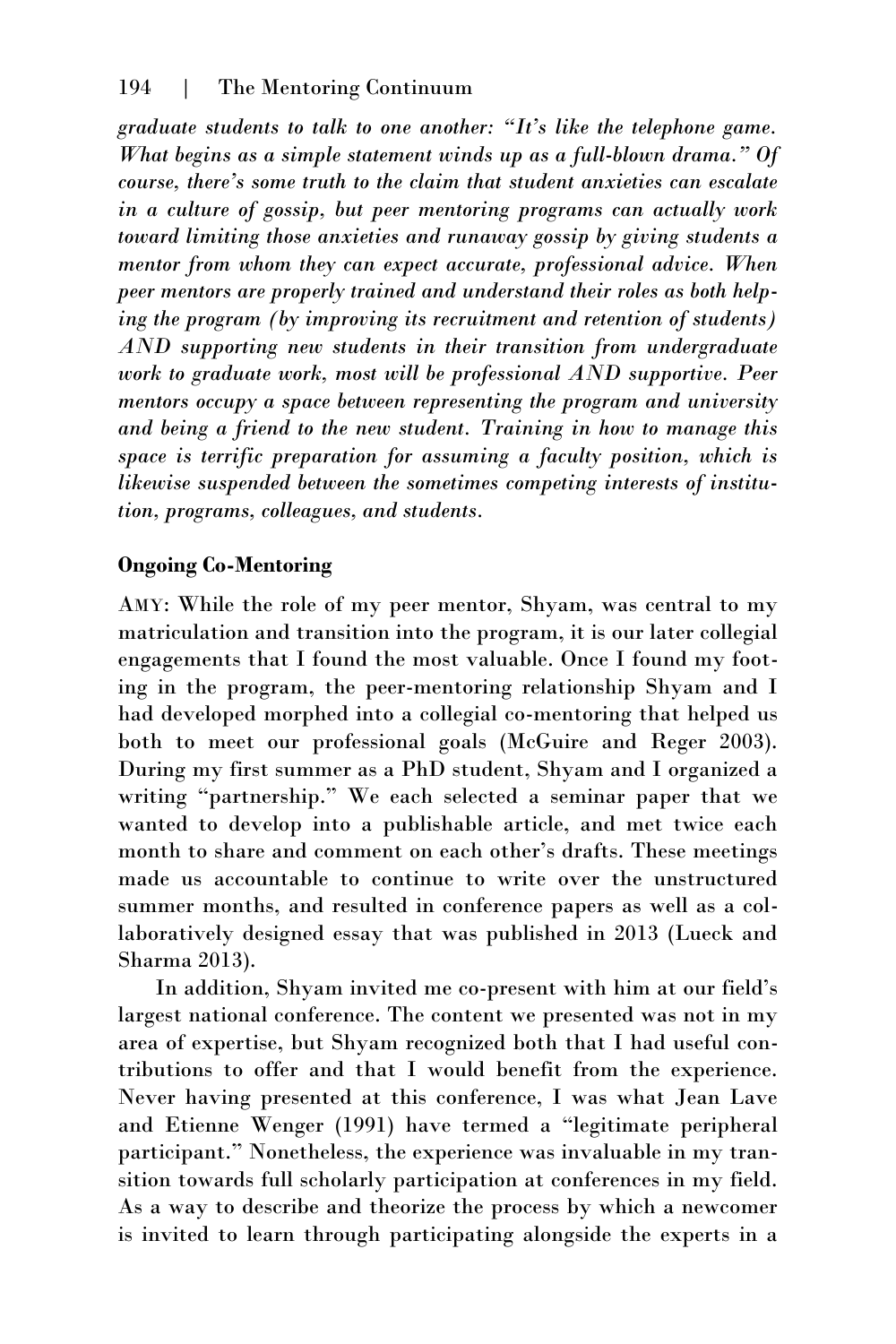"community of practice," I find Lave and Wenger's concept of legitimate peripheral participation to be particularly useful for understanding the affordances of peer mentoring relationships where students learn through collaboration.

But I was not the only one who benefited from these collaborative endeavors with Shyam. Of course, Shyam stood to benefit from the writing accountability group and from sharing the burden of the conference presentation. In addition, though, when it came time for Shyam to go on the job market, I was there to help proofread application documents. He got an editor; I got early and valuable insight into the process of applying for academic jobs. Though I'm not the only person Shyam sought feedback from on these documents, I was probably one of the only ones whom he could email in the middle of the night and ask for an immediate turnaround. And he knew I would be glad to do it, because of our professional and "official" commitment to one another's progress as peers and co-mentors. In other words, he knew he wouldn't be putting me out, as he might if asking a friend; as a peer-mentoring pair, we both saw it as "our job" to help one another, and did so willingly. I think this is one of the particular benefits of a strong peer-mentoring program—making it "official" that we have someone to rely on, and even to impose on if necessary.

As a mentor myself, I draw on my experience with Shyam to try to develop effective mentoring relationships. Though I quickly learned that I couldn't replicate the experience I had with Shyam for my own mentees, I've learned some important insights over my last three years as a peer mentor.

*Every mentee is different, so my strategies as a mentor have to be different too.* Though I really benefited from Shyam's direct and structured approach to our peer mentoring relationship, other students may not be as receptive to this mentoring style, which can seem overbearing or simply too clinical. When I was assigned my first mentee, my initial instinct was to set up a writing group and to talk about collaborating on a project. But I found that she wasn't necessarily interested in this kind of experience, or wasn't interested in pursuing it with me. Either way, that strategy was not going to work in this relationship. And each subsequent mentee has brought out a different kind of mentor in me, as I respond to their personalities and styles. Sometimes, the mentoring pair might just not be right regardless of my approach, and that's okay too. Formalizing peer mentoring runs that risk, but it also opens possibilities for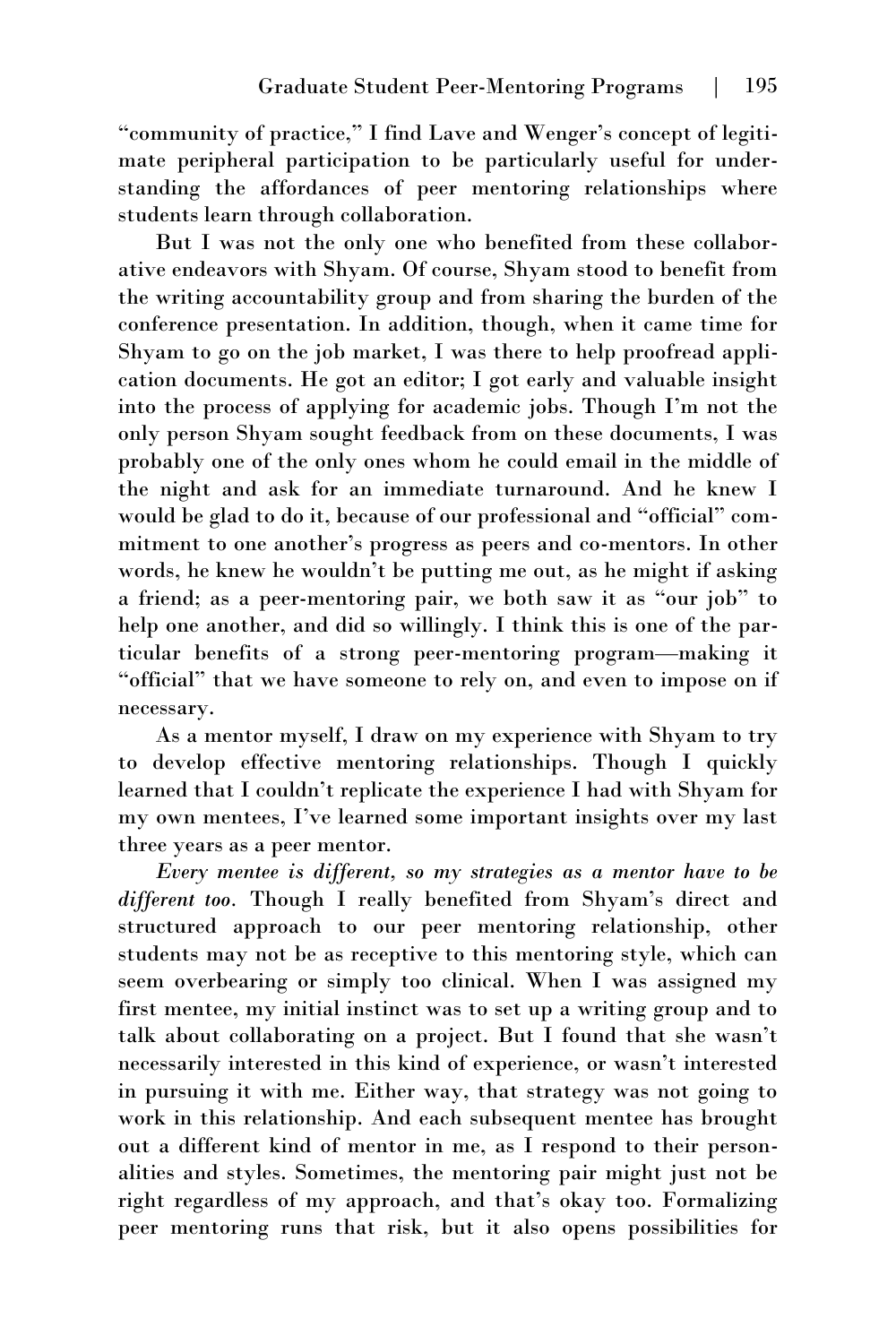relationships that wouldn't evolve on their own. This has led me to the next realization, which is…

*My mentee might not need me in the ways I expected.* Since the first mentee that I was assigned was a student who had come through our university's master's program and had been in Louisville longer than I had, I had a hard time imagining how I could be useful to her. I was prepared to introduce someone to the city, to give insider's knowledge about the department and program, to help someone meet new friends—but what did I have to offer to a student who didn't need these things? What did *I* know? This was quite difficult for me, as it required me to more actively acknowledge my own expertise, as well as my own limitations. As it turns out, there was one thing the new student definitely did not know yet: what it was like to be a PhD student. In particular, I could share my experiences and provide guidance as my mentee navigated program requirements. In fact, I have come to recognize that…

*Peer mentors are invaluable as guides through program milestones.*  Many program benchmarks and milestones—passing qualifying exams, writing dissertation proposals, etc.—are isolated genre performances that students have never before and will never again be asked to practice. There is little reliable information on the Web, because the expectations vary across departments and programs. But peer mentors are uniquely valuable in helping students navigate program milestones because they have just recently navigated them themselves. They know what it's *really* like and how to be successful. And, having already passed through themselves, they are minimally defensive and competitive, like peers in one's cohort might be.

*My mentoring relationship is inflected by my informal, social relationship with my mentee.* As Kathy Kram noted in her germinal work on mentoring (1985), mentors perform both career and psychosocial functions for their mentees. In other words, mentors provide more than professional advice; they also provide confirmation, acceptance, role modeling and friendship. In peer-mentoring relationships, this may be particularly true. I have found that when I am good friends with my mentee, I sometimes have a hard time performing my role as "mentor" in the same way. I may be less prone to give advice, as asking to meet over coffee simply as a way to check in seems artificial. Though it sometimes feels difficult to strike a balance between my role as friend and role as mentor in these cases, I have less anxiety about it than I used to now that I have begun to think more about "networked mentoring."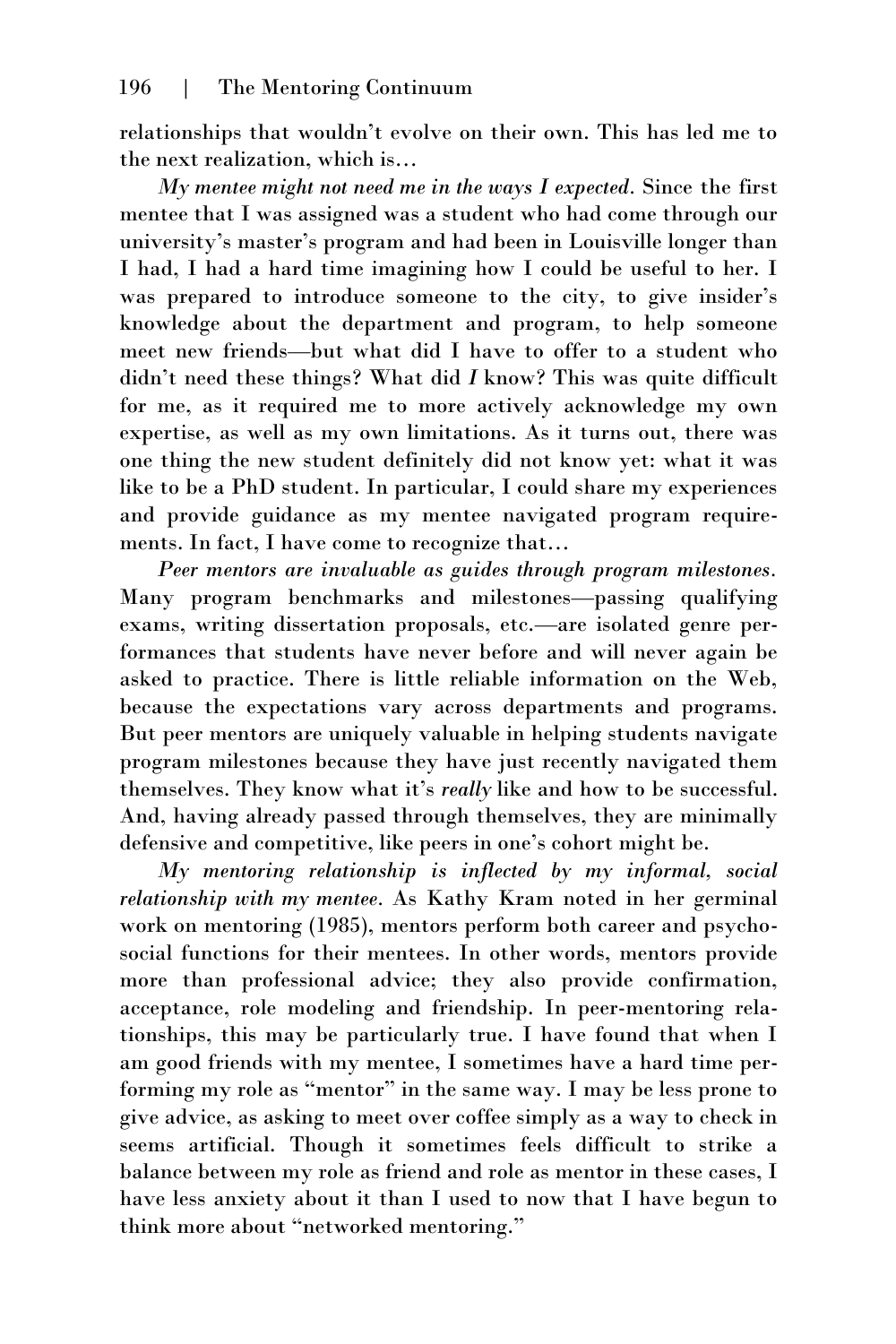*Peer mentors are never a student's sole mentor, but can be an important node in a network of mentors.* As Kerry Ann Rockquemore notes in a recent article in *Inside Higher Ed* (2013), mentees have a wide range of needs. These will not be met by one person—the "guru mentor," as she calls it—but instead will be addressed by a network of mentors at different levels. In focusing on the diverse needs of mentees, Rockquemore's networked approach proposes a different role for mentors: "Instead of YOU meeting all those needs, the network model suggests you initiate the conversation, ask powerful questions, validate needs, help brainstorm solutions, make connections, and confirm next steps" (n.p.). Though she is discussing the mentoring of new faculty by senior faculty, her comments apply just as well to peer mentors at the graduate level, if not better. As most new peer mentors fear, they indeed *don't* know all of the answers, and don't always have the best advice. What they do have, though, is the knowledge and experience to point newer students in the right direction, and they can encourage, validate, and follow up with the student.

#### **Utilizing Peer Mentoring to Improve Faculty Mentoring**

*BETH: After serving as a director of graduate studies in English for almost ten years, I was asked to take on an associate dean's position in the School of Interdisciplinary and Graduate Studies (SIGS) at the University of Louisville in late 2008; I was charged with advocating for graduate student welfare and professional development in the newly formed unit (prior to the summer of 2008, the unit was called the Graduate School). After a stint as interim dean when the previous holder of that office left for another position in the university, I was chosen to lead the unit as the dean and vice provost for graduate studies. With Amy as my assistant, we designated 2012–2013 the "Year of the Mentor" and developed a year-long series of workshops designed to increase awareness of the importance of faculty mentors to graduate students, and to improve the quality of mentoring at the university. We launched the year with a half-day program that included a graduate student improv troupe from the Department of Theatre Arts performing a series of vignettes, written by graduate students, that illustrated mentoring moments gone wrong; faculty and students were invited to step in as each vignette was performed a second time, to offer different perspectives and different ways of handling the same mentoring moments. The event also included a panel session with four of the first six winners*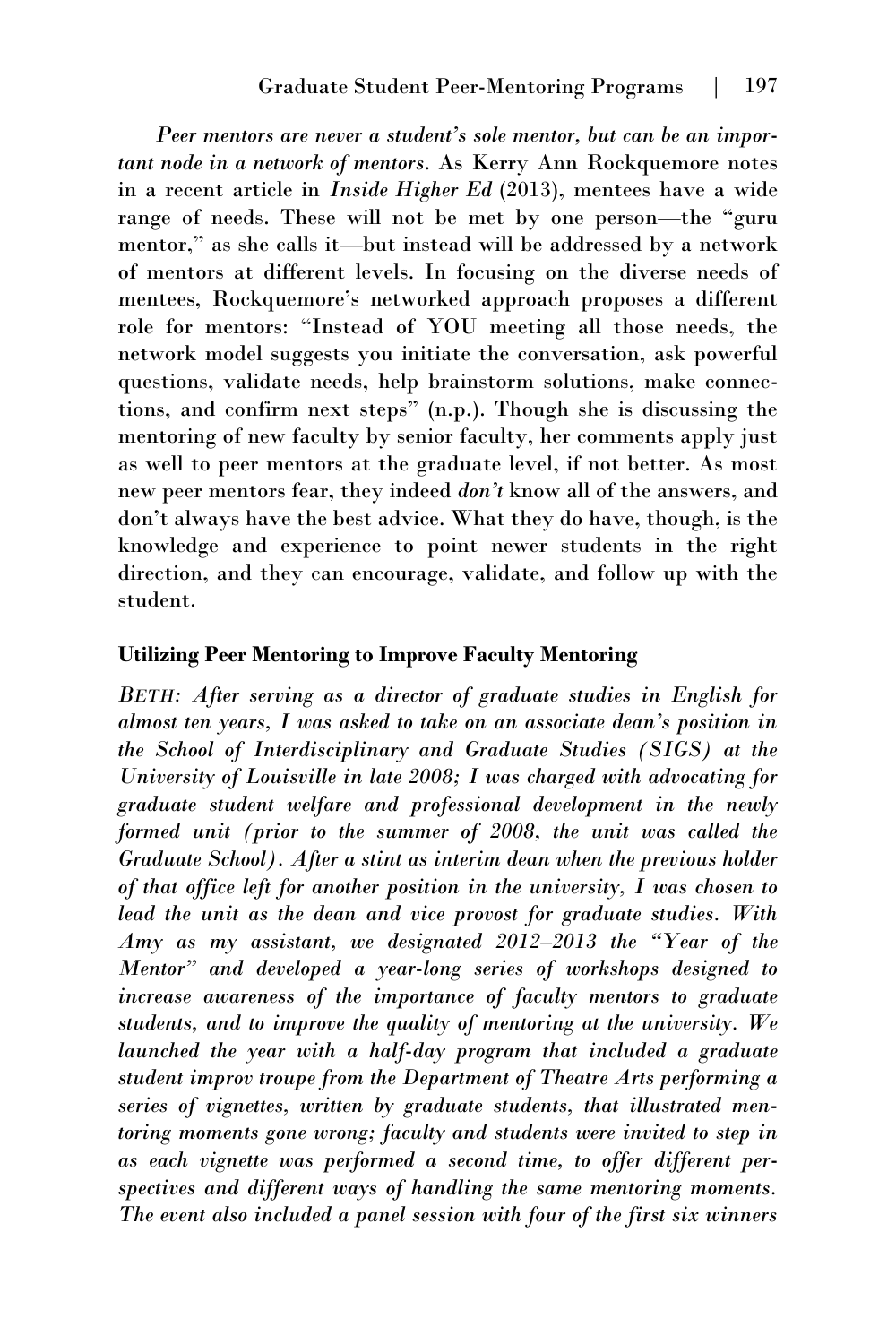*of the SIGS Faculty Mentor Award, which has been given since 2009. The mentors who spoke were some of the university's most rigorous, most successful (in terms of number of students who had earned their doctorates), and most beloved. Since the improvised vignettes mostly depicted mentors as non-caring, selfish, or inadequate (remember, they were written from the students' perspective!), the panel in many ways served as an antidote; these expert faculty mentors spoke persuasively and passionately about the importance of mentoring and on the rewards of mentoring well.* 

*What is most relevant about that panel conversation to this discussion, however, is the way these very successful faculty mentors used informal peer mentoring to improve their own efficiency. One, a highly funded and very productive diabetes researcher, talked about his lab, and how he brings together postdocs, graduate students at different stages of their work, and undergraduates, all of whom are working on individual projects that are part of his research. Each student is expected to mentor a student who is junior, so that even new graduate students begin immediately mentoring undergraduates. This informal peer mentoring, which the faculty member oversees to make sure no one is left "unmentored," encourages all the students in the lab to be problem solvers who seek to help each other when experiments do not work out as planned. This arrangement also saves the faculty member from having to answer every new student's questions and reading every draft of every student's papers. Having trained the first two or three students to mentor other students well, he effectively trains the entire lab, and while he holds weekly lab meetings with the entire group, this method allows him to mentor a higher number of students than he could possibly train one-byone. While this peer-mentoring system clearly helps the faculty member both maintain his research productivity and mentor many students, his students also feel they benefit from the system: many of his former students wrote about him as part of his nomination, particularly praising him for giving them that early opportunity to mentor others. Just as Amy learned so much from being mentored by Shyam and by mentoring the new students who were assigned to her, I am willing to bet that the students who leave his lab begin their careers as stronger mentors than most new faculty.* 

*While scientists often work in teams in the lab and rely upon supervised peer mentoring, such arrangements are much less common in the humanities. Yet faculty in library-based disciplines can also create peer-mentoring groups that benefit themselves and their students. Another of our "Outstanding Mentors," a professor of English, spoke about the*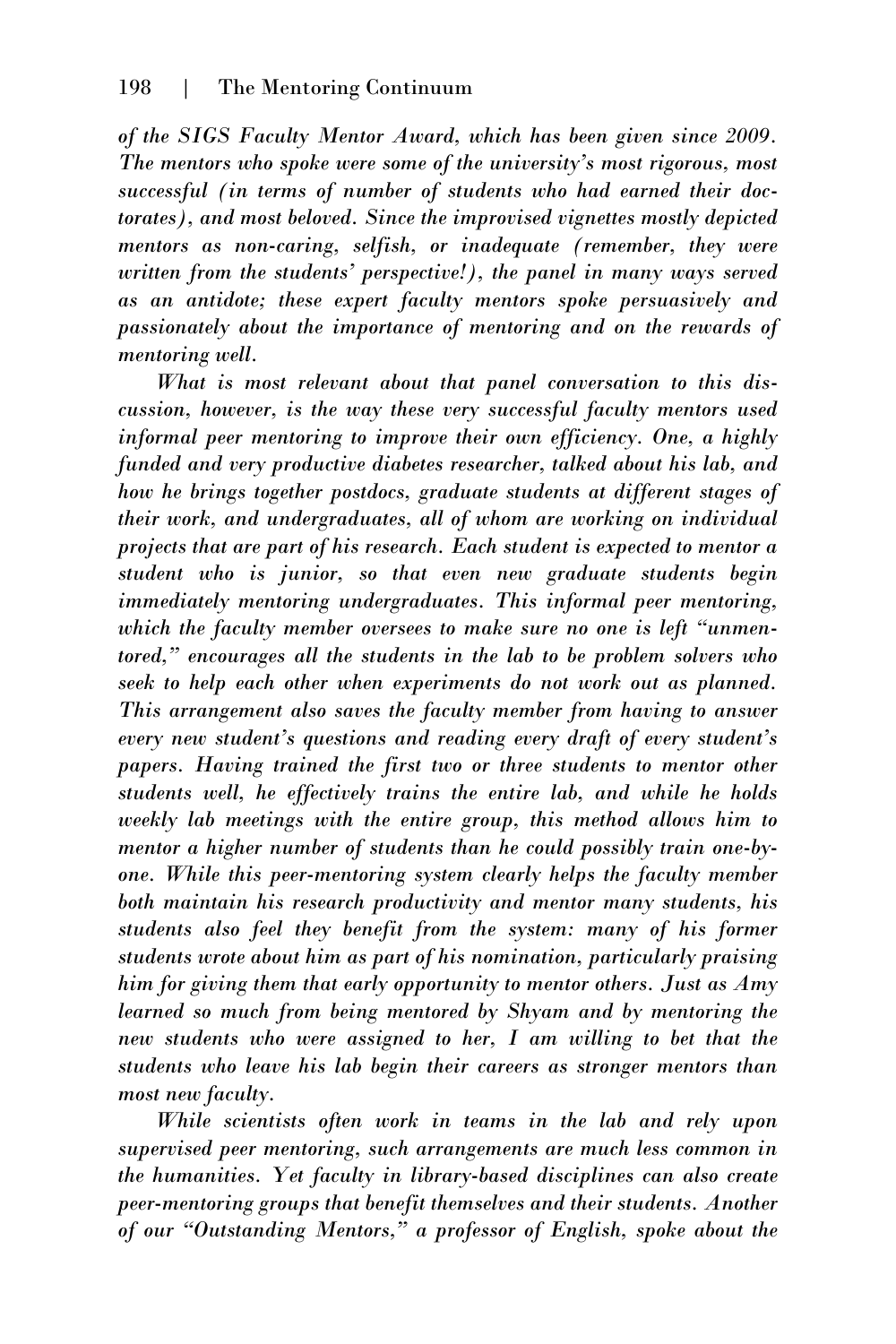*reading group she has established for her doctoral students. All students who have asked her to direct their dissertations meet regularly as a group to discuss their progress, to share drafts, to comment on each other's work, and to suggest possible avenues for revision or further exploration. While the faculty member oversees the group meetings and continues to meet individually with students, the group cuts her workload and individual meetings almost in half, she said, by distributing responsibility for leading the discussion of drafts and by providing feedback that keeps students writing between individual meetings. Because the students who work under this professor share a common methodology and theoretical perspective, they are able to offer substantial advice to each other, despite their sometimes very different dissertation topics. I am not suggesting that such writing groups and lab teams are equivalent to a "formal peermentoring program," but like those programs, these faculty-organized groups help to create a sense of community, provide examples of others*  who are struggling and succeeding in similar ways, and help future *faculty learn how to respond to colleagues' and students' presentations in productive ways.* 

*Another benefit of bringing small groups of students together to discuss their work with a faculty mentor is that the conventions of dissertation work (or experimental design) become more transparent: as one student's lab tragedy or badly written chapter is discussed by the group, the others learn how the work could be done "better." When one student learns to survive a failed experiment or having to start a chapter over, the entire group learns that failure is indeed part of the process. They also learn the importance of resiliency. When the group is composed of students at different stages of their work, students who are just beginning their programs learn what a dissertation "proposal" or a "literature review" looks like before they have to produce one. And frankly, all mentors—but particularly new faculty mentors—benefit from being forced to articulate those conventions and life skills in a more explicit fashion than they might if they were working one-on-one with students.* 

#### **Taking It on the Road: Programs to Support Peer Mentoring**

Since Beth began the peer-mentoring program in our English department, it has continued to grow and become more formalized each year as we become more strategic about drawing on the benefits we've witnessed. This last year, Amy advocated for and eventually established an MA peer-mentoring program, and we've begun to see the effects of this effort in the increased involvement of both funded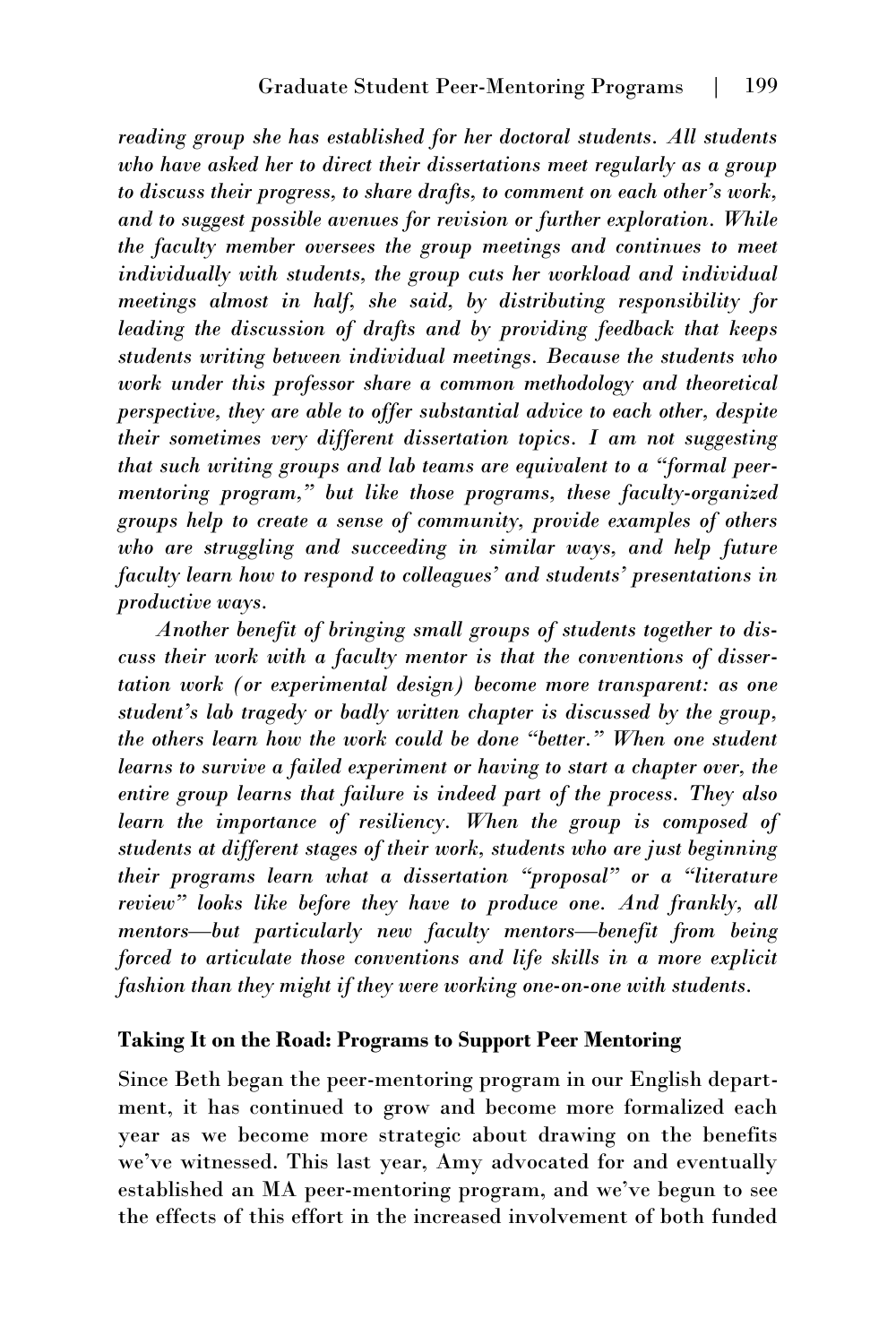and unfunded MA students in department activities. In addition, students revived an English Graduate Organization Facebook page to connect students to one another and support a networked approach to peer mentoring. This has been a very effective strategy, whereby common questions can be answered just once, for the benefit of all, rather than individually by each mentor. The answers provided in this forum are generally more thorough and more accurate than those that one peer mentor could provide, further extending the initial informational function Beth sought from peer mentoring in the beginning.

Because we have had such a positive experience with a formal peer-mentoring program in our English department, we have worked centrally at the School of Interdisciplinary and Graduate Studies to help spread such programs to other departments to benefit the recruitment, retention, and success of their students, and to build a culture of mentoring on our campus.

Our effort to foster peer mentoring on campus began with several workshops for graduate students, introducing them to the idea of peer mentoring and sharing some of the research on how it can help students and programs. From those workshops, we found that there was really a low level of knowledge and engagement around the topic of mentoring on our campus, with many students understanding mentorship quite narrowly as pertaining only to their dissertation director or lab advisor. Without knowledge about alternative forms of mentoring, many students expressed dissatisfaction with their mentoring experiences but seemed to have no strategies for taking responsibility and improving their situations. We came to see peer mentoring as part of a larger conversation about mentoring on our campus, and organized the half-day workshop described above to initiate a campus-wide conversation about the role of mentoring in graduate education at our university. This "Mentoring Kick-Off" was a great success, and generated energy and interest among faculty and students to think more purposefully about both faculty- and peer-mentoring practices.

Out of that Kick-Off, we developed more workshops dealing with different aspects of peer mentoring for students, including sessions on how to start a peer-mentoring program in one's department, strategies for effective peer mentoring, and models for networked mentoring and co-mentoring for students in later stages of graduate study. We present these workshops to graduate students from across the departments through SIGS' program for graduate student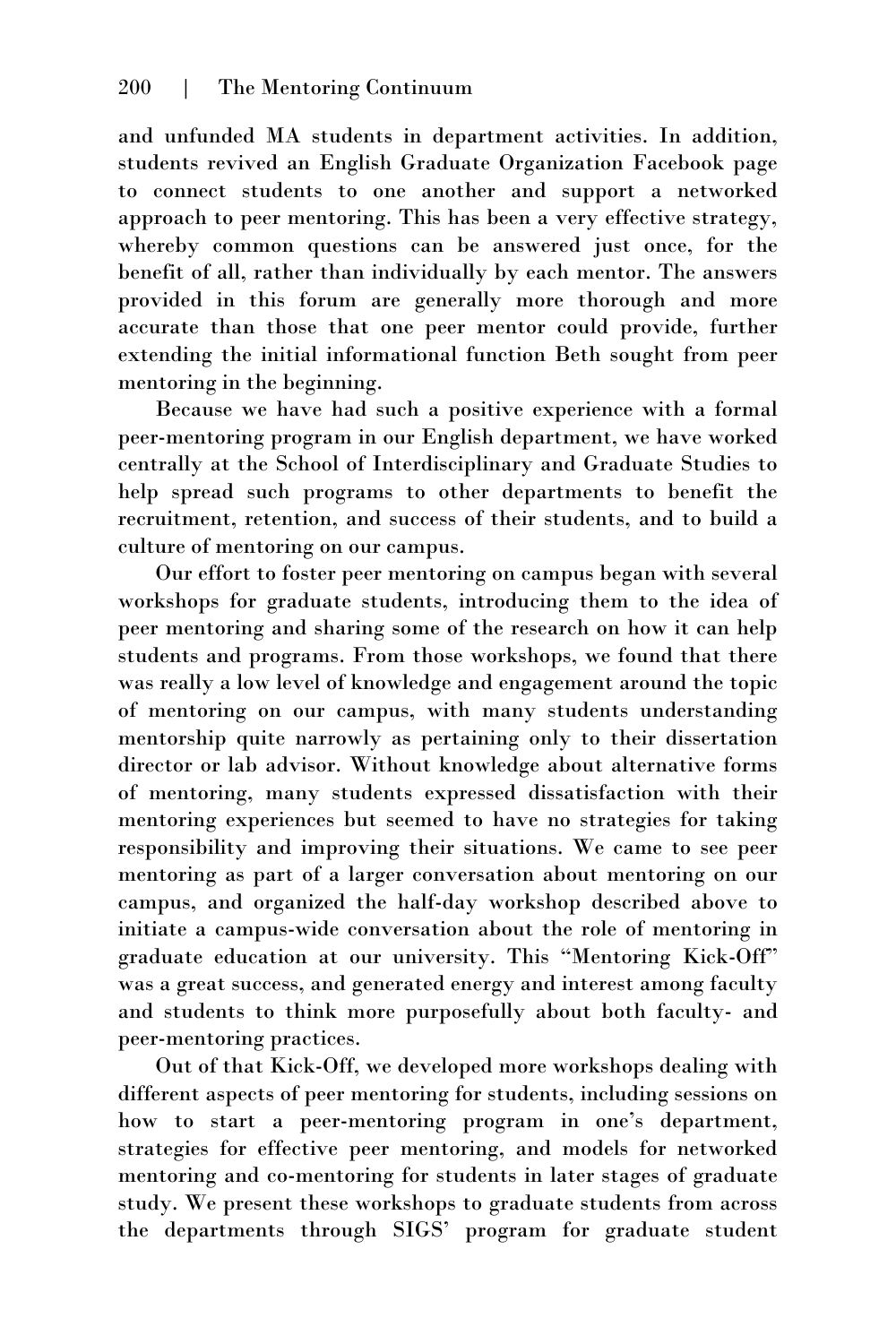professional development, called the PLAN (Professional development, Life skills, Academic development, and Networking). The many activities and workshops that SIGS sponsors to improve the graduate student experience are organized under the PLAN umbrella.<sup>2</sup> In addition, we offer targeted workshops for individual departments or programs, such as the peer-mentoring orientation we recently organized and presented for the College of Education.

In addition to these more pragmatic workshops, we organized reading groups and learning communities targeted at both graduate students and faculty. In these contexts we read research on mentoring and discussed the implications of mentoring—both peer and faculty—as a praxis. These discussions were productive as a means both to share strategies and to consider mentoring and changes to graduate education in the twenty-first century more theoretically.

Finally, we developed the MentorCenter, an online repository of resources and FAQ-style information about faculty and peer mentoring. Included on that site is a MentorConnect portal, which provides faculty and graduate students an outlet for asking their own mentoring questions in a more anonymous interdisciplinary forum. The questions are forwarded to our Mentoring Advisory Board, which is comprised of faculty recipients of the Outstanding Mentor Award. We are continuing to build this site and develop digital resources to support mentoring across the departments, including a series of video introductions to peer mentoring and program development.

From our centralized position at the School of Interdisciplinary and Graduate Studies, we can support formalized peer mentoring programs by providing information, trainings, and resources, and by fostering a culture of mentoring in which conversations about mentoring as a praxis are the norm. From there, it is up to students and faculty in each department to establish and support a peermentoring program of their own. The work of this chapter, we hope, is to use our own experiences to make clear the affordances of such a program not only to students, but also to faculty mentors, program directors, and perhaps even graduate education as a whole.

#### **Notes**

1. We introduce our respective sections by name. Additionally, Amy's sections appear in roman type, Beth's in italics.

2. See our website at http://louisville.edu/graduate/plan.